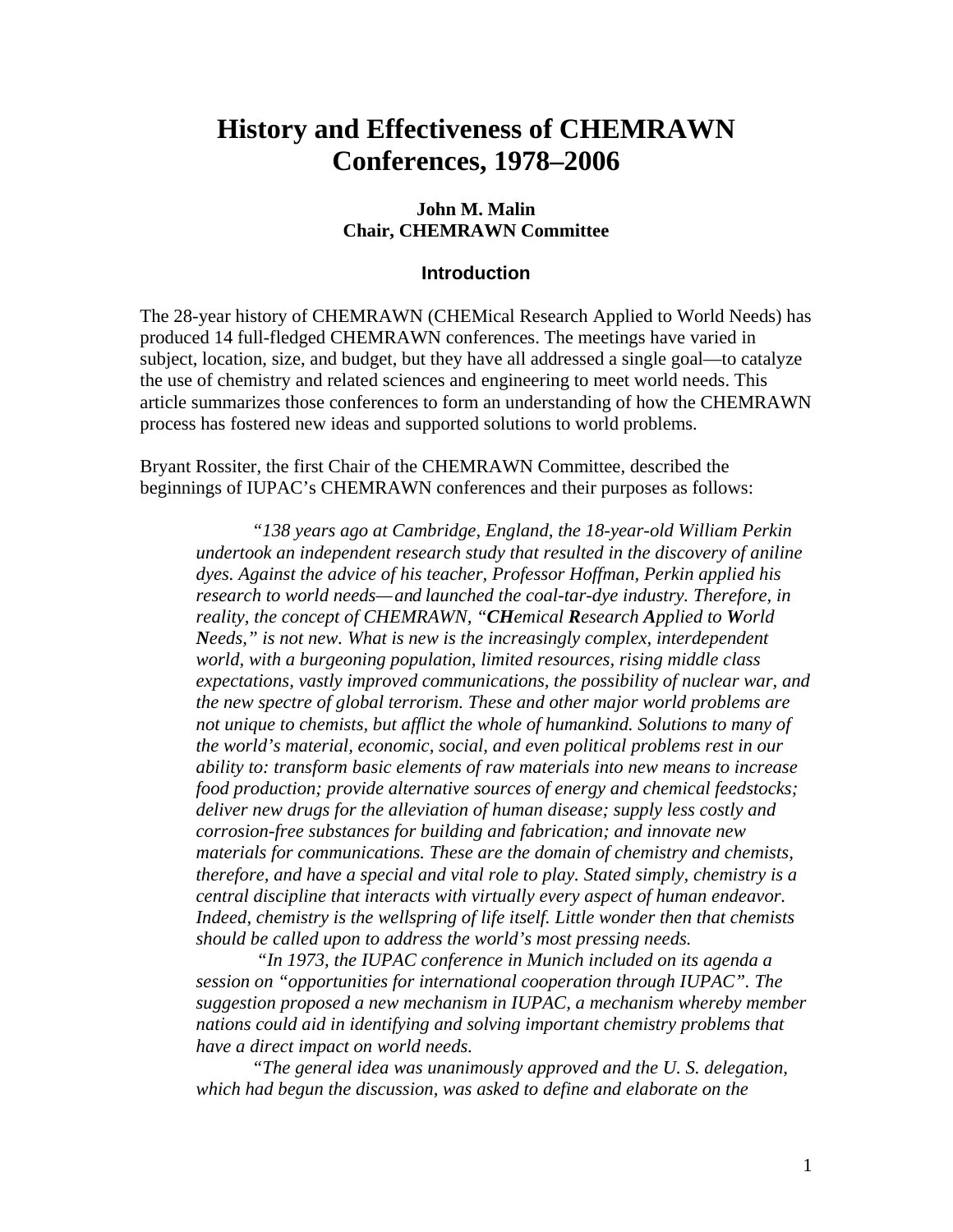*proposal. The US national committee, of which I was privileged to be a member, subsequently drafted a statement under the heading "Chemical Research Applied to World Needs". Like so many other long titles, this one became known by its acronym, CHEMRAWN.*

*"The CHEMRAWN statement, designed to reflect a set of purposes around which various activities might be organized, proposes:*

- *A. To identify human needs amenable to solution through chemistry with particular attention to those areas of global or multinational interest.*
- *B. To serve as an international body and forum for the gathering, discussion, advancement and dissemination of chemical knowledge deemed useful for the improvement of humankind and our environment.*
- *C. To serve as an international, nongovernmental source of advice for the benefit of governments and international agencies with respect to chemistry and its application to human needs.*

*"To achieve these ends, it was proposed that CHEMRAWN activities should:*

- *1. Provide scientific and organizational leadership for the purpose of identifying chemically related needs, opportunities and priorities on an international and worldwide scale.*
- *2. Organize, in cooperation with established scientific bodies and international conferences, forums, workshops, symposia, collaborative studies, etc., for the gathering, presentation, discussion, evaluation, publication and dissemination of information relating to chemistry and the needs of humankind in our environment.*
- *3. Help provide an understanding of trends, consequences, alternatives and resources relating to raw materials and supplies of chemical intermediates.*
- *4. Act as a focal point, clearinghouse and coordinating body for individual conferences relating to chemical research and world needs.*
- *5. As a part of the International Council for Science (ICSU), serve as an advisory body to the United Nations, its member nations and agencies—with special attention to developing nations.*
- *6. Develop means to assist public understanding of chemistry and its relationship to the world economy and the betterment of humankind.*

*"The above purposes make very clear it was not proposed that IUPAC undertake research of its own; rather, it should provide leadership and a muchneeded, independent, nonpolitical, central forum for the discussion of critical needs and solutions under conditions that might otherwise be impossible. In addition, it was envisioned that CHEMRAWN activities would provide the basis for treating chemical-based human needs as systems. Thus, CHEMRAWN*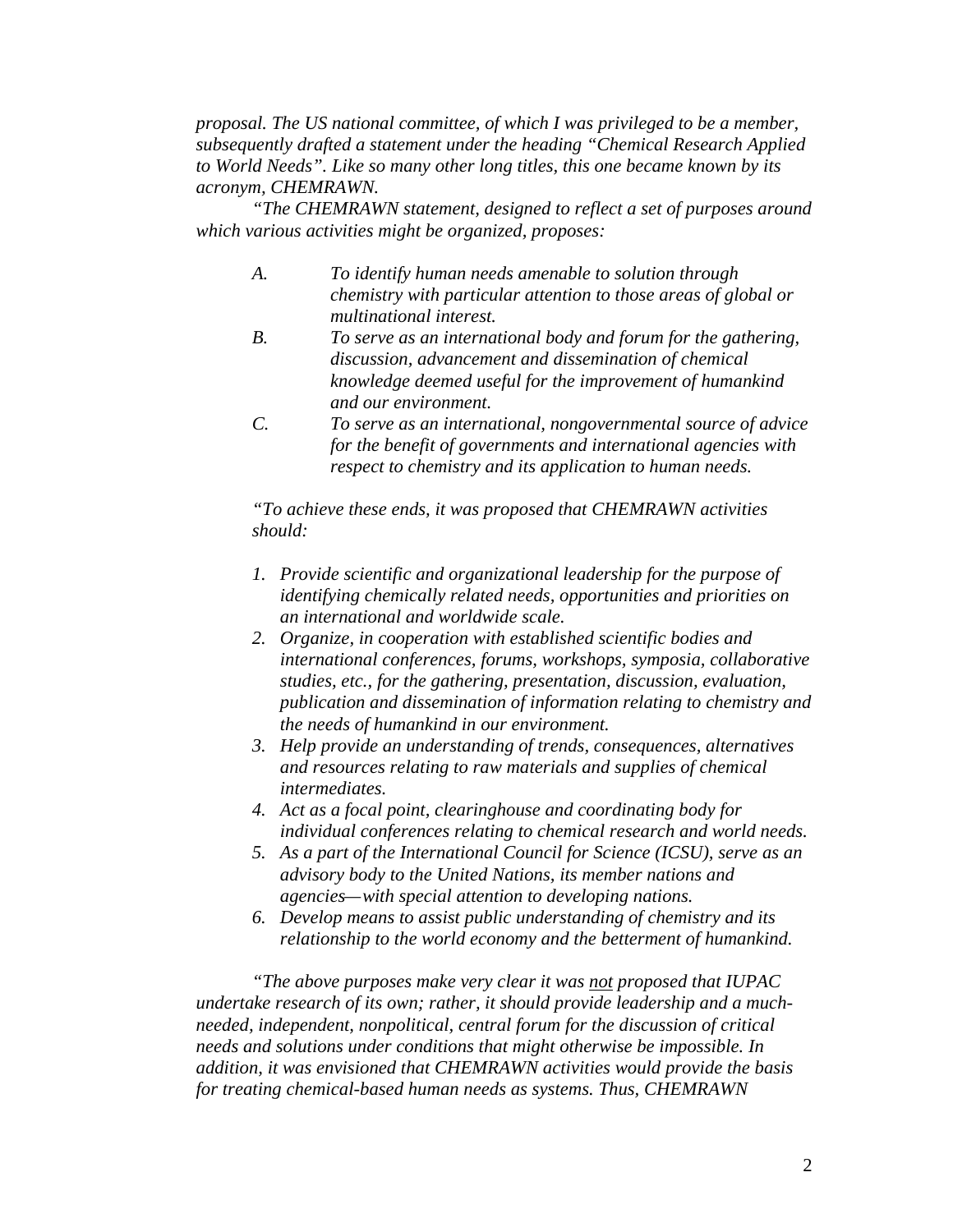*conferences by their very nature would be highly interdisciplinary and would take into account the social, economic, environmental and political factors, as well as the technical components involved. It was planned that these international conferences would attract world leaders from governments, industries and academia, and that the goal and focal point of the conference activities would be an attempt by recognized and influential world leaders to take an initial step toward developing a sense of future direction that would be of value to the world chemical community. Such direction would be provided in recommendations set forth in conference proceedings and made available to participants and policymakers and governments, industries, and academic institutions worldwide. Further, it was determined that CHEMRAWN conferences would provide continuity in areas where there is a persistent need."*

It is important to realize that CHEMRAWN conferences are designed to identify and focus attention on world needs and to recommend to the global scientific community regarding actions to be taken. Normally, a CHEMRAWN Future Actions Committee has been formed at each conference to promulgate the conference's recommendations and to encourage appropriate sectors of the community to carry them forward. However, it was never the intent of CHEMRAWN to lock academia, industry, and government into any particular structure to solve world problems, or to follow up to ensure that they did.

A study of the recommendations developed by CHEMRAWN conferences and their Future Actions Committees leads to the conclusion that most are being carried out, or have been carried out, somewhere on the globe. Many CHEMRAWN recommendations have informed the science policy of nations and the actions of engineers and scientists. However, it is difficult to take credit for specific CHEMRAWN contributions to society because so many people and factors have been involved. One hopes and expects that the world needs under discussion will always be addressed by a plethora of individuals, organizations, and governments. CHEMRAWN contributes especially by pointing the way to solutions and by establishing consensus. That it is rarely the only positive influence is evidence of the strength and synergy of the process.

The value of CHEMRAWN conferences to societies and governments can be judged on the type of leaders it has been able to attract to its cause. World-class leaders are very busy, have reputations to protect and careers to advance, and cannot afford to waste time and effort on activities that do not pay high dividends to themselves and the institutions they represent. Past conferences have attracted national Presidents, eight Nobel laureates, presidents of major universities, and senior industrial scientists and managers. Also, CHEMRAWN events have raised significant resources: some \$3,000,000 in support costs and the collaboration of hundreds of scientists.

Important CHEMRAWN results have often been imbedded in some aspect of the bigger picture and were not widely recognized. For example, Alan Bromley, Science Adviser to U.S. President George H. W. Bush, informed Bryant Rossiter, first Chair of the CHEMRAWN Committee, that the Perspectives and Recommendations from CHEMRAWN VII: *Chemistry of the Atmosphere: Its Impact on Global Change*,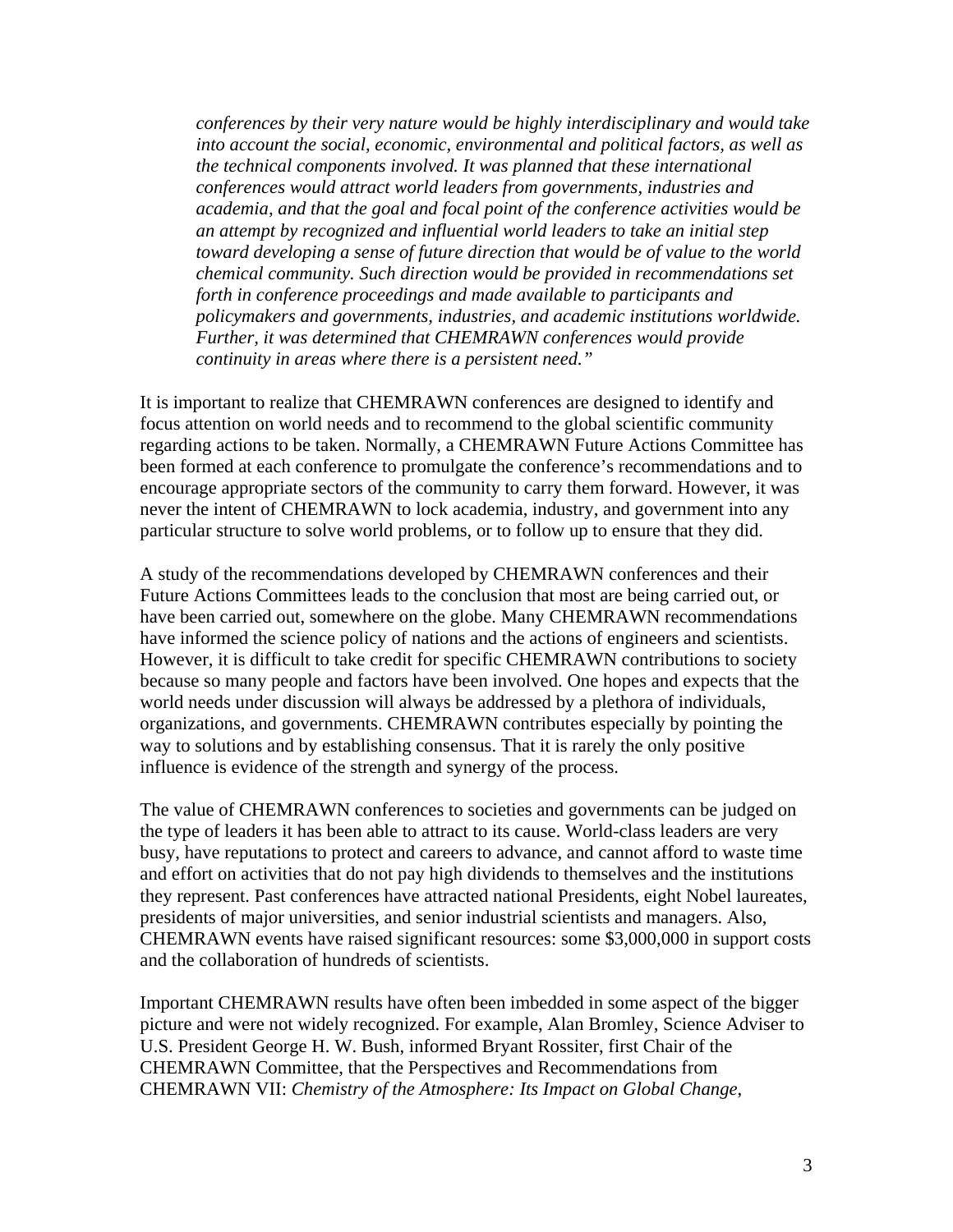represented a very important input to the U.S. government, resulting in policy changes regarding global warming and atmospheric change. This policy change was aided by the fact that Representative Ron Packard, a member of the House Ways and Means Committee, ensured that every member of the House and Senate received a copy of the CHEMRAWN VII Perspectives and Recommendations.

The early history of CHEMRAWN is described in *History of IUPAC 1919–1987* (Fennell, 1994); and *History of IUPAC 1988–1999* (Brown, 2001). The CHEMRAWN Committee has been chaired by Bryant Rossiter (1978–1987), John Meurig Thomas (1987–1991), Alan Hayes (1991–1997), Parry Norling (1997–2003), and John Malin (2004–2007). For general information about CHEMRAWN conferences and projects, see the IUPAC Web site <http://www.iupac.org/standing/chemrawn/conferences.html>.

R. Fennell. *History of IUPAC 1919–1987*, pp. 329–332, IUPAC, Blackwell Scientific, Oxford (1994).

S. S. Brown. *History of IUPAC 1988–1999*, pp. 404–406, IUPAC (2001).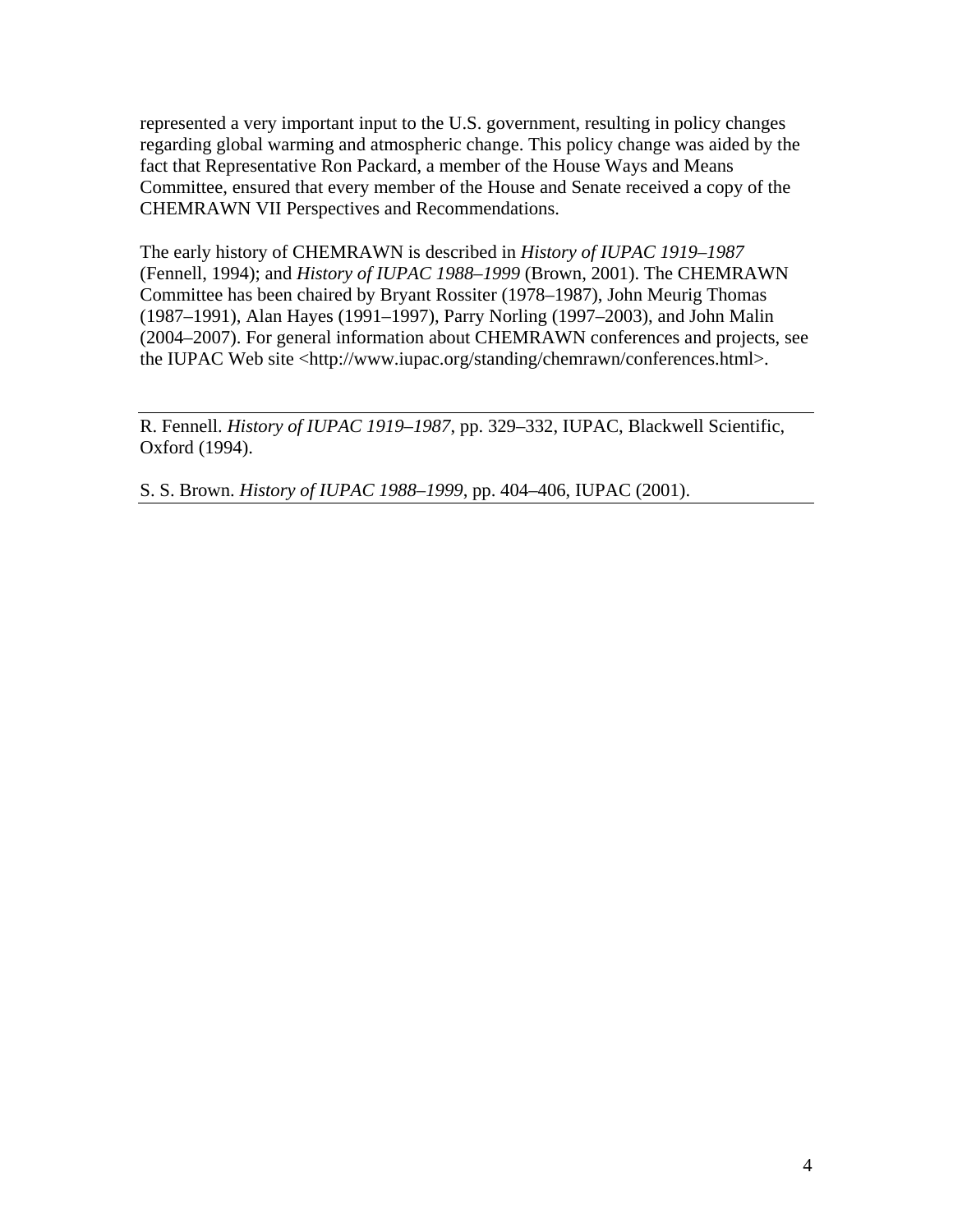## **Summaries of Individual Conferences**

In order to understand fully the results of CHEMRAWN, it is necessary to examine the conferences themselves, to remain mindful of each event's epoch and venue, and to consider the state of the particular chemical discipline and its needs.

#### **CHEMRAWN I: Resources of Organic Matter for the Future.** Toronto, Canada; July 1978.

IUPAC's first CHEMRAWN event was the World Conference on Future Sources of Organic Raw Materials held in Toronto, Canada, 10–13 July 1978. Approximately 800 scientists from 48 countries attended. The organizing committee and attendees included not only internationally recognized technical experts, but also board chairpersons, presidents, vice presidents, and research directors from industry; world banking leaders, advisers to top government officials, and other high-ranking influential people. The purpose of the conference was to seek solutions to the problem of increasing world consumption of organic materials—petroleum and biomass. Particular attention was given to the needs of developing nations. Leaders from those nations were instrumental in many parts of the conference-planning stages and were prominently featured in the plenary, technical, and summary sessions.

Prof. Max Tischler (USA) chaired the program committee. The meeting consisted of invited papers supported by contributory poster presentations. Plenary sessions were held at the beginning and the end. The opening plenary session, organized under the chairmanship of Prof. Glenn T. Seaborg of the University of California at Berkeley and recipient of the Nobel Prize for chemistry in 1951, included Mr. Irving S. Shapiro, Chairman of the Board, DuPont, who gave an introductory overview and perspective of the world chemical industry. Dr. Kenneth King, Assistant Director General of the Forestry Department, United Nations, spoke on renewable resource availability. Dr. M. King Hubbert, U.S. Geological Survey (retired), outlined world resources of fossil organic raw materials. Dr. Ibrahim Helmi Abdel-Rahman, Councilor to the Prime Minister, Cairo, Egypt, discussed social and environmental considerations of future sources of organic raw materials, particularly for developing countries. Dr. Herbert Grunewald, Chairman of the Board, Bayer A.G., focused on economic considerations. Dr. Roberto de Oliveira Campos, Ambassador of Brazil to the United Kingdom, presented price and output trends in raw materials production. Professor Dieter Behrens, Director, DECHEMA, Germany, discussed a joint national research program of the German government and industry to secure supplies for the chemical industry

The final plenary session was organized under the guidance of Dr. W. O. Baker, President of Bell Telephone Laboratories. In addition to Dr. Baker, the program included Prof. T. Mukaibo, President, University of Tokyo, who outlined challenges for the future of Japan's chemical enterprise. Dr. Jean Cantacuzene, French Scientific Mission, Washington, DC, described some recent French examples in organic chemistry research of cooperation between government agencies and industrial companies. Dr. Duncan S.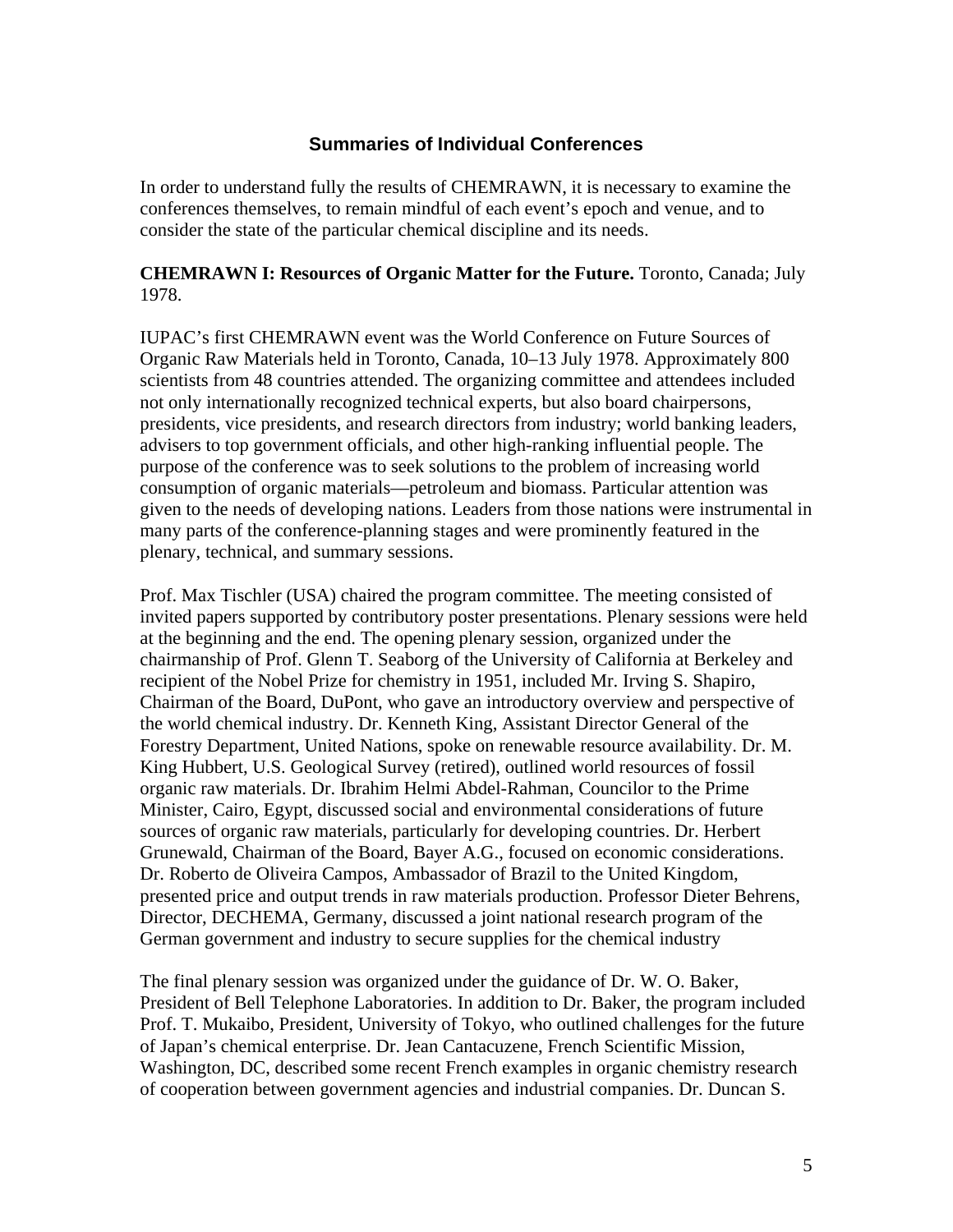Davies, Chief Scientist, Department of Industry, London, and I. Lawrenson presented strategies for technologies with long lead times. Dr. James F. Mathis, Vice President, Exxon Chemical, gave his overview of the CHEMRAWN I conference.

The conference was described by an article in *Chemical and Engineering News* (Krieger, 1978) and in a Perspectives and Recommendations volume (St-Pierre, 1978).

J. H. Krieger. "CHEMRAWN I Faces up to Raw Materials Future", *Chem. Eng. News*, pp. 28–31, July 24 (1978).

\_\_\_\_\_\_\_\_\_\_\_\_\_\_\_\_\_\_\_\_\_\_\_\_\_\_\_\_\_\_\_\_\_\_\_\_\_\_\_\_\_\_\_\_\_\_\_\_\_\_\_\_\_\_\_\_\_\_\_\_\_\_\_\_\_\_\_\_\_\_

L. E. St-Pierre. "Resources of Organic Matter for the Future," Perspectives and Recommendations Volume, Multiscience Publications Limited, Montreal (1978).

## **Significance and outcomes**

The "World Conference on Future Sources of Organic Raw Materials" was the first significant gathering of major international scientists and decision-makers from industries, governments, and academia to address a major problem in a concerted way. According to Organizing Committee Chair, Dr. William O. Baker, President of Bell Telephone Laboratories, "IUPAC will be interested in seeing the response. There hasn't been this kind of nongovernment initiative to any great extent before."

CHEMRAWN I was held shortly after the OPEC oil embargo during a frantic effort to find a substitute for oil. Solar, wind, geothermal, biomass, coal, and shale oil deposits were being highly touted with an accompanying cry for money to fund the research. The major conclusion of the conference was that there is no substitute for oil and we should stop pretending that expending massive amounts of money will solve *immediate* problems. In the short term, the conference recommended, we should promote conservation, exploit untapped oil and gas reserves and begin research on alternative sources of organic raw materials, with close attention paid to the economics necessary to make the alternatives viable in a modern society. The conference adopted the following recommendations:

## **Recommendations**

- An international group should be formed to assess the organic supply problem in a continuing way.
- An assembly of high-level government science advisers should be formed. The group should consider the problem of organic supply in terms of governmental actions, determine priorities for budgeting R&D, and provide socio-technical plans for inevitable changes in lifestyle.
- Industrial research and development bodies must address the problem. Industrial organizations should form a group to monitor and assess technical progress.
- The leading scientific societies should form a group to ensure that the basic scientific issues are identified, publicized, and presented at scientific gatherings.
- A task force should be organized, including media experts, to publicize the prospects and consequences of shortages of organic compounds.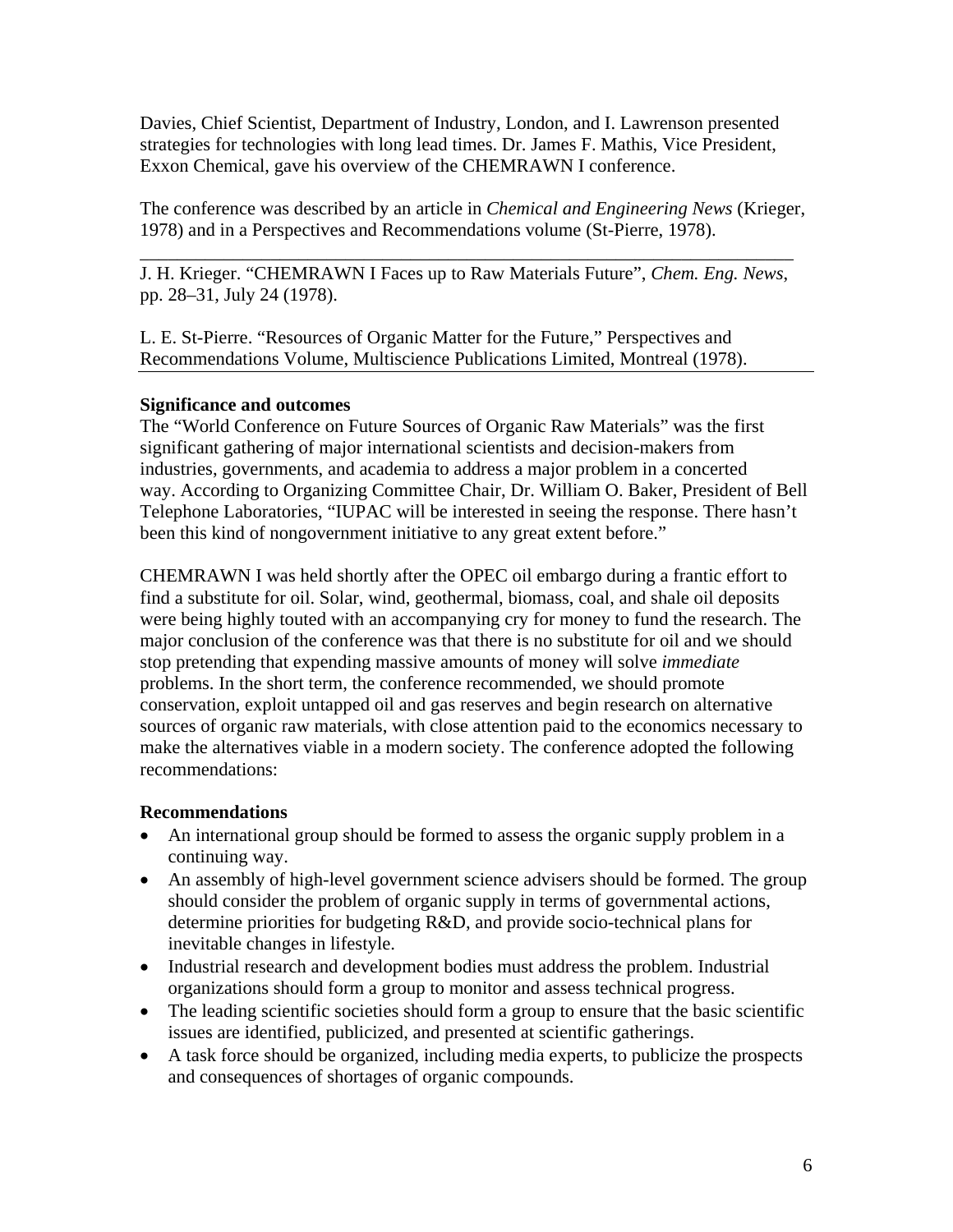All members of the Organizing and Future Action Committees were asked to carry the results back to their respective institutions and countries. As a direct result of CHEMRAWN I, Eastman Kodak and several other companies started research programs in photovoltaics. Bryant Rossiter, CHEMRAWN Chair, was asked by Calvin Rampton, Governor of Utah, to join a four-person multidisciplinary panel to help the State of Utah develop its coal, oil shale, and geothermal resources while avoiding the environmental damages seen in other states. Dr. James F. Mathis, Senior Vice President of Exxon, stated that Exxon revamped its approach to alternative sources of energy as a result of CHEMRAWN I. The Philippine government dropped a project promoting coconut oil as a substitute for diesel fuel because it failed to meet economic requirements, although it met technical requirements superbly. Dr. William O. Baker, Chairman of the Future Actions Committee, presented the results of CHEMRAWN I to the U.S. National Research Council, and Dr. William Schneider, Organizing Chairman, presented the same to the National Research Council of Canada of which he was president. Dr. T. Mukaibo, President of the University of Tokyo, did this in Japan, and the pattern was followed with many other institutions and people throughout the world.

There were many side benefits to CHEMRAWN I. The CHEMRAWN concept was judged to be a viable forum for addressing world needs. Dr. Thomas F. Malone, Foreign Secretary of the U.S. National Academy of Sciences and Treasurer of the International Council of Scientific Unions, was to write later to Colby Chandler, President of Eastman Kodak Company, that "CHEMRAWN is part of one of the more important processes of our generation—in addressing directly human needs amenable to solution through chemistry." The ability of CHEMRAWN I to draw the very top leaders from all segments of the industrial, academic, and governmental enterprises captured worldwide attention and in many ways would redirect some of the major IUPAC programs as well as other international programs. Dr. William Schneider, who previously had never been associated with IUPAC, became a member of the CHEMRAWN Committee and a future president of IUPAC. CHEMRAWN I demonstrated that conferences devoted to world needs could be financial as well as scientific and technological successes.

In light of more recent petroleum shortages, CHEMRAWN I was prescient in detailing the importance of conservation of petroleum resources, the need for utilization of biomass, and the dearth of alternate energy sources. It was noted particularly that the chemical industry is primarily petroleum-based, and that increases in energy prices lead directly to increasing costs for chemical feedstocks.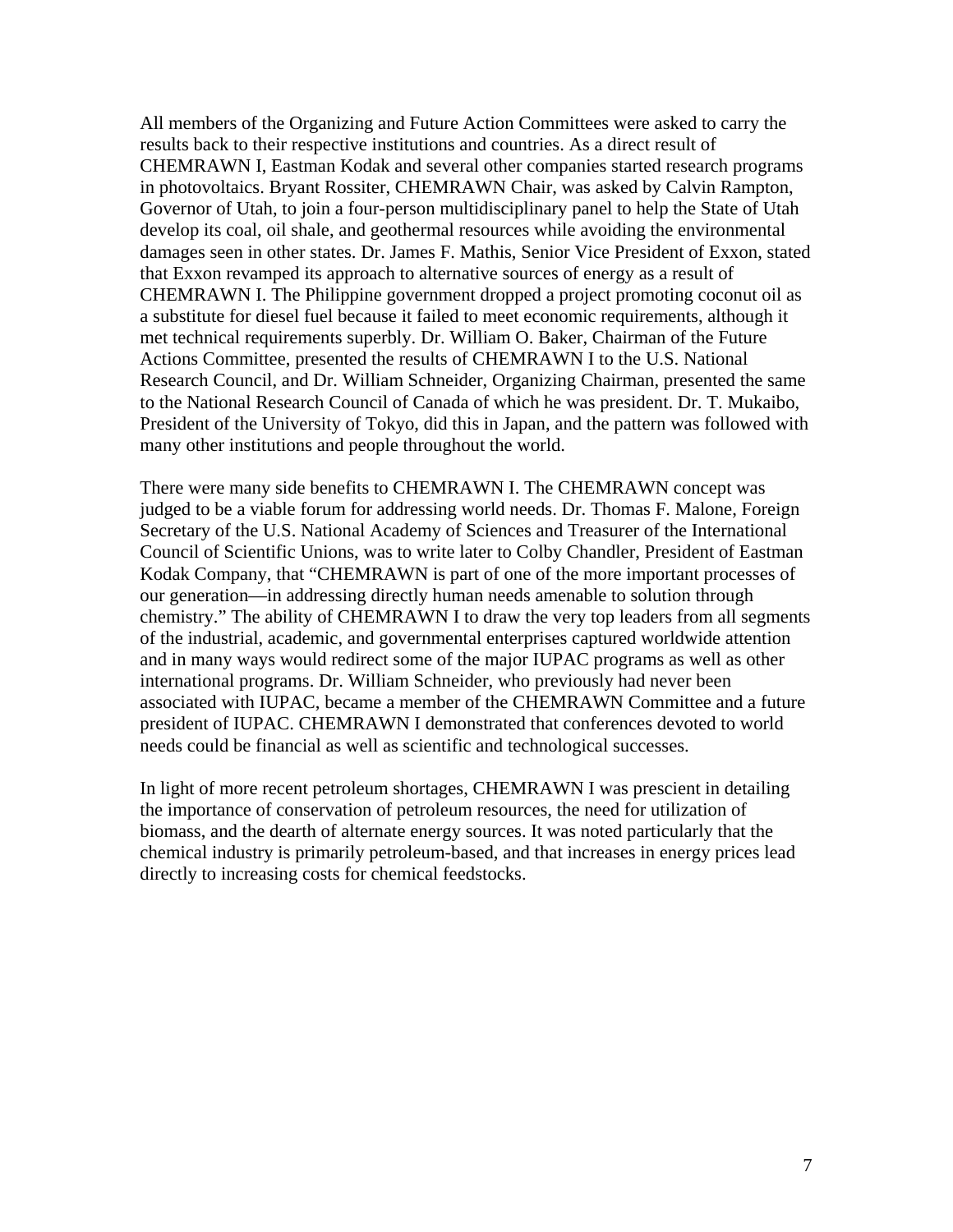**CHEMRAWN II: Chemistry and World Food Supplies: The New Frontiers.** Los Banõs, The Philippines; December 1982.

Jointly sponsored by IUPAC and the International Rice Research Institute (IRRI), CHEMRAWN II, the International Conference on Chemistry and World Food Supplies: the New Frontiers, was held Los Baños, The Philippines, 6–10 December 1982. IRRI was selected as host organization because of the significant role it played in the advancement of agriculture in developing nations through the "Green Revolution". CHEMRAWN II organizers concurred with the World Bank and many national and international authorities in recognizing that much of present agricultural technology would soon be utilized, and that the big breakthroughs leading to the "Green Revolution" would be inadequate to meet the increasing food needs of the future. CHEMRAWN II was first major IUPAC meeting to be held in a Third World country, the first to address major Third World needs, and the first major international, interdisciplinary conference to involve leaders from governments, industries, and academia for the express purpose of developing a strong sense of future research directions and priorities designed to meet the mounting world food problem.

CHEMRAWN II was convened with the following objectives:

- To identify and put in perspective those areas of research and development having the potential to significantly increase food production and improve food storage and processing.
- To strengthen scientific research in developing nations
- To foster much-needed cooperation among governments, industries, and academic institutions.

The conference was described in an article in *Chemical and Engineering News* (Krieger, 1982) and the results were outlined in a Perspectives and Recommendations volume (Bixler and Shemilt, 1983).

J. H. Krieger. "Chemistry Confronts Global Food Crisis", *Chem. Eng. News*, pp. 9–23, December 20 (1982).

G. Bixler, L. W. Shemilt. *Chemistry and World Food Supplies: The New Frontiers, Perspectives and Recommendations*, IUPAC and International Rice Research Institute (1983).

"If we are to increase food production fourfold, and not increase available land significantly, this means more intensive farming," said Bryant W. Rossiter, General Chairman of CHEMRAWN II. "And generally speaking, more intensive farming means more chemical input." The conference attracted representatives of funding institutions and government agencies, as well as scientific experts from industry, universities, and research institutes. At least 700 delegates represented some 40 countries from both the developing and developed world.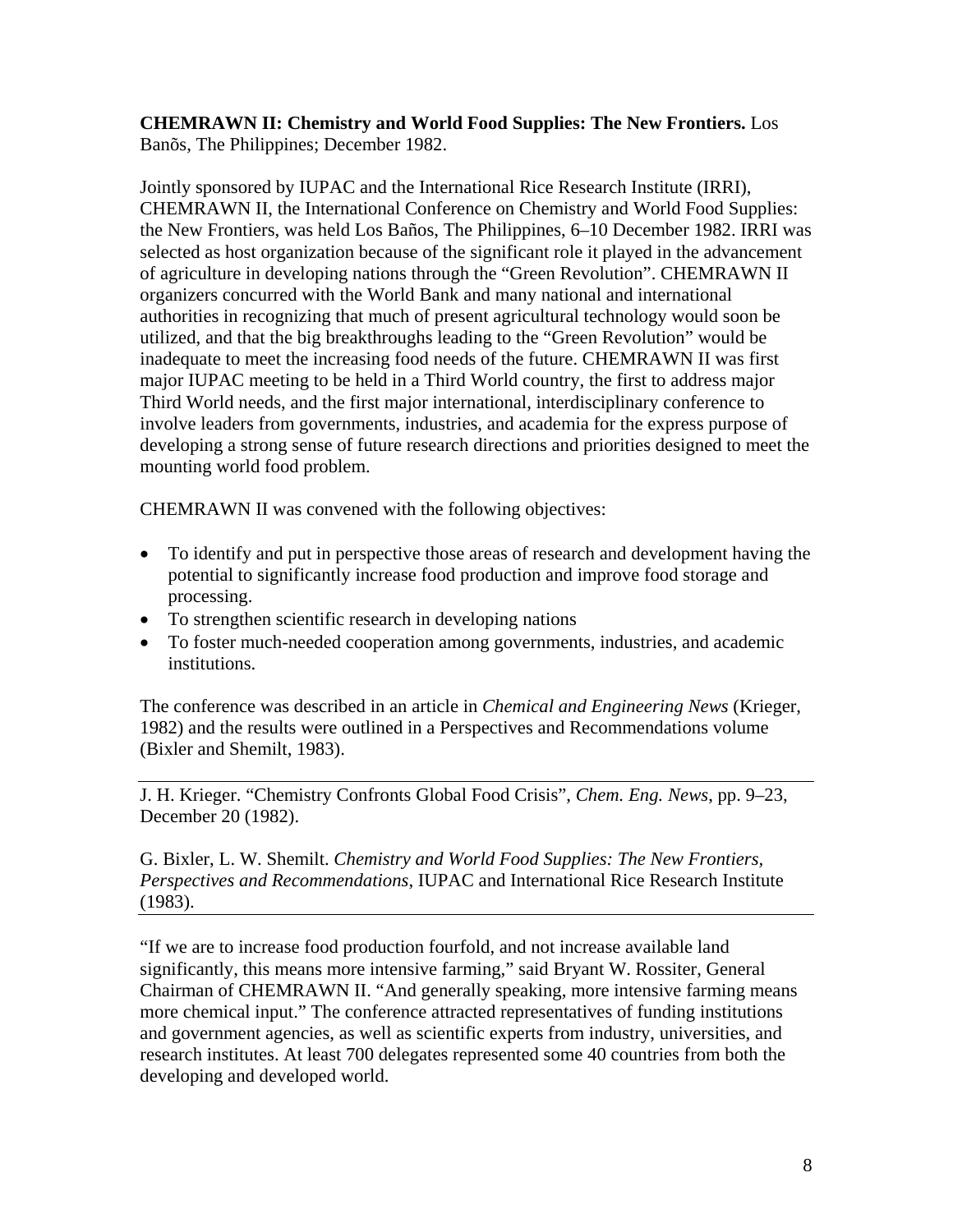## **CHEMRAWN II Recommendations**

The Future Actions Committee, chaired by Dr. Cyril Ponnamperuma, made 17 recommendations:

#### • **For longer-range research at the forward edge, that:**

- 1. Officials of public and private funding agencies, managers of research organizations, and agricultural scientists assign high priority to research and development programs in genetic engineering and particularly to programs dealing with increased nitrogen fixation, improved stress resistance in plants, control of animal diseases, and enhancement of efficiency in milk and meat production.
- 2. High priority be assigned to fundamental and interdisciplinary research in plant physiology, with particular attention to understanding the molecular basis of reproductive, growth, stress, nutritional, and preservation processes. Leaders in developing countries are especially encouraged to support research on plants that are vital to their own countries.
- 3. High priority also be assigned to the development of less expensive and more costeffective nitrogen fertilizers. Among the routes to be investigated are processes for oxidative nitrogen fixation; for producing hydrogen from water using solar radiation as the source of energy; and for improved controlled-release fertilizers.
- 4. Institutions in developed and developing countries work together on programs designed to improve photosynthetic efficiency and, in the very long term, achieve artificial photosynthesis.
- 5. Research on plant and animal growth regulators be increased significantly.

## • **For near-term research and development related to soils, crops, pests, and animal production systems, that:**

- 6. Multiple, interdisciplinary field studies be conducted throughout tropical and subtropical countries to find the limiting factors between present yields and the maximum yields possible under the most favorable conditions; and the results disseminated rapidly and widely in relevant rural areas through improved extension services.
- 7. Presently unavailable knowledge of pest control systems be distributed widely and adapted as quickly as possible to conditions and practices in developing countries.
- 8. Internationally accepted standards of safety be established for people in different environments and international agreements be reached on registration, licensing, and patent procedures for pest control chemicals and methods.
- 9. High priority be given to the development of new chemical and biological methods to control pests in developed and developing countries.
- 10. Integrated control programs for animals be devised that emphasize (a) new genetic types of animals bred for disease resistance, (b) continuous disease monitoring and diagnostic systems for appraisal of livestock diseases, (c) improved chemotherapeutic and prophylactic measures appropriate for large and small animal husbandry enterprises, and (d) production of medicinals to control infectious diseases and cancers in animals.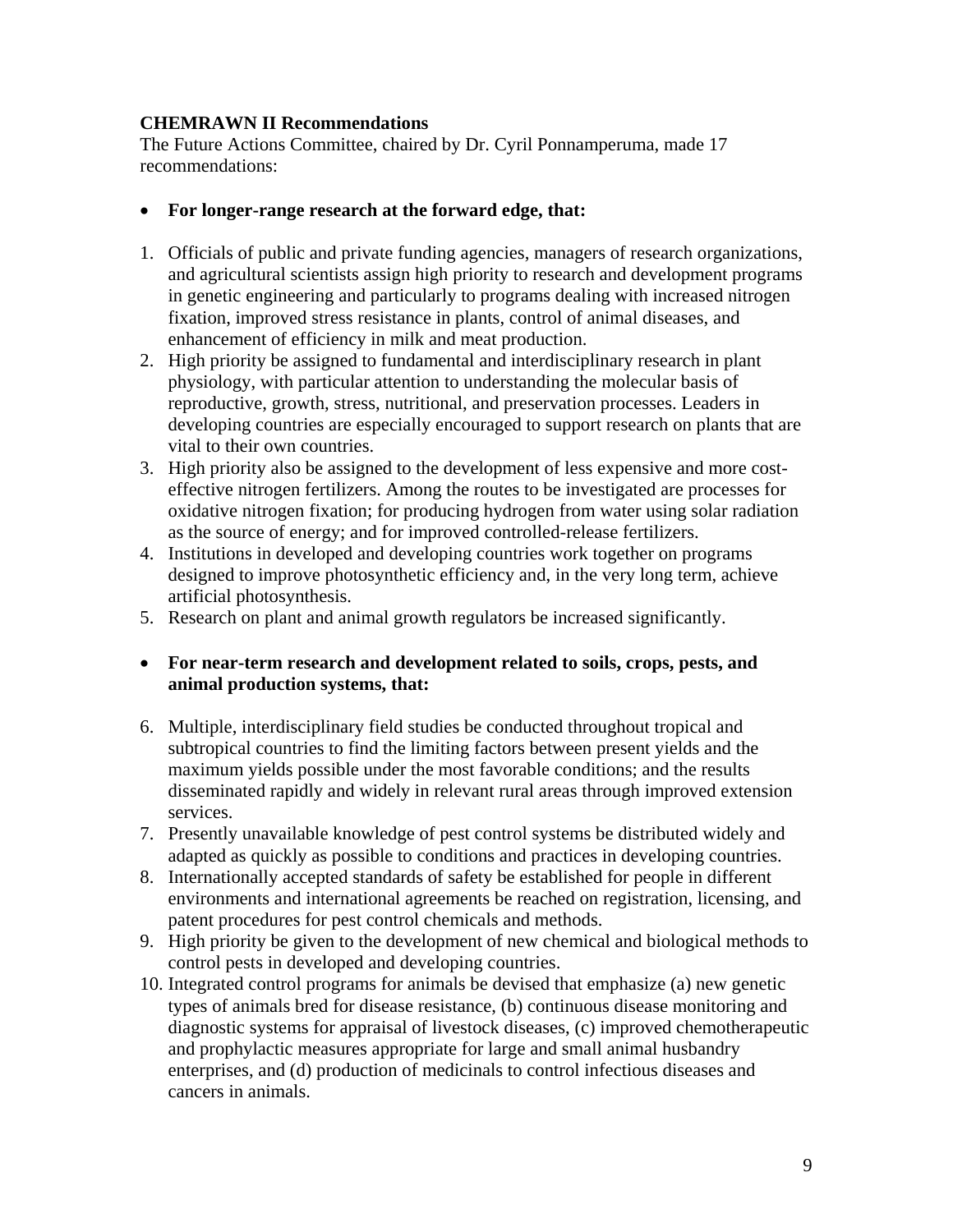#### • **For near-term research and development on food processing systems, that:**

- 11. New and inexpensive packaging materials be developed that allow easy food sterilization, are impermeable to moisture and oxygen, and provide adequate protection under tropical conditions
- 12. Increased emphasis be given to programs to improve preservation methods, especially those that can be operated at the home or small community level without large infusions of capital, but that produce foods having good nutrition and good acceptability in light of local customs and preferences.
- 13. Specialists in genetics and genetic engineering rank post-harvest storage and processing characteristics on a par with yield, nutrition, and aesthetic properties in planning experiments and in evaluating experimental results.
- 14. About the present level be maintained on such recognized methods for enhancing food supplies as producing intermediate moisture foods; supplementation with amino acids and vitamins; and preparation of food analogues, regenerated protein foods resembling meat, and carbohydrates and fats derived from simpler chemicals.

## • **In the field of education, that:**

- 15. Developing countries formulate long-term programs to attract to agricultural and food-related scientific disciplines those students and workers who are better and more qualified by improving their educational programs at the primary, secondary, and technicians levels; by providing scholarships and awards to qualified citizens to complete their education to the highest level possible in domestic and foreign institutions; and by increasing the prestige and public understanding of food-related sciences and technologies through educational and public communication channels.
- 16. Major efforts be made in all countries to educate persons in policy positions, members of special interest groups, and citizens in general to the benefits as well as the risks of chemicals in agriculture and food processing.
- 17. IUPAC continue the CHEMRAWN II initiative and convene conferences in the future on a regular basis to assess progress, needs, and priorities.

#### **Long-term results**

Three post-CHEMRAWN II regional conferences were held in Colombo, Sri Lanka (1985), Buenos Aires, Argentina (1986), and Nairobi, Kenya (1988). At the 1988 conference, participants endorsed the following recommendations and noted results:

- An infrastructure in biotechnology should be developed in Africa after establishment of a regional training center.
- Policymakers in Africa should encourage client-driven research, defined as that focused on problems linked directly to local agricultural enterprises.
- An effective system of electronic communications should be established among African scientists to overcome the isolation experienced by those operating independently.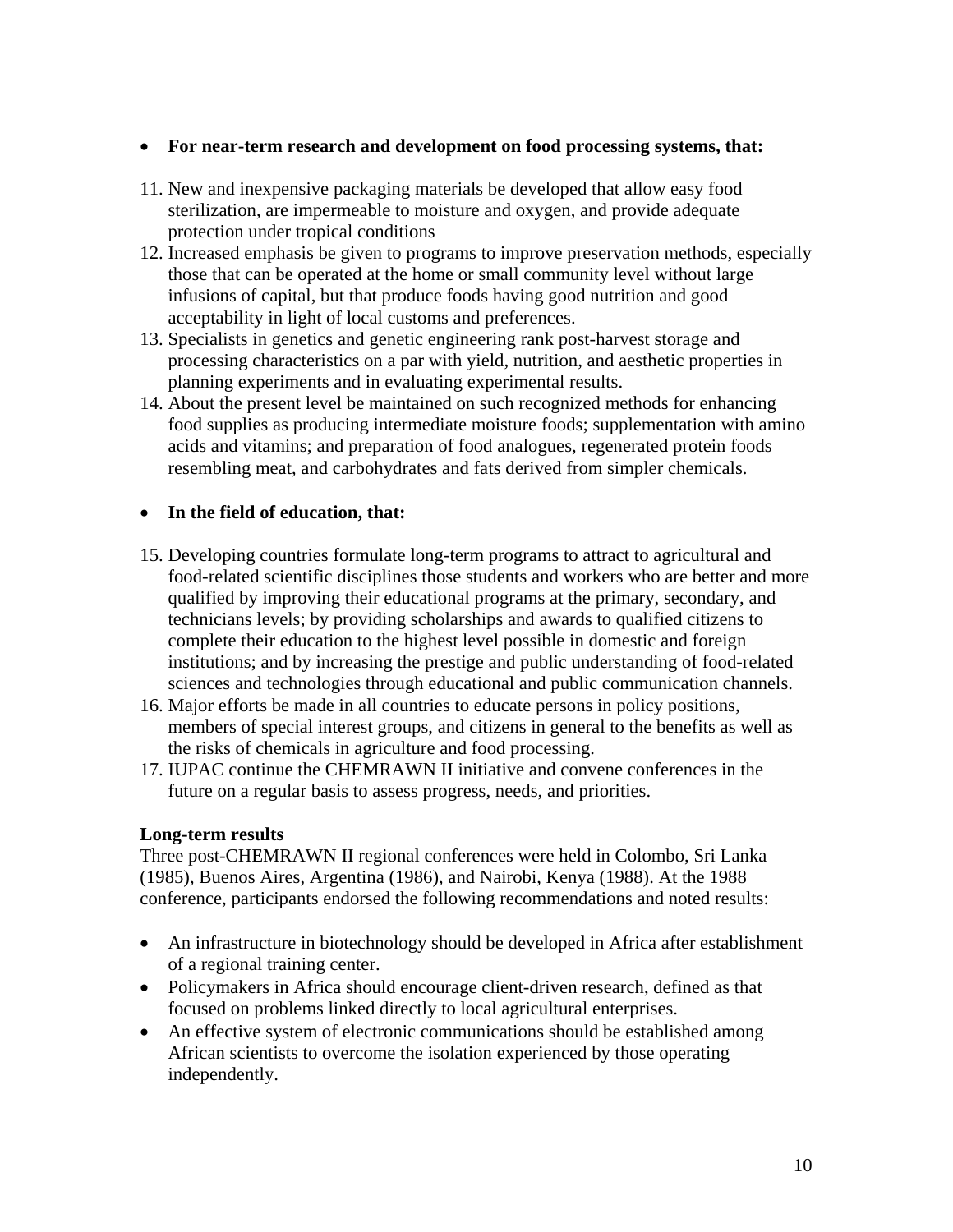- Governments must find ways to eliminate or reduce import duties on materials needed to set up an agricultural industry in African countries.
- Governments must set up programs for the education of local farmers; the importance of the role of women in African agriculture must be recognized.
- Existing institutions in Africa should redouble their efforts in integrated pest management and biological control*.*

CHEMRAWN II accomplished the following:

- The fact that this was the first IUPAC meeting to be held in a Third World county developed great visibility for IUPAC. For example, to mention just a few, David Hopper, Senior Vice President of the World Bank; Bon Tonko, President of the World Food Council; Norman Borlaug, Nobelist; Ferdinand Marcos, Philippine President; M. S. Swaminathan, Director General of IRRI; and most leaders of the U.S. Agency for International Development (USAID), The Ford Foundation, The Rockefeller Foundation, etc. had never heard of IUPAC before the conference.
- For the first time at an IUPAC meeting, the president of a nation, Ferdinand Marcos, give the opening address. Regardless of how some felt about Marcos as a politician, he gave a superb technical talk and provided enormous financial and political support to the conference. For example, he made one of the world's most modern conference centers available to the conference and in spite of Muslim-inspired, governmental restrictions against Jews, he found ways for Jewish scientists to enter the country and to participate in the conference. Dr. Rossiter had a private meeting with President Marcos and his Secretary of Agriculture, Bon Tonko, where he discussed with him the release of certain scientists believed to be political prisoners.
- USAID judged CHEMRAWN II results to be of sufficient importance that it sponsored an international meeting in Singapore a few months after the conference to discuss the implementation of CHEMRAWN II Perspectives and Recommendations throughout the developing world. Later, USAID made the role of chemistry in agriculture one of the four major research goals of the agency. It is thought that this pattern was followed in a number of subsequent instances.
- As a result of his involvement in CHEMRAWN II, Bryant Rossiter was invited to become a member of the Scientific Advisory Committee of USAID to assist the United States in its broad development program in Third World countries. He served on the Advisory Committee for six years, three years as its Chairman. In this position, he interacted with scientific, industrial, academic, and development leaders from around the world. In addition, he was asked to serve on the Scientific Advisory Committee of the Cornell University International Institute for Food, Agriculture and Development and continues in service to the present day. He also served as a consultant to the U.S. Presidential Commission of Science and Technology as a result of CHEMRAWN.
- The CHEMRAWN II Perspectives and Recommendations were distributed to every member of the U.S. Senate, the House of Representatives, and many other organizations by Ron Packard, a member of the House Ways and Means Committee. Each member of the Organizing and Future Actions Committee was asked to make similar distributions in his/her own country.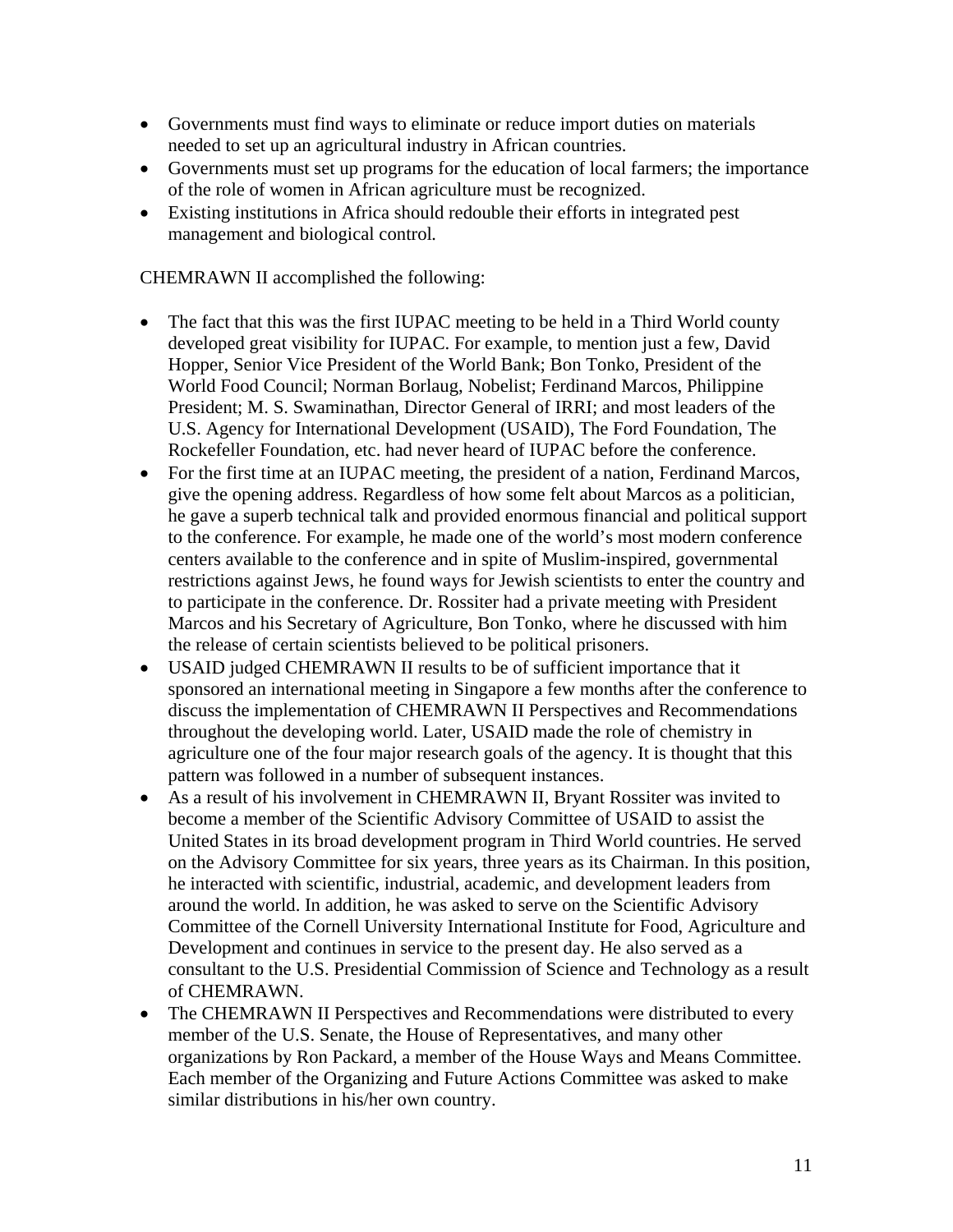- The CHEMRAWN II Perspectives and Recommendations were the most widely published and distributed IUPAC publication at the time, exceeding all other IUPAC publications combined. A simplified version was published by the American Chemical Society and distributed to high schools throughout the United States.
- Dr. S. Nagakura, President of the Institute for Molecular Science, Japan, was a member of the Organizing Committee. He later became a member of the CHEMRAWN Committee and President of IUPAC.
- A follow-up meeting was held in Colombo, Sri Lanka, where members of the Future Actions Committee and Bryant Rossiter held a two-day conference attended by Cabinet ministers and leading figures in the Sri Lankan educational, agricultural, and scientific communities. The Perspectives and Recommendations were interpreted and discussed in terms of the Sri Lankan geographical, agricultural, and economic environments. The conference was televised nationwide. Later, Cyril Ponnamperuma, President of the Third World Academy of Sciences and Science Advisor to the President of Sri Lanka, as well as David Hopper, Nyle Brady, and Bryant Rossiter met with the President who voiced full support for a plan put together by Dr. Ponnamperuma to implement recommendations appropriate to Sri Lanka.
- Both Kenya and Zimbabwe established biotechnology research centers with impetus from CHEMRAWN II.
- The International Centre of Insect Physiology and Ecology (ICIPE) in Nairobi, Kenya has carried out research on insects for over 20 years, as recommended by CHEMRAWN II.
- Researchers in Africa are being aided in communications through extension of the Internet, as recommended in CHEMRAWN II.
- Two full-page editorials were published in *Science* magazine, one by the editor, Phil Abelson, and one by Nyle Brady, Associate Director for USAID, describing CHEMRAWN II and the need for more chemical research devoted to agriculture.
- Initially, many international chemical companies were reluctant to participate in CHEMRAWN II out of concern that chemical companies would be accused of "dumping chemicals on developing countries." Up to this point, virtually no industrial chemical companies had participated in large, interdisciplinary, international, Third World development meetings. Eventually, these concerns were abated and many companies such as DuPont, Bayer, Eastman Kodak, ICI, Dow, and others became full participants. The President of the Board of Directors and Managing Director of CIBA-GEIGY was a keynote speaker. The willingness of industrial leaders to participate in CHEMRAWNs I and II set the pattern for future CHEMRAWN conferences and international development programs, including those at USAID.
- The Eastman Kodak Company sponsored, equipped, paid for, and trained personnel for a scientific photographic laboratory at IRRI in Los Baños, Philippines as a direct result of CHEMRAWN II. This laboratory served as a template for similar laboratories in other agricultural centers around the world.
- CHEMRAWN II conferees participated in an ACS-sponsored briefing on the CHEMRAWN II Recommendations before the U.S. House of Representatives Committee on Agriculture.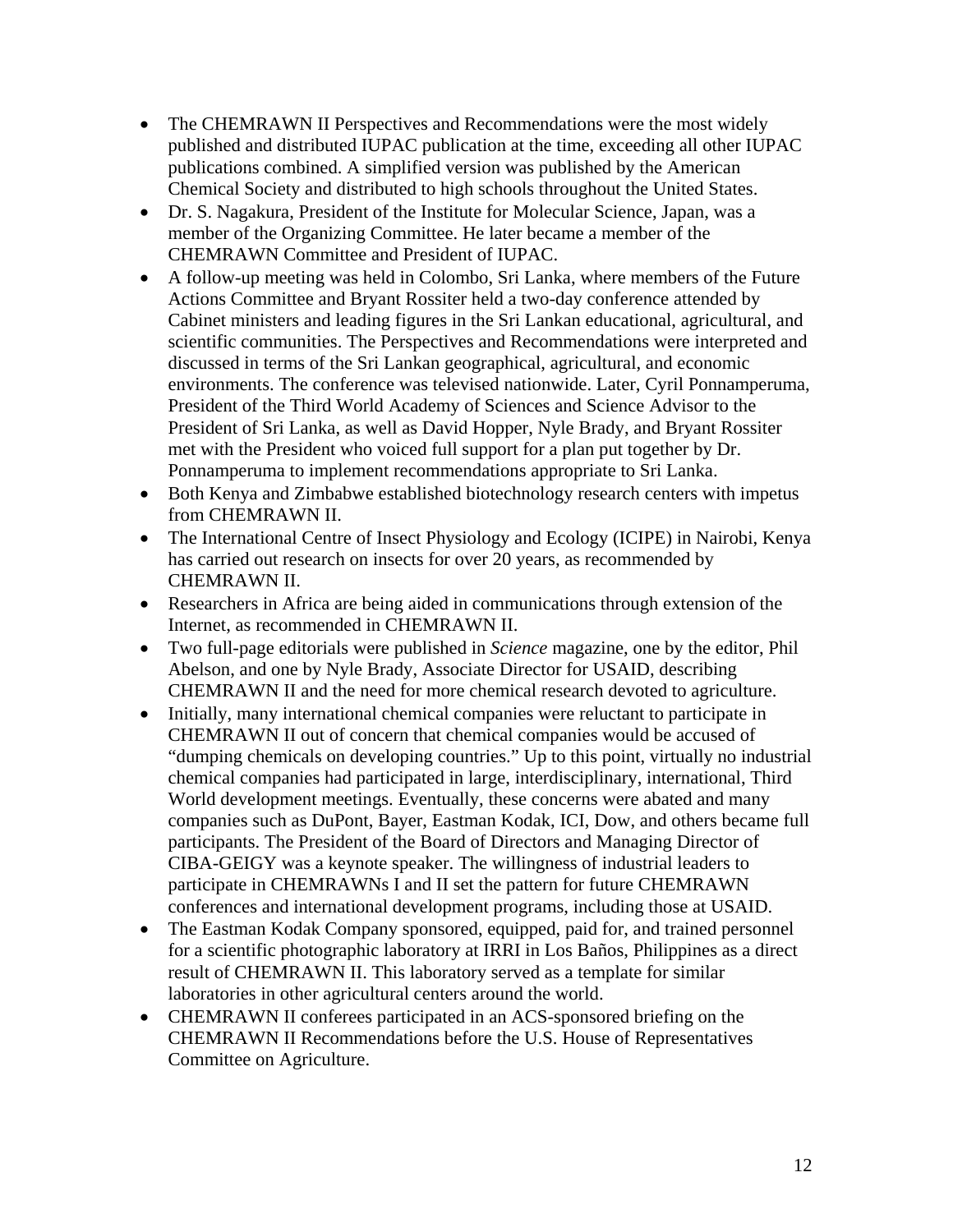*Future Actions Committee*: Cyril Ponnamperuma, Chair; Bansi Amla (India); Norman E. Borlaug (Mexico); Nyle C. Brady (USA); Teresa Salazar de Buckle (Peru); Melvin Calvin (USA); Fujio Egami (Japan); Masao Fujimaki (Japan); W. David Hopper (World Bank); Herwig Hulpe (Germany); Emil Q. Javier (Philippines); K. T. Li (China); Li Su (China); P. Mahadevan (India); John W. Mellor (USA); Louis G. Nickell (USA); T. R. Odhiambo (Kenya); Raul N. Ondarza (Mexico); Thomas W. Parton (Switzerland); Charles Pereira (UK); George Porter (UK); Abdus Salam (Italy); Glenn T. Seaborg (USA); Khaled El-Shazley (Egypt); M. Swaminathan (Philippines).

*Organizing Committee*: Bryant Rossiter, Chair (USA); Adnan Al-Ageel (Kuwait); Eduardo Alvarez-Luma (Mexico); William O. Baker (USA); Charles Dennison (USA); Jacques Diouf (Senegal); Nicholi Emmanuel (USSR); He Kang (China); Kenzo Hemmi (Japan); W. David Hopper (World Bank, USA); John H. Hulse (Canada); Franklin Long (USA); Jamal T. Manassah (USA); William G. Padolina (Philippines); Bukar Shaib (Nigeria); M. S. Swaminathan (Philippines); Werner Treitz (Germany); Moriya Uchida (Japan).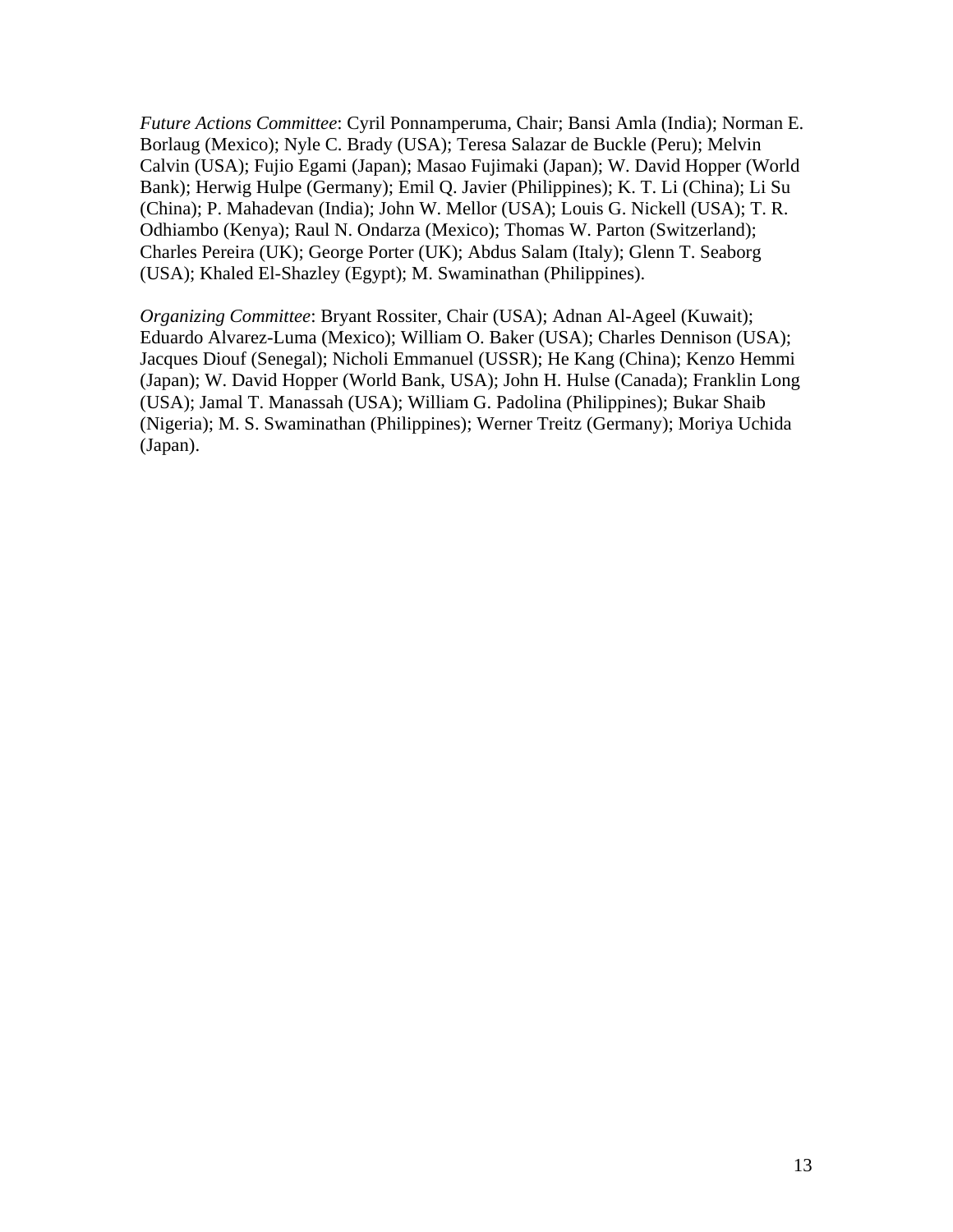**CHEMRAWN III. Resource Material Conversion: (Bio)Chemical Process Bridges to meet Future Needs.** The Hague, Netherlands; June 1984.

D. A. O'Sullivan. "CHEMRAWN Conference Probes Future of Chemical Feedstocks", *Chem. Eng. News*, pp. 63–66, August 20 (1984).

CHEMRAWN III, chaired by Wiro J. Beek, Head of Unilever Engineering Research, continued the work begun six years earlier at CHEMRAWN I. At the time of CHEMRAWN I (1978), the high prices of petroleum feedstocks and a strong dependence of the industry on those feedstocks created real concern about the short-term outlook for the chemical industry. Supplies of oil had recovered by 1984, companies had managed to cope with higher prices by a variety of technical means, and the outlook for the industry was considerably brighter. Executives were convinced that the industry would continue to rely on petroleum feedstocks for at least several decades. At the same time, the chemical industry was placing increasing emphasis on energy conservation and developing and implementing new technologies. Bryant Rossiter, CHEMRAWN Committee Chair, said about CHEMRAWN III, "It builds upon and it updates the earlier findings and recognizes the importance of chemical process engineering as the key to the economical transformation of raw materials into articles of commerce."

Two hundred and twenty scientists attended CHEMRAWN III. Some 60 lectures were presented during the three days of the conference. Topics included scenarios for development and conservation of coal, oil, and gas resources; biotechnology; renewable sources of chemical feedstocks and fuel; new materials; novel chemical conversion processes; risk prevention; and recycling. Companies had managed to cope with higher oil prices in various technical ways, and some participants were relieved to report that petroleum consumption had moderated since CHEMRAWN I.

At the time of CHEMRAWN III, the globalization of the chemical enterprise had begun in earnest. It was predicted that in Japan, for instance, industries centering on advanced technologies might account for up to 20% of the country's GNP by the end of the next decade, markedly up from 2% in 1984. Accordingly, Japan's Ministry of International Trade and Industry (MITI), was emphasizing three areas of technology that were seen as the most important for long-term development. They were biotechnology; new functional devices in the fields of communications, computers, and microelectronics; and novel materials. The forces driving interest in biotechnology included process improvements that would reduce energy use, enhance the likelihood of increased yields, and lead to alternate energy sources. In the field of industrial chemicals, researchers were seeking not so much for new products as for better technologies to produce existing ones. Genetic engineering, use of bacteria for extraction of metals, and use of biotechnology for food processing and generation of fuel from cellulose wastes were seen as promising areas.

CHEMRAWN III continued to demonstrate the ability of an IUPAC conference to draw not only outstanding scientists but important figures in the public sector as well. The Crown Prince of the Netherlands gave the opening address. This conference came at a time when biotechnology was still in its infancy but rapidly gaining momentum. New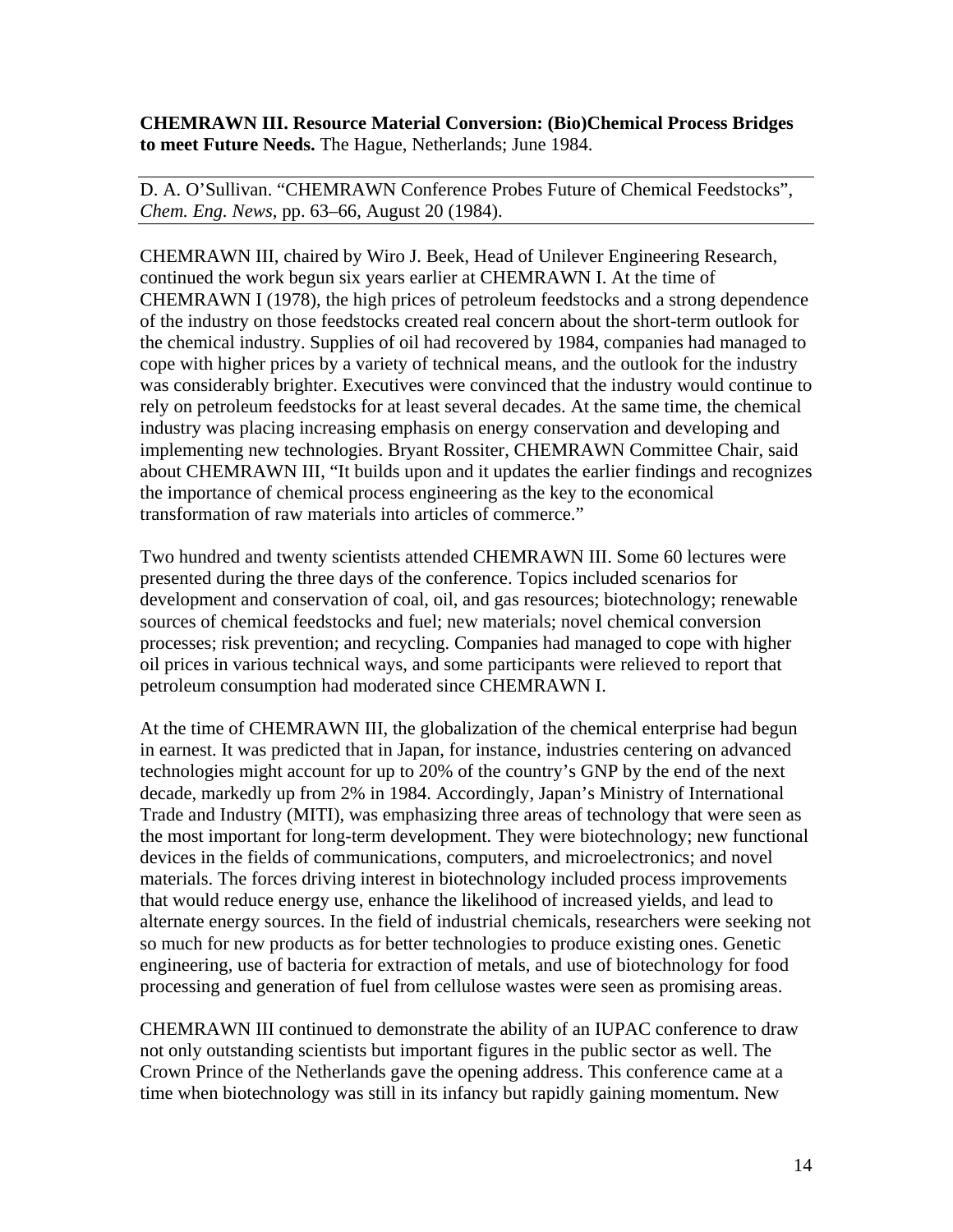strides were being made in scientific laboratories but, with the exception of fermentation technology, little was known about scale-up and bioengineering. This conference was targeted to future needs of industries operating or moving into the bioengineering areas; consequently, the audience was somewhat limited and the conference did not meet all of its expenses. This was made up by excess funds from CHEMRAWNs I and II. Although some found this a matter of concern while overlooking the bigger picture, subsequent experience has shown that if proper attention is given to finances, it is likely that most if not all CHEMRAWN conferences could show a considerable profit. As in the previous conference, the Perspectives and Recommendations were widely distributed and decision-makers drew from the conference those ideas which met or were germane to their needs.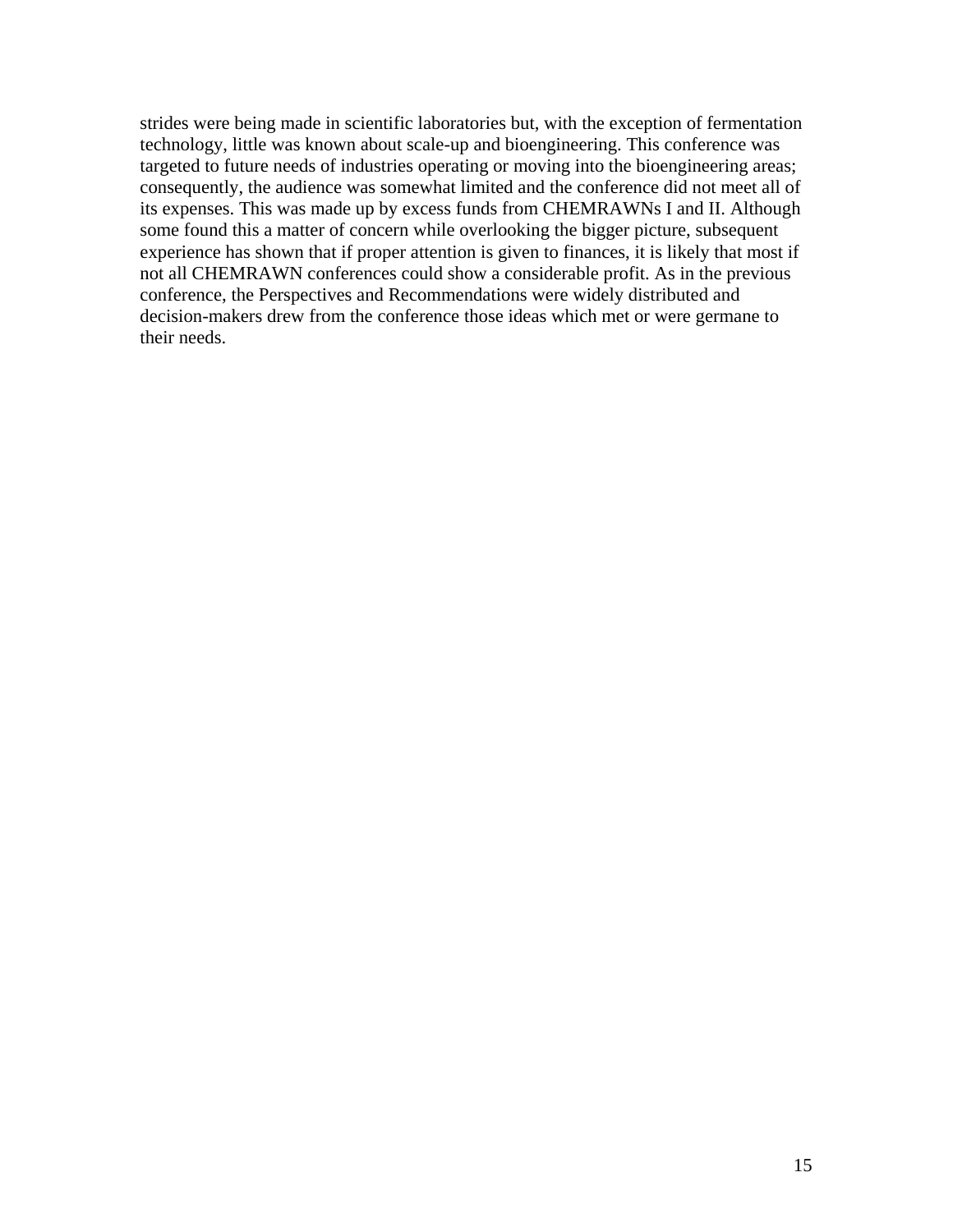## **CHEMRAWN IV: Modern Chemistry and Chemical Technology Applied to the Ocean and its Resources.** Keystone, Colorado, USA; October 1987.

Given increasing recognition of the problems of global change, and realizing the importance of the oceans as buffering systems, CHEMRAWN IV sought to "seek out from the information base of present-day chemistry those novel techniques and concepts that deepen our knowledge of seawater and the chemical reactions occurring in the marine environment." Organizing Committee Chair Derek Spencer divided the 150 participants among five panels, each of which wrote a paper on its subject of concentration.

- 1. *Oceanic Reactive Chemical Transients*. T. David Waite, Donald T. Sawyer, and Oliver C. Zafirou.
- 2. *The Nature of Reactions on Marine Particle Surfaces*. Bruce O. Honeyman, Arthur W. Adamson, and James W. Murray.
- 3. *Chemical Models of Sea Water Systems*. Andrew G. Dickson, Harold L. Friedman, and Frank J. Millero.
- 4. *Chemistry at the Air*–*Sea Interface*. Thomas E. Graedel, Peter G. Brewer, and F. Sherwood Rowland.
- 5. *Chemical Processes at the Ocean Bottom.* William R. Martin, Steven R. Emerson, and Charles Lochmuller.

The papers were included along with individual contributions by the panelists in a volume of *Applied Geochemistry*, edited by Edward D. Goldberg. The conference was described in *Chemical and Engineering News*.

A. Bard, E. D. Goldberg, D. W. Spencer. "Modern Chemistry and Chemical Technology Applied to the Ocean and its Resources", *Applied Geochemistry*, Vol. 3 (1) (1988).

\_\_\_\_\_\_\_\_\_\_\_\_\_\_\_\_\_\_\_\_\_\_\_\_\_\_\_\_\_\_\_\_\_\_\_\_\_\_\_\_\_\_\_\_\_\_\_\_\_\_\_\_\_\_\_\_\_\_\_\_\_\_\_\_\_\_\_\_\_\_\_\_

*Chem. Eng. News*, pp. 5–6, October 12 (1987).

## **Long-term results**

CHEMRAWN IV: Modern Chemistry and Chemical Technology Applied to the Ocean and Its Resources was a unique conference that illustrated the ability of CHEMRAWN to target very specific needs in highly specialized areas. It admirably illustrated one of the articles of faith of CHEMRAWN: namely, that *it is more important who attends a conference than how many persons attend*. Participation in CHEMRAWN IV was by invitation only and restricted to a relatively few leading scientists in the fields of analytical chemistry and oceanography. Prior to the conference, analytical chemists had little interest or concern for how analytical measurements were made peculiar to conditions found in the oceans; i.e., high salinity, extremes of temperature and pressures, precise and accurate measurements of one chemical component in the presence of many others, remote sensing, etc. At the same time, oceanographers were struggling with these problems and conditions mostly on their own. Literally, the very top scientists in the world in their respective fields were brought together for the first time to create scientific synergies and associations between the two fields that would last far beyond the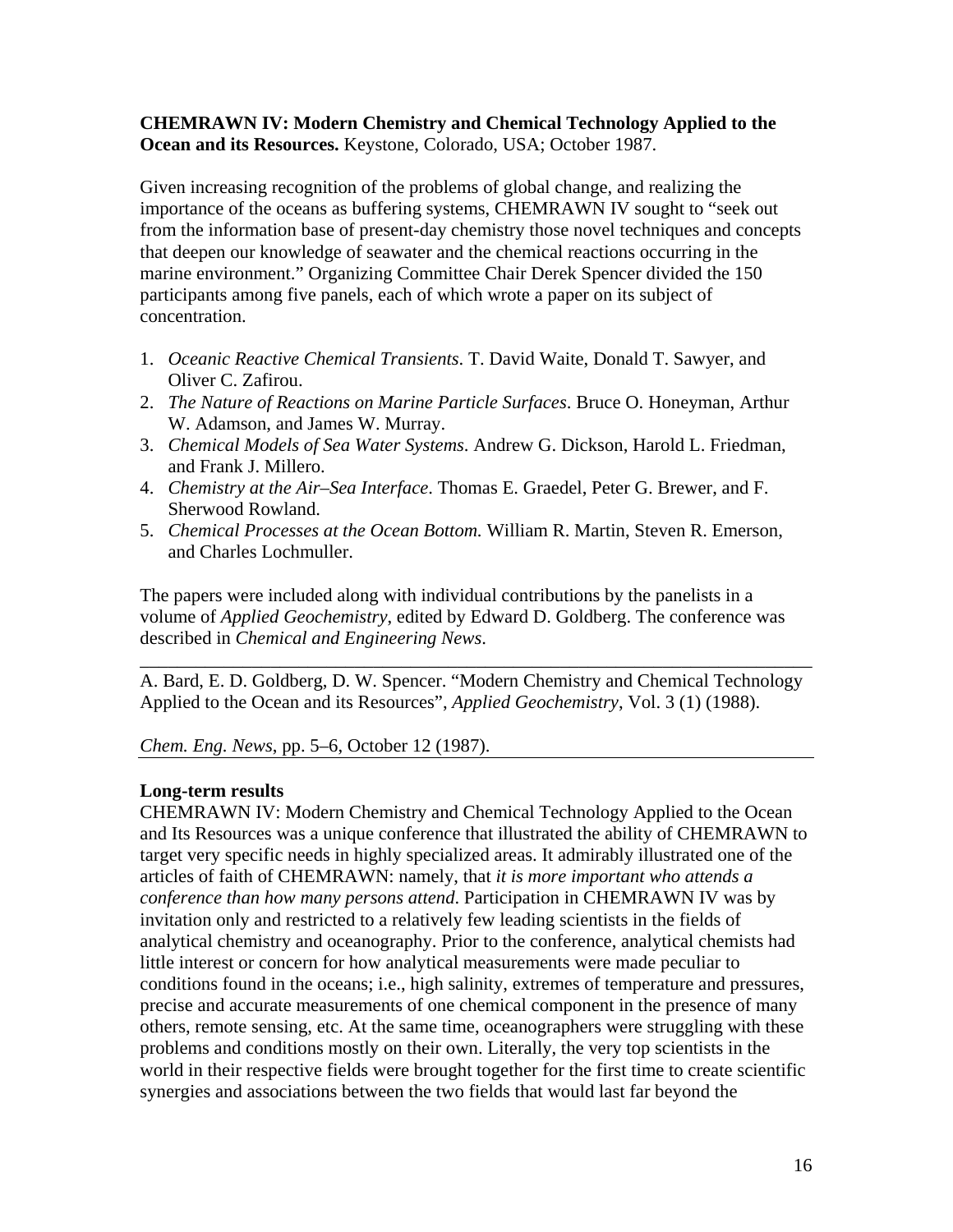conference itself. CHEMRAWN IV contributed in a fundamental way by encouraging development of new chemical measurement technologies in ocean studies.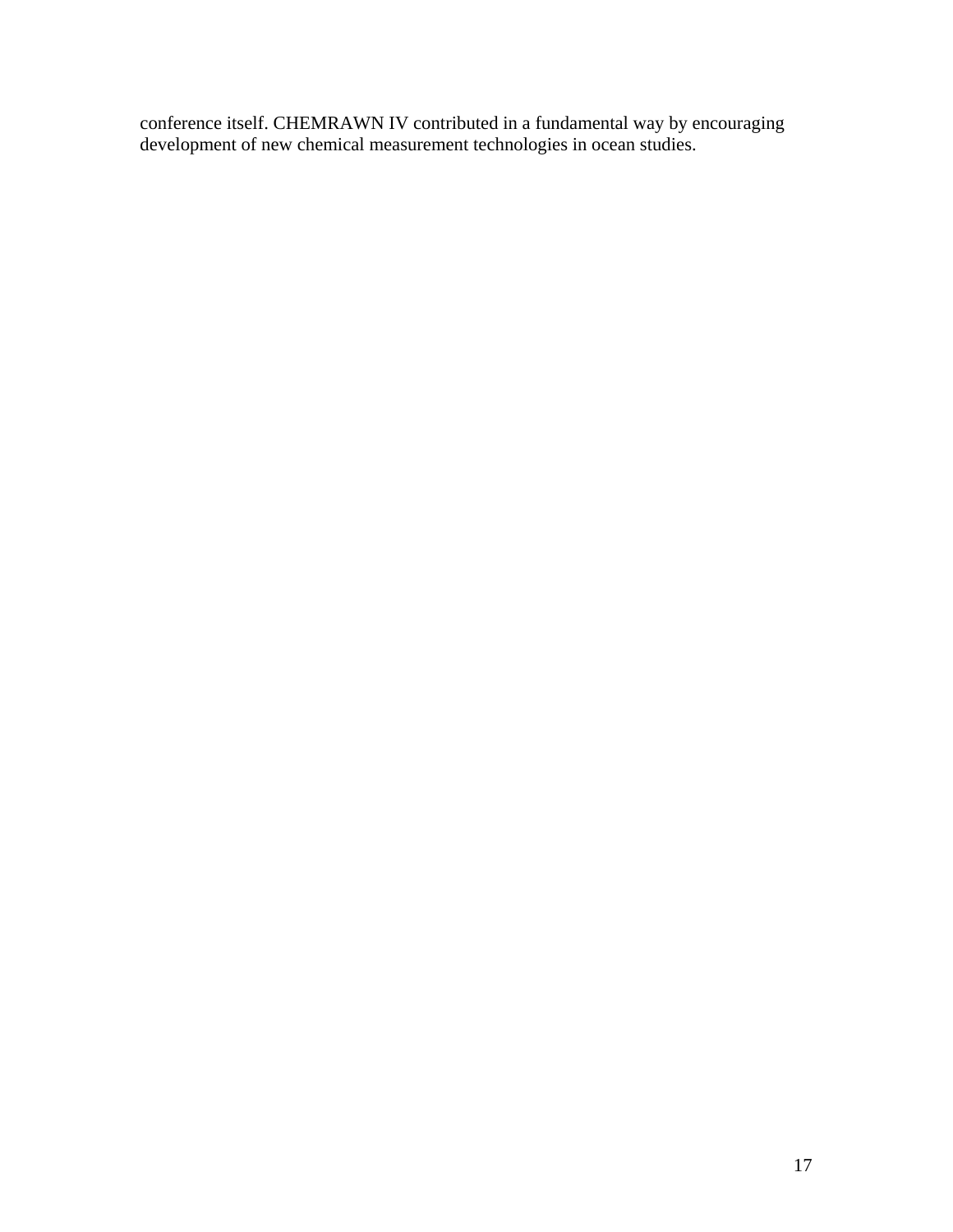#### **CHEMRAWN V: Current and Future Contribution of Chemistry to Health—The New Frontiers.** Heidelberg, Germany; September 1986.

CHEMRAWN V was organized and sponsored by the West German Chemical Society. Its purpose was to discuss the role of chemistry in a broad spectrum of health-related topics, including diagnosis, antibacterial and antiviral chemotherapy, cardiovascular diseases, metabolic disorders, parasitic infections, cancer, and neuropsychiatric disorders. The technical part of the conference was excellent, and the recommendations helped lead to important new technologies. The organizers realized that the chemical sciences presented great opportunities in such fields as strategy of drug design, synthesis of natural medicines and their analogues, biotechnology, and genetic engineering.

One hundred scientists attended. An article describing the conference was published in *Chemical and Engineering News* (O'Sullivan, 1986).

\_\_\_\_\_\_\_\_\_\_\_\_\_\_\_\_\_\_\_\_\_\_\_\_\_\_\_\_\_\_\_\_\_\_\_\_\_\_\_\_\_\_\_\_\_\_\_\_\_\_\_\_\_\_\_\_\_\_\_\_\_\_\_\_\_\_\_\_\_\_\_\_

D. A. O'Sullivan. "Chemistry's Contributions to Health are Focus of Heidelberg Conference", *Chem. Eng. News*, pp. 7–12, November 3 (1986).

The meeting dealt first with issues of progress in analytical chemistry for clinical testing, including the increasing desire of the public for self-testing and the challenges of lowcost testing in developing countries. A half-day session discussed antibacterial and antiviral chemotherapy, urging improved clinical trials. The conferees recommended development of gene technologies, especially for producing bioactive substances. Andrew Davis, Director of the World Health Organization's parasitic disease program, chaired a session on parasitic infections, noting that "Perhaps 3 billion inhabitants of Earth are infected with parasites, and infections of innumerable domestic animals aggravate the picture. Some 50% of the world's population is exposed to the threat of Malaria alone.…The importance of chemistry to this scene is of an importance that cannot be overemphasized. Without doubt, the most important of all control tools are the chemotherapeutic drugs."

While the program included a number of speakers from several countries, attendance consisted mostly of scientists from Germany. There was no Future Actions Committee and the Recommendations were restricted to the conference participants. CHEMRAWN V's major contribution was to focus attention on the need for major new drugs and techniques, many of which were soon developed for the benefit of human health. The conference made major recommendations which subsequently developed into numerous successful new therapy regimes, for example, calcium channel control for treatment of hypertension. The conference also was timely in underscoring the need for new drugs for treatment of Alzheimer's-type senile dementia (SDAT) and for new scanning techniques such as magnetic resonance imaging for studying human brain function in vivo. Finally, the conference urged further advances in cancer therapy through monoclonal antibody technology coupled with development of chemically defined biological response modifiers.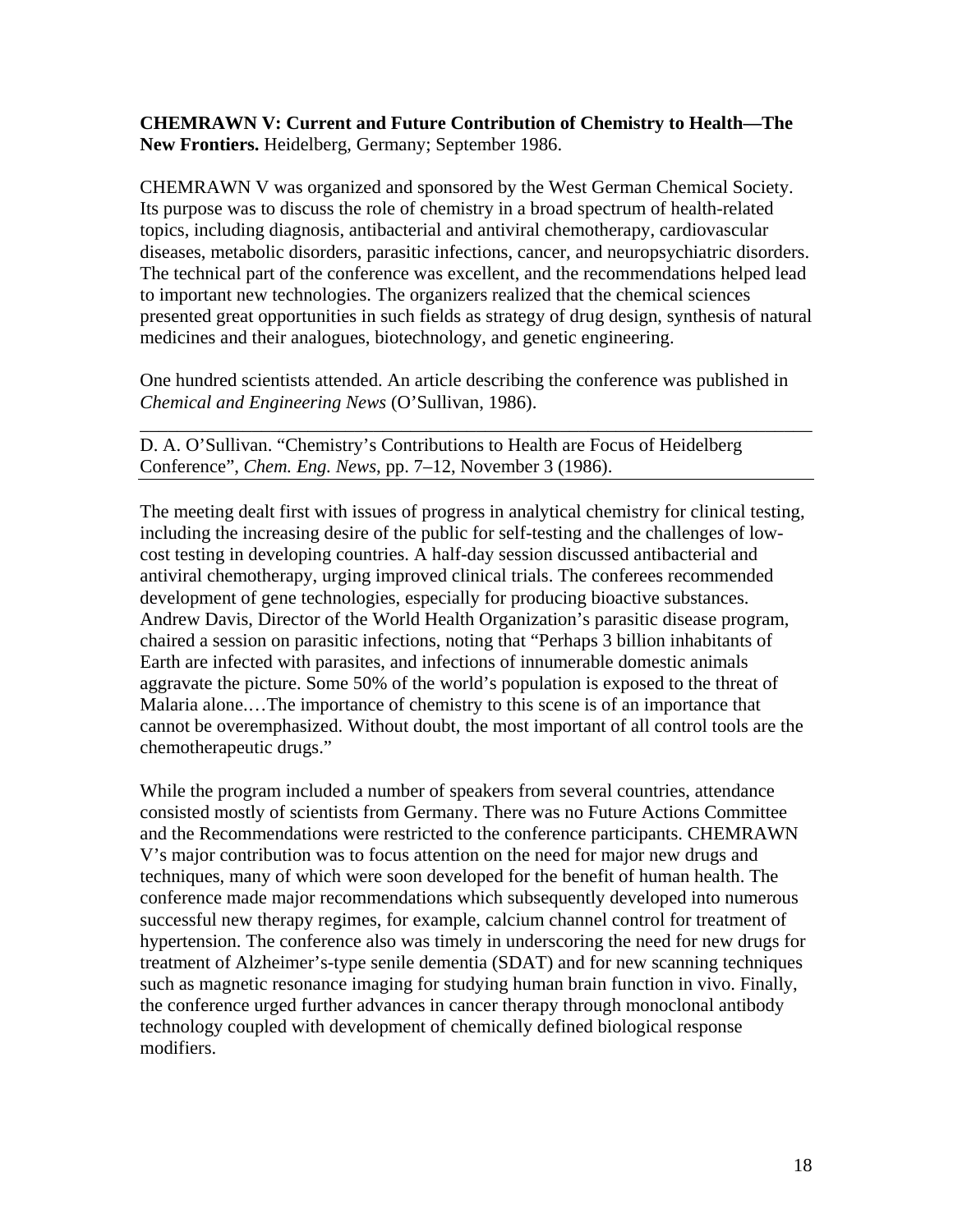#### **CHEMRAWN VI. Advanced Materials for Innovations in Energy, Transportation and Communications.** Tokyo, Japan; May 1987.

The CHEMRAWN VI conference was cosponsored by IUPAC, the Science Council of Japan, and the Chemical Society of Japan, and financed largely by Japanese industries. It focused on advanced materials for innovations in transportation, communications and information, and energy. Some 600 conferees attended. Participants noted that the expectations for the possibilities and potentialities of creation of advanced materials were extremely high. During the same week as the CHEMRAWN V conference, Tokyo hosted the High Tech Materials Exhibition 1987, which attracted as many as 100,000 visitors.

Topics discussed during the conference ranged from the need for development of new photochemically active materials to the desire for enhanced industry–university collaboration. Japanese conferees stressed the importance of studying the process of innovation in the chemical industry, a topic that was revisited 16 years later by the CHEMRAWN XVI conference. Articles describing CHEMRAWN VI were featured in *Chemical and Engineering News* (Worthy, 1987) and in *Chemistry International*.

W. Worthy. "CHEMRAWN Conference Probes Future of Advanced Materials", *Chem. Eng. News*, pp. 7–14, June 15 (1987).

*Chem. Int.* **9**(6), 207 (1987).

In his plenary address, C. N. R. Rao, President of IUPAC, noted that the magnitude of a country's use of advanced materials could be seen as an indicator of that nation's economic development. After the first day's plenary sessions, participants divided into three groups for the three days of parallel sessions. Presentations dealt with the availability and needs for advanced materials within the sectors of transportation, energy, and information and communications. Discussions centered around structural composites, semiconductors, and new superconductors. Recommendations were made for stronger, lighter, inexpensive, more durable, and heat-resistant materials with designed electronic properties—and which presented no disposal problems. Teiji Tsuruta, of the Science University of Tokyo, noted the difficulty in disposing of tons of old auto body parts, constructed from composite materials, which cannot be recycled as easily as steel yet which are, as conferee Rudolph Pariser noted, "too valuable to burn."

Keichi Oshima, Chairman of the Future Actions Committee, commented that serendipity can be an important initiator of innovation, as demonstrated in the discovery of superconducting ceramics. But discovery is not enough, he noted. It is also necessary to have the capability to manufacture and process the new materials, as well as the imagination and capability to develop new applications.

The Future Actions Committee included representatives from most major industrial nations. The Chemical Society of Japan published the Perspectives and Recommendations volume. As in previous conferences, the Perspectives and Recommendations were distributed not only to the participants, but to virtually every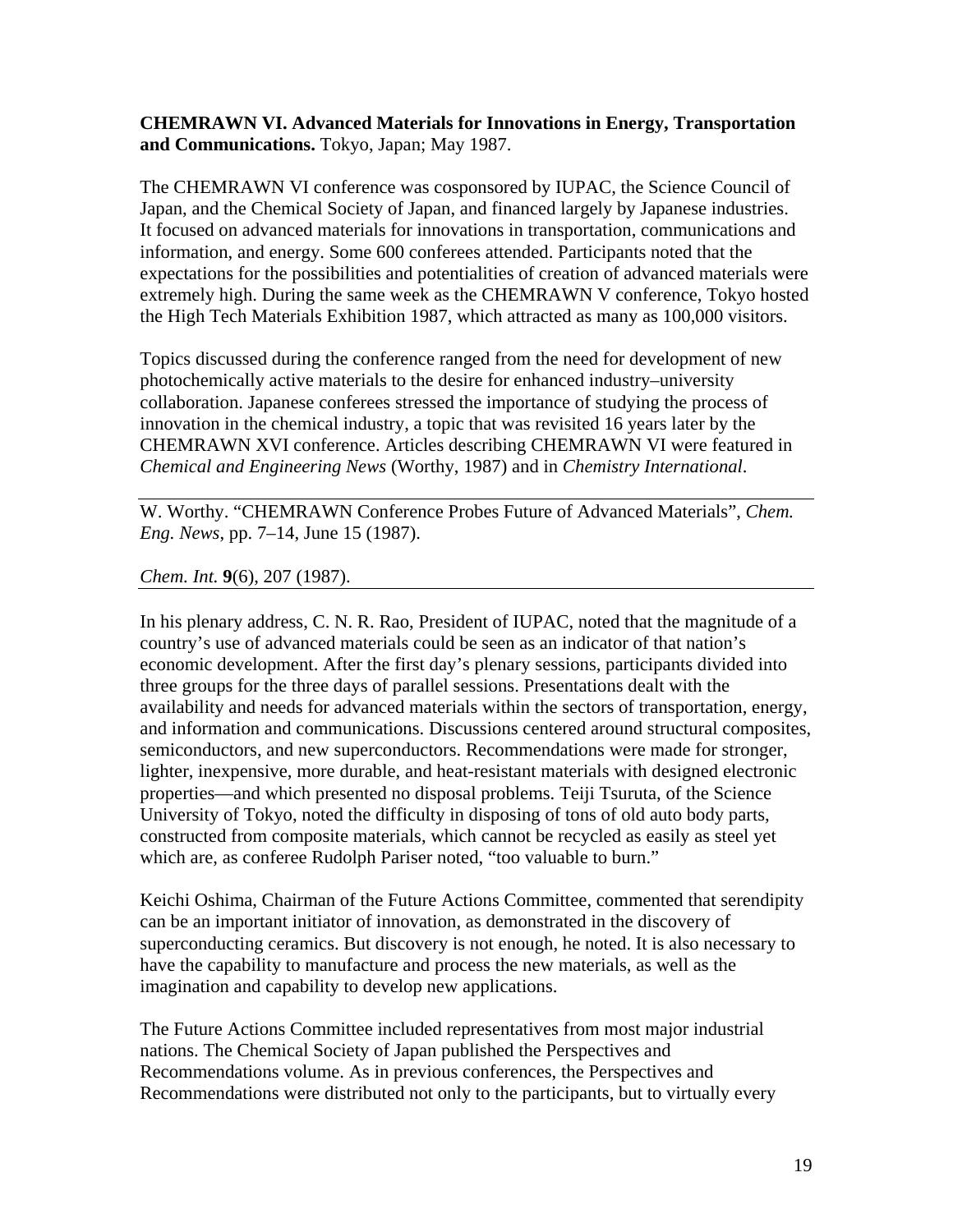major industry, university, and government around the world. Dr. Sabura Nagakura was Chairman of the Organizing Committee, and Dr. C. N. R. Rao of India, and President of IUPAC, played a major role in the conference. Both started their involvement with IUPAC through their CHEMRAWN activities. Dr. Nagakura noted that the subjects of CHEMRAWN VI were of vital interest to Japan and that the leaders of Japanese industry and the scientific and engineering community were influenced by the results of the conference.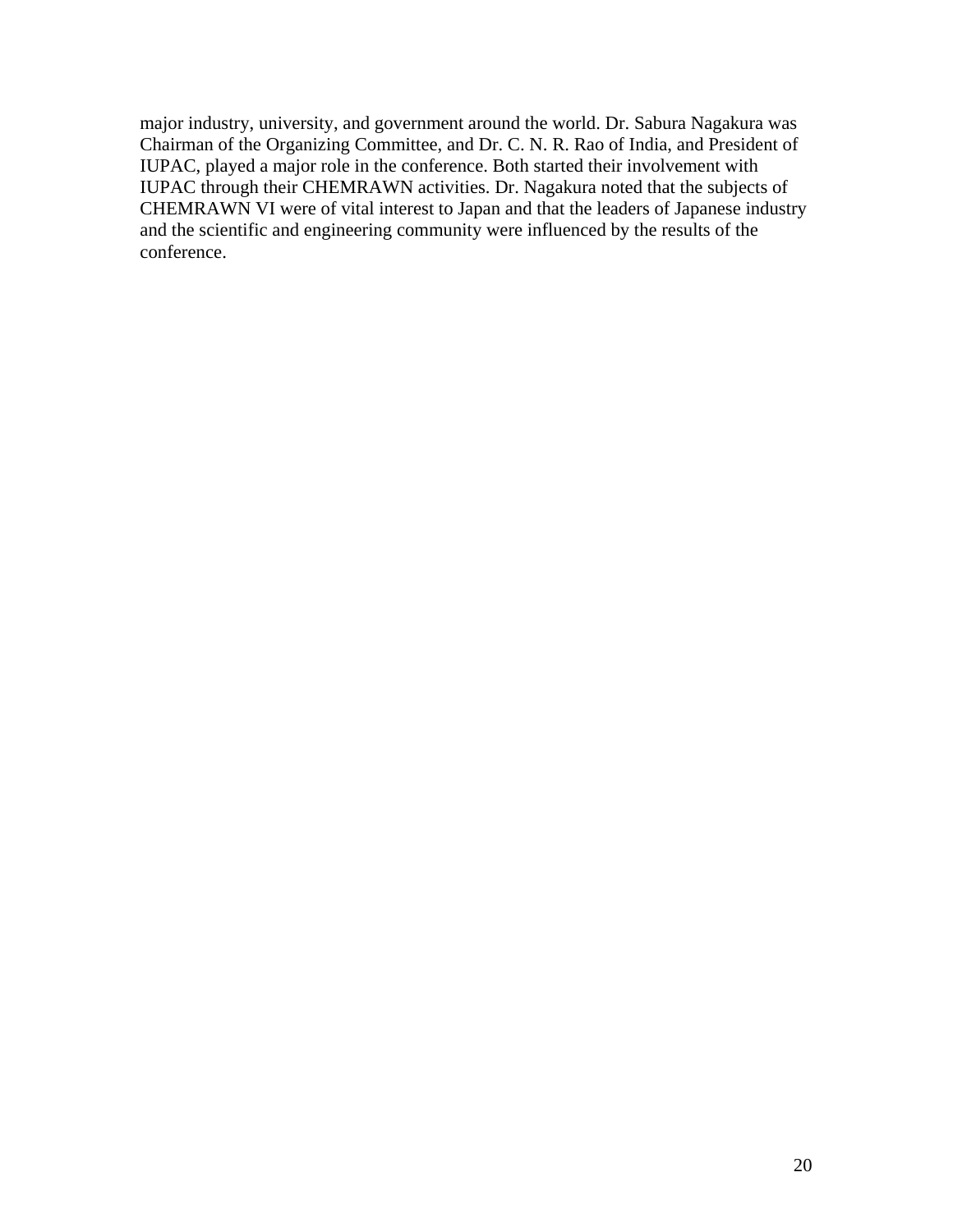**CHEMRAWN VII: Chemistry of the Atmosphere: Its Impact on Global Change.** Baltimore, Maryland, USA; 2–6 December 1991.

CHEMRAWN VII was cosponsored and managed by the American Chemical Society in association with the U.S. National Academy of Sciences and the Third World Academy of Sciences (Trieste, Italy). The conference explored the international problem of atmospheric global change, particularly as generated by human activities. Descriptions of the conference were published in *Chemical and Engineering News* (Zurer, 1991) and in *Chemistry International*. USAID published the CHEMRAWN VII Perspectives and Recommendations volume.

P. S. Zurer. "CHEMRAWN Conference Tackles Threats to Atmosphere," *Chem. Eng. News*, pp. 21–22, December 23 (1991).

\_\_\_\_\_\_\_\_\_\_\_\_\_\_\_\_\_\_\_\_\_\_\_\_\_\_\_\_\_\_\_\_\_\_\_\_\_\_\_\_\_\_\_\_\_\_\_\_\_\_\_\_\_\_\_\_\_\_\_\_\_\_\_\_\_\_\_\_\_\_\_

*Chem. Int.* **14**(4), 146–151 (1992).

J. W. Birks, J. G. Calvert, R. E. Sievers. *CHEMRAWN VII; The Chemistry of the Atmosphere, Its Impact on Global Change,* Agency for International Development, Bureau for Science Technology, Washington, DC (1992).

The Organizing Committee consisted of Robert Sievers (Chair), Robert M. Barkley, John W. Birks, Nyle Brady, Jack G. Calvert, Eldon E. Ferguson, Thomas E. Graedel, Rudolph Pariser, Cyril Ponnamperuma, Bryant Rossiter, William G. Schneider, and William E. Wilson.

Some 400 scientists attended the conference. Introductory remarks were made by Valentin A. Koptyug, Past President of IUPAC, and Sir John Meurig Thomas, Chairman of the CHEMRAWN Committee. D. Allan Bromley, Assistant to the President for Science and Technology, Office of Science and Technology Policy, Washington, DC, spoke on *An Approach to Global Climate Change: A U.S. Perspective*. Daniel A. Albritton, Director, NOAA Aeronomy Laboratory, Boulder, discussed *Atmospheric Chemistry and Global Change: the Scientists Viewpoint.* A. P. Mitra, former Director General, Council of Scientific and Industrial Research, India, spoke on *Global Environmental Change Overview: Developing Countries.* E. P. Blanchard, Vice Chairperson, DuPont, discussed *Control of Global Change: Industrial View*. George M. Hidy, Vice President, Electric Power Research Institute, spoke on *Control of Global Climate Alteration: Power Industry Perspective.* C. H. Krauch, Board of Directors of Hüls AG, Germany, discussed *Future Energy Sources and the Atmospheric Challenges for Research and Development.* Valentin A. Koptyug, Professor, Presidium of Academy of Sciences, Russia, spoke on *International Cooperation and Some Research Needs to Improve Our Understanding of the Chemistry of the Atmosphere.* Sir Crispin Tickell, Warden, Green College, Oxford, UK, discussed *Global Change and the Role of Governments.*

The Future Actions Committee consisted of: John Birks (Chair), Daniel L. Albritton, Fred Bernthal, Nyle Brady, Jack G. Calvert, Paul J. Crutzen, Anne H. Erlich, Keiichiro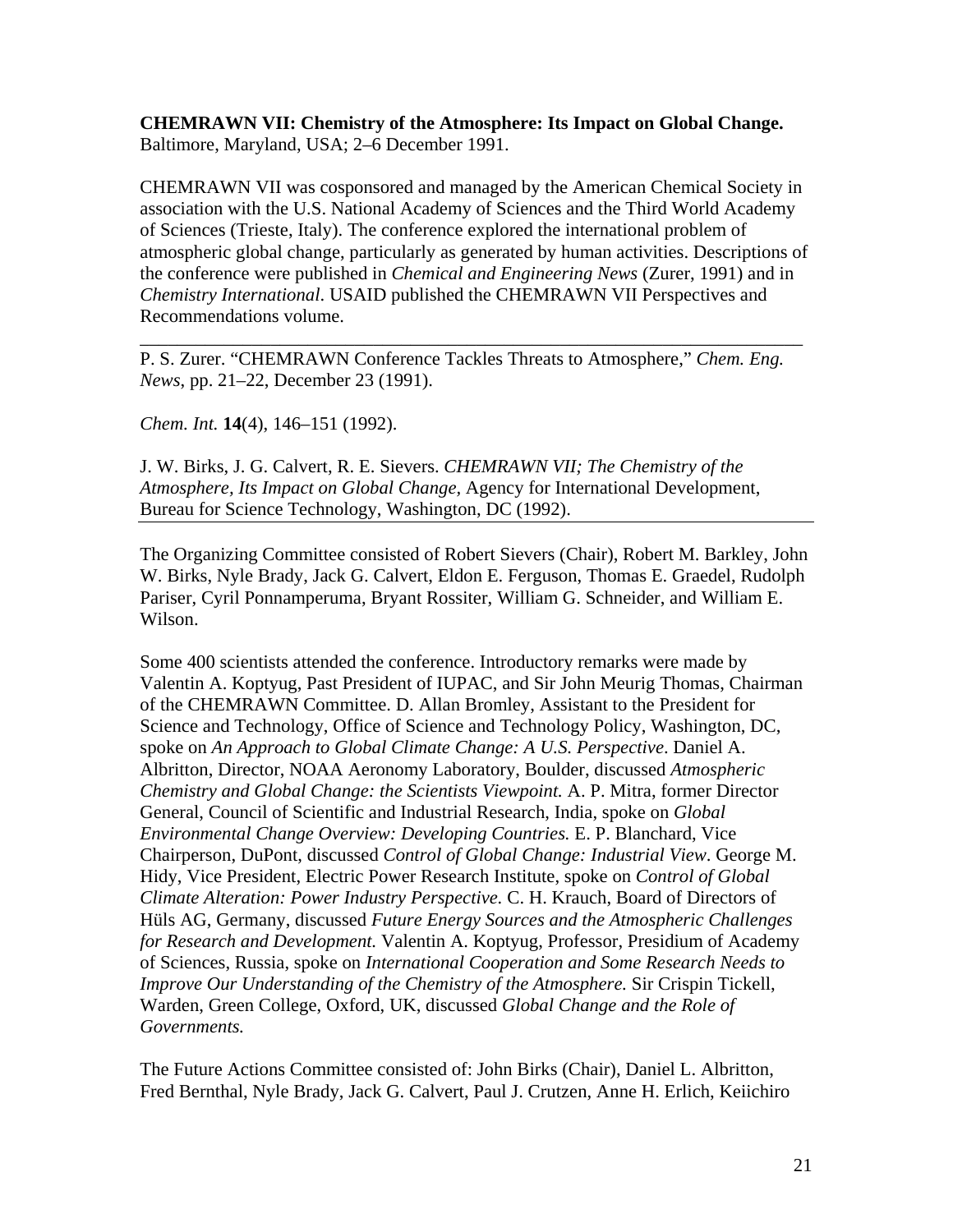Fuwa, Mary L. Good, Alan Hayes, Bruce W. Karrh, Mohamed Kassas, B. A. Koptyug, Carl H. Krauch, Gerard Megie, Mario J. Molina, Lubos, Nondek, Rudolph Pariser, Cyril Ponnamperuma, Maurits la Riviere, Bryant Rossiter, Harold I. Schiff, Robert E. Sievers, Wiaoyan Tang, Sir Crispin Tickell, and Dieter Wyrsch. The committee met during the conference and made the following recommendations:

# • **With respect to all aspects of global change chemistry:**

- 1. Recognize that all atmospheric problems are interrelated and connected with biospheric processes so that an integrated, multidisciplinary approach must be taken for their solution.
- 2. Secure broad international agreement before undertaking major experiments aimed at mitigating global change that has regional or global consequences.
- 3. Research and develop the means for full social environmental costing of energy use.
- 4. Develop ecological balance sheets (lifecycle analyses) for comparison of different processes leading to similar end-products.
- 5. Apply incentives/disincentives to direct the huge innovative potential of public and, especially, private R&D organizations for the development of more energy-efficient industrial processes and more productive, but sustainable land-use.
- 6. Provide incentives/disincentives to accelerate development of alternative energy technologies, especially solar and safe nuclear subject to strict environmental safeguards.
- 7. Encourage corporations to continue the trend toward increased participation of environmental scientists in decision-making positions.
- 8. Forge a partnership between governments, industry, and academia in establishing global change research priorities and programs and in formulating responsible policy.

# • **With respect to education:**

- 9. Foster the education and professional development of atmospheric chemists, worldwide, especially in developing countries.
- 10. Increase environmental literacy by encouraging environmental chemistry instruction as an important part of general education at all levels (elementary school through university).
- 11. Improve understanding of global change issues at the political level so that due account is taken of them in policymaking.
- 12. Transfer experience and skills in atmospheric chemistry and monitoring techniques to developing countries through a continuing program of training workshops such as the one held in conjunction with the CHEMRAWN VII conference.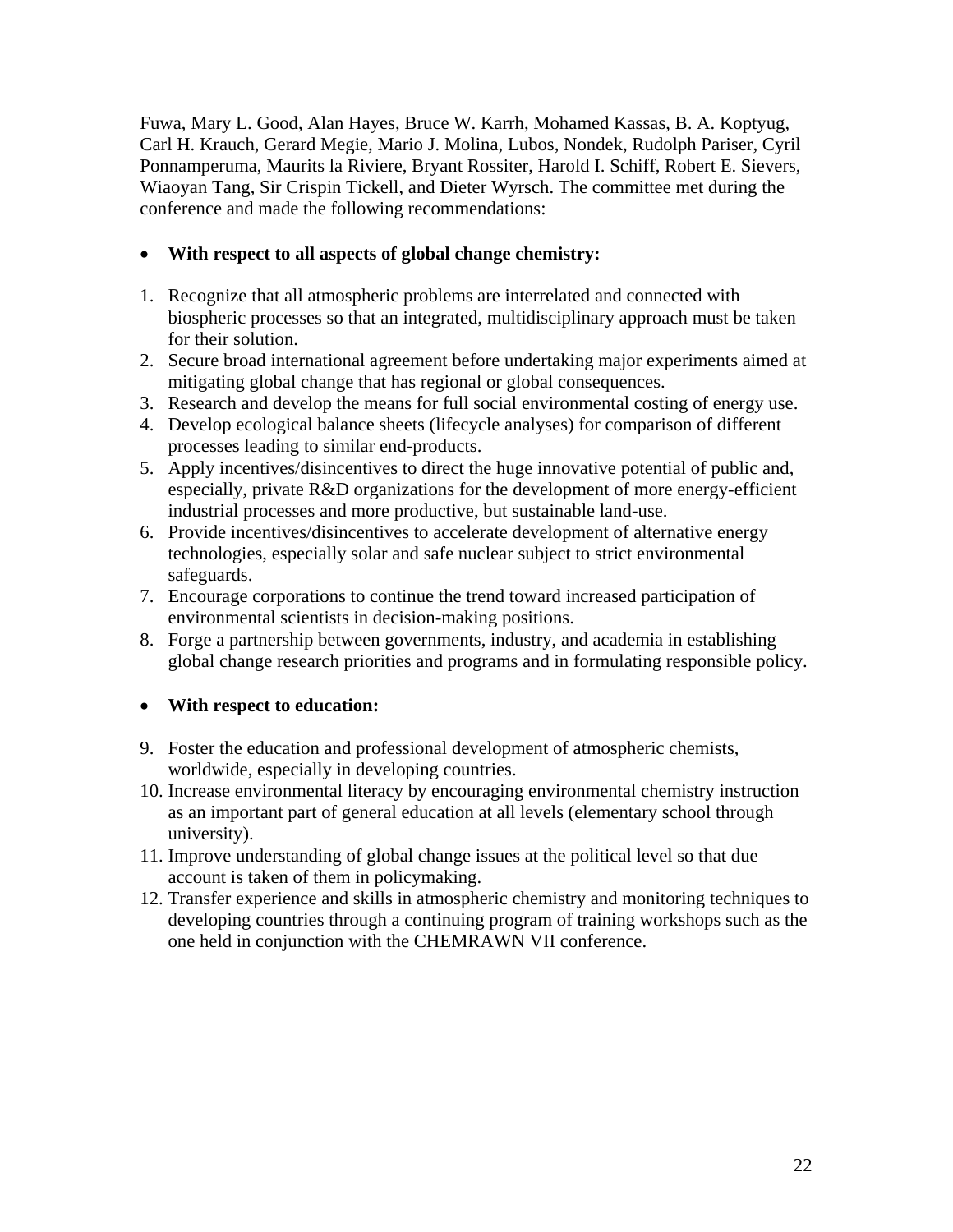## • **With respect to global monitoring:**

- 13. Implement means of establishing adequate quality control in atmospheric measurements worldwide.
- 14. Encourage government and industry to cooperate with the atmospheric chemistry community in developing global inventories of emissions to the atmosphere.
- 15. Explore with industry the possibility of strengthening and expanding the existing international efforts to establish a high-quality global monitoring network in developing countries. Such networks will enhance our understanding of atmospheric chemistry and global change by:
	- a. Establishing chemical sources and deposition patterns for acid precipitation.
	- b. Obtaining trends and variability of troposphere ozone.
	- c. Characterizing the global distribution of carbon monoxide and the oxides of nitrogen.
- 16. Monitor UV radiation and its effects on living organisms and their ecosystems, especially in the vicinity of the Antarctic.
- 17. Accelerate the development of both research and routine monitoring instruments.

#### • **With respect to stratospheric ozone depletion:**

- 18. Maintain a vigorous scientific research agenda.
- 19. Continue high-priority attention to developing new substitutes and replacements for chlorofluorocarbons (CFCs) and encourage increased emphasis on recycling and recovery of CFCs, hydrogen-containing chlorofluorocarbons (HCFCs), hydrogencontaining fluorocarbons (HFCs), and bromine-containing compounds.
- 20. Be advised that proposed new fleets of supersonic aircraft could result in large changes in stratospheric ozone concentrations and climate.

## • **With respect to climate change:**

- 21. Promote international discussion in agreement about controlling future emissions of greenhouse gases.
- 22. Obtain a detailed understanding of the global carbon cycle.
- 23. Identify and quantify the sources and sinks of greenhouse gases and aerosols.
- 24. Assign high priority to understanding and quantifying the many feedbacks involved in climate change.
- 25. Quantify the effect of aerosols on climate, including both direct radiative effects and changes they induce in cloud albedo via their role as cloud condensation nuclei.
- 26. Utilize available proxy records of climate change (e.g., tree rings, ocean and lake sediments, ice cores, pollen records) to obtain a better understanding of the causes of climate change in the past and to validate climate models.

## • **With respect to oxidant formation and acid precipitation in the troposphere:**

27. Establish regional networks for the early detection of "cleaner" air resulting from emissions control strategies.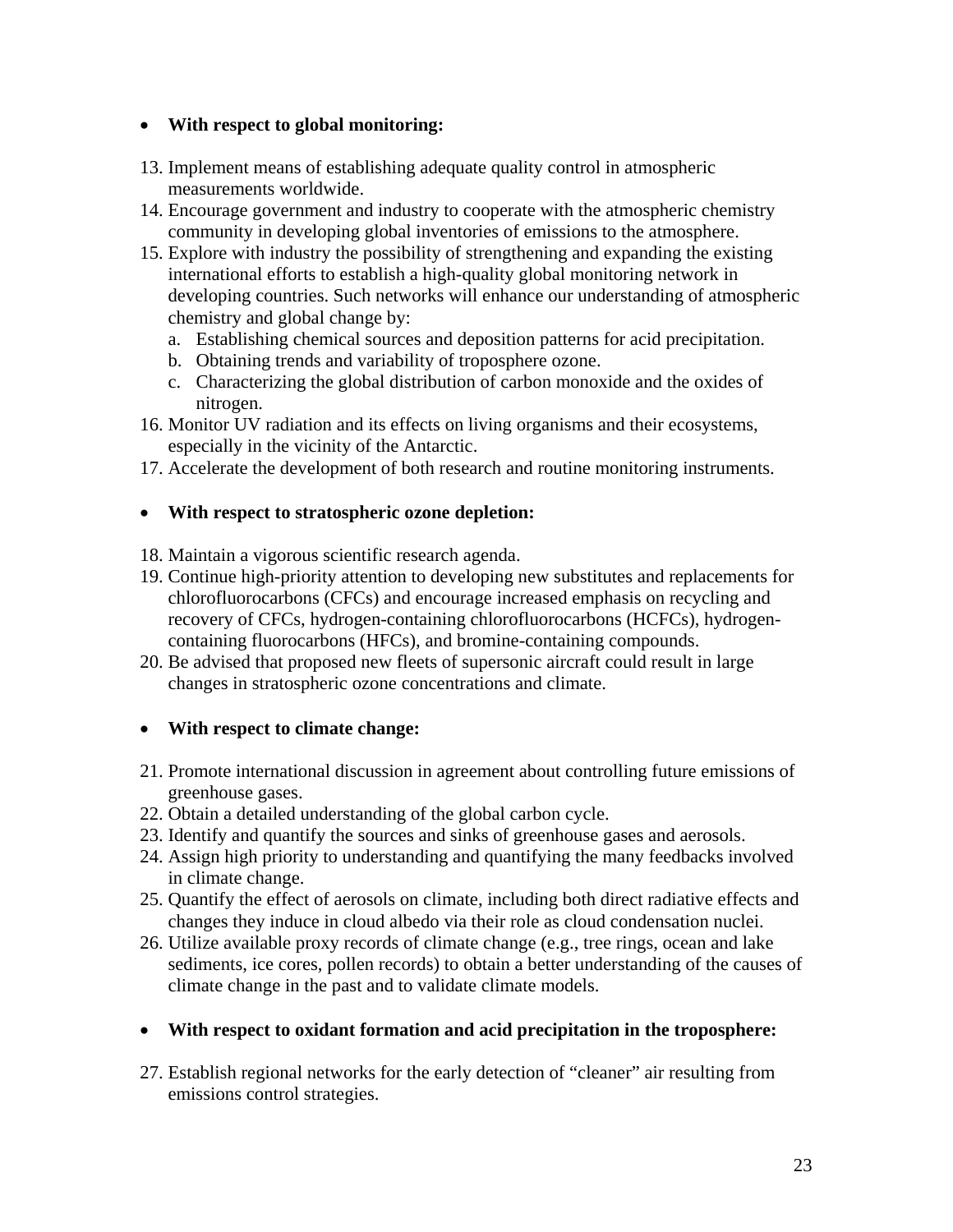- 28. Elucidate how local emissions influence regional and global scale chemistry.
- 29. Encourage research to achieve better understanding of acidification processes, including dry deposition and cloud-mediated acidification in natural ecosystems and their interactions with other human influences.
- 30. Strongly enhance research efforts to increase scientific knowledge of tropical atmospheric chemistry, including biotic interactions.

#### **Immediate results from CHEMRAWN VII**

- Copies of the Perspectives and Recommendations volume were distributed to U.S. legislators.
- CHEMRAWN VII was an important financial success, thus being able to generate a significant research program in support of its future actions recommendations. A CHEMRAWN-sponsored campaign in the Amazon Basin in Peru was successfully completed in July 1996 by use of novel, high-flying kites and blimps. Over forty vertical concentration profiles for atmospheric gases were measured, including ozone, carbon dioxide,  $NO(x)$ , methane, and some 30 volatile organic compounds. The calculation of fluxes in these profiles was carried out. The expedition involved cooperation between CIRES and the University of Colorado, the University of Piura, NOAA, PETROPERU, and DuPont with major funding support provided by Dreyfus Foundation. A successful bonus of this research was the development of light-weight, portable instruments for the measurement of the various atmospheric gases. A number of valuable scientific publications primarily by Prof. John Birks and coworkers at the University of Colorado have resulted from this research. Prof. Birks served as Chair of the Future Actions Committee (FAC).
- The FAC worked with the CHEMRAWN XIV FAC to fund requests for support. In 2002, after the two FACs were combined, they made grants to support the atmospheric chemistry contribution to the Malta I conference (Frontiers of Chemical Sciences: Research and Education in the Middle East), CHEMRAWN XV, and CHEMRAWN XVII. Funding was later employed to support the future actions recommended by CHEMRAWN XIV.

#### **Long-term results**

CHEMRAWN VII is a case in point where the very top leaders from industry, academia, and government came together in a cause they deemed important to societies and governments and were personally willing to place the Recommendations and Perspectives into the hands of their constituencies.

Consider the following: The first person to be approached as Chairman of the Organizing Committee of CHEMRAWN VII was Dr. Walter Orr Roberts, Director of the Center for Atmospheric Research at Boulder Colorado. Dr. Roberts was recognized worldwide as the "Dean of Atmospheric Research," the preeminent scientist in the field. He immediately accepted the chairmanship and began to contact other world-class scientists in the field to join with him. Unfortunately, he was stricken with serious illness and the responsibility of the Chair went to the very able Dr. Robert Sievers, Director of CIRES. Nonetheless, the pattern had been set and Dr. Roberts considered CHEMRAWN VII the "capstone" of his career. Others, to mention just a few, who participated in the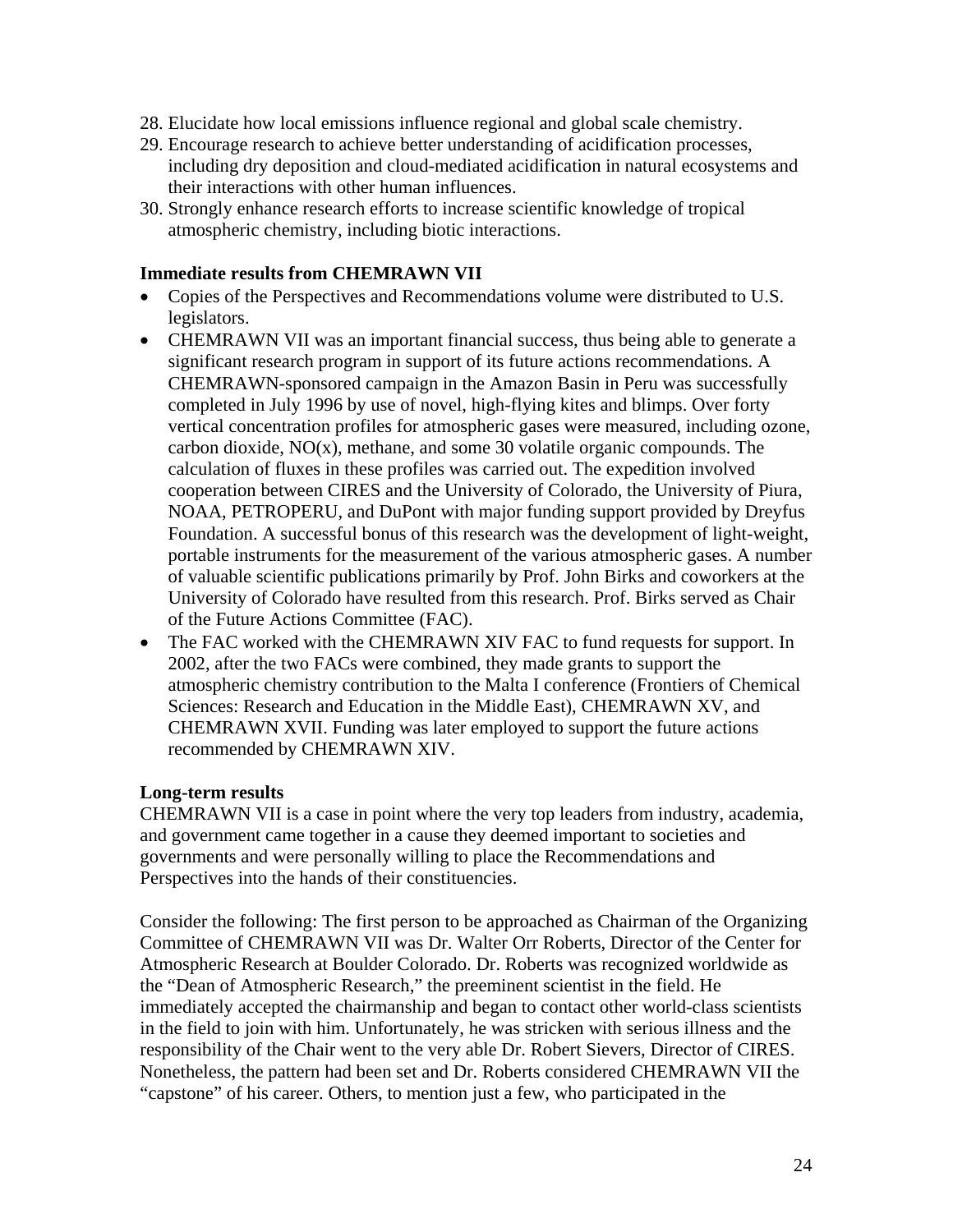conference included the executive vice president of DuPont, the science advisor to the President of the United States, an Ambassador to the United Nations from Great Britain, a Nobel Laureate, and two scientific participants who would shortly receive the Nobel Prize in chemistry.

Like previous conferences, especially CHEMRAWN II, great emphasis was placed on the participation of approximately 30 young and upcoming scientists from developing nations. In addition to participating in CHEMRAWN VII, they attended a contiguous workshop on environmental measurements appropriate to their own countries. If history repeats itself, many of these participants will not only serve the environmental needs of their countries but will also become future ministers and government leaders.

As mentioned earlier, the Perspectives and Recommendations were widely distributed and played a specific role in developing the environmental policies of the United States and no doubt other countries as well. Later, CHEMRAWN XIV: Towards Environmentally Benign Products and Processes would become a direct outgrowth of CHEMRAWN VII.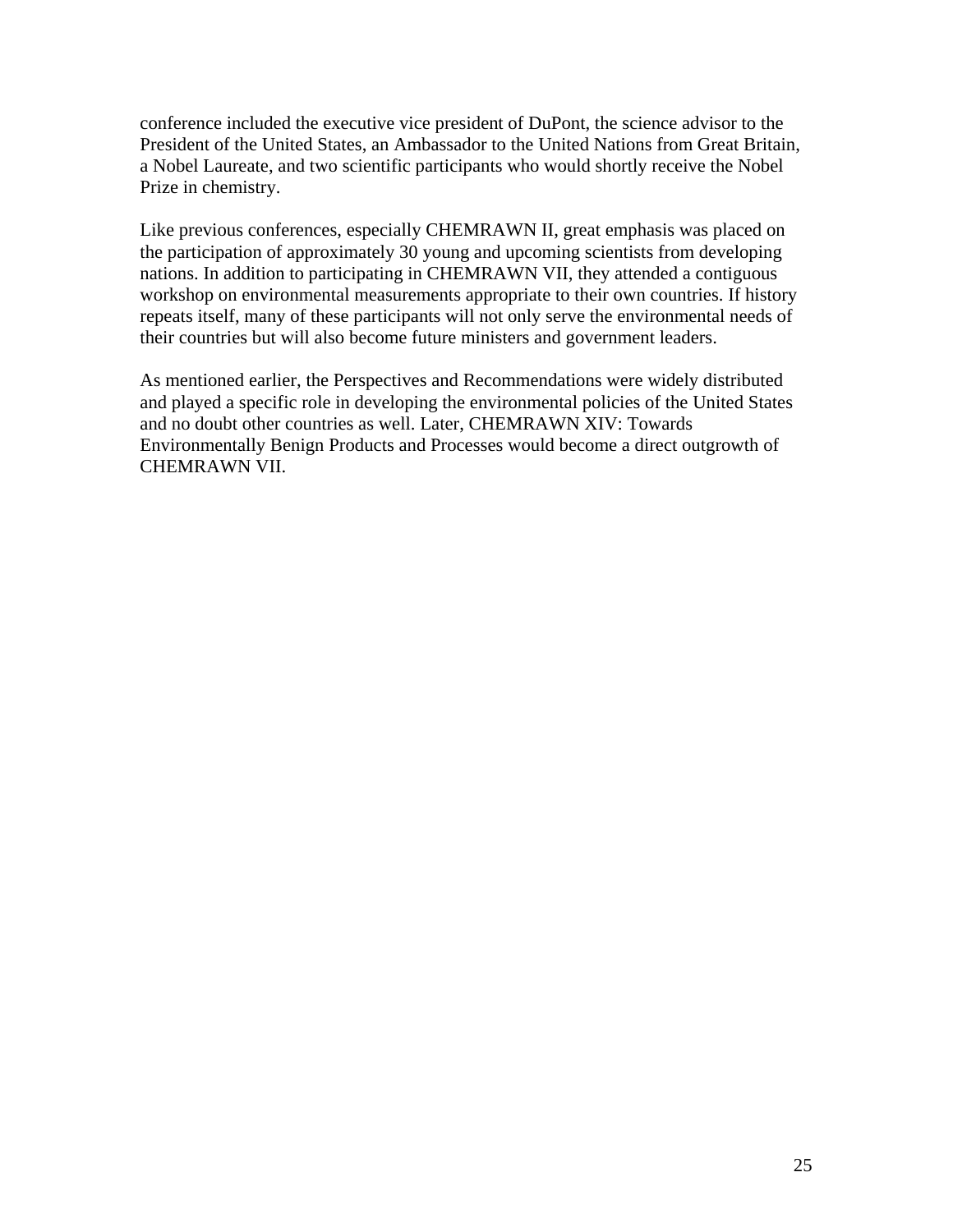**CHEMRAWN VIII: Chemistry and Sustainable Development: Towards a Clean Environment, Zero Waste and Highest Energy Efficiency.** Moscow, Russia; September 1992.

CHEMRAWN VIII was organized in Moscow during a time of profound economic and political change. The conference was covered in articles in *Chemistry International*.

\_\_\_\_\_\_\_\_\_\_\_\_\_\_\_\_\_\_\_\_\_\_\_\_\_\_\_\_\_\_\_\_\_\_\_\_\_\_\_\_\_\_\_\_\_\_\_\_\_\_\_\_\_\_\_\_\_\_\_\_\_\_\_\_\_\_\_\_\_\_\_\_

Conference objectives, *Chem. Int.* **14**(3), 88–89 (1992).

M. Freemantle. "Chemistry and Sustainable Development", *Chem. Int*. **15**(2), 41–47 (1993).

One hundred and fifty scientists, including 50 from outside Russia, attended CHEMRAWN VIII. The conference emphasized certain goals set by the United Nations Conference on Environment and Development (UNCED) and had the following objectives:

- Analyze the current state-of-the-art and define the requirements for the development of industry based on chemical processes in the framework of a sustainable development strategy.
- Help in the dissemination of information on clean technologies, using waste as a raw material.
- Recognize scientific achievements that could lead to revolutionary techniques in chemical production, pollution prevention, and waste recycling and use, and stimulate international collaboration.
- Elucidate strategic recommendations for policy and decision-makers. The development of the branches of industry, which have the most perceptible impact on the environment and on the health of the population.

## **Program**

CHEMRAWN VIII grouped some 44 plenary lectures and a number of contributed posters into four sessions on the following themes:

- Policy and strategy of adopting sustainable development practices.
- Goals for chemistry and the chemical branches of industry in moving toward sustainable development and cleaner chemical technologies.
- Recent practices and technological achievements of the chemical branches of industry.
- New approaches to waste treatment and elimination of large-scale environmental pollution.

In his plenary lecture, Kirill M. Dyumayev (Deputy Minister of Science, Higher Education, Technical Policy of Russia) spoke on *Achievements and Problems in the Chemical Industry of Russia*. Dyumayev noted the technical standards of the Russian chemical industry did not meet modern international requirements, and that much equipment had become outdated. On the other hand, he pointed out that Russia is a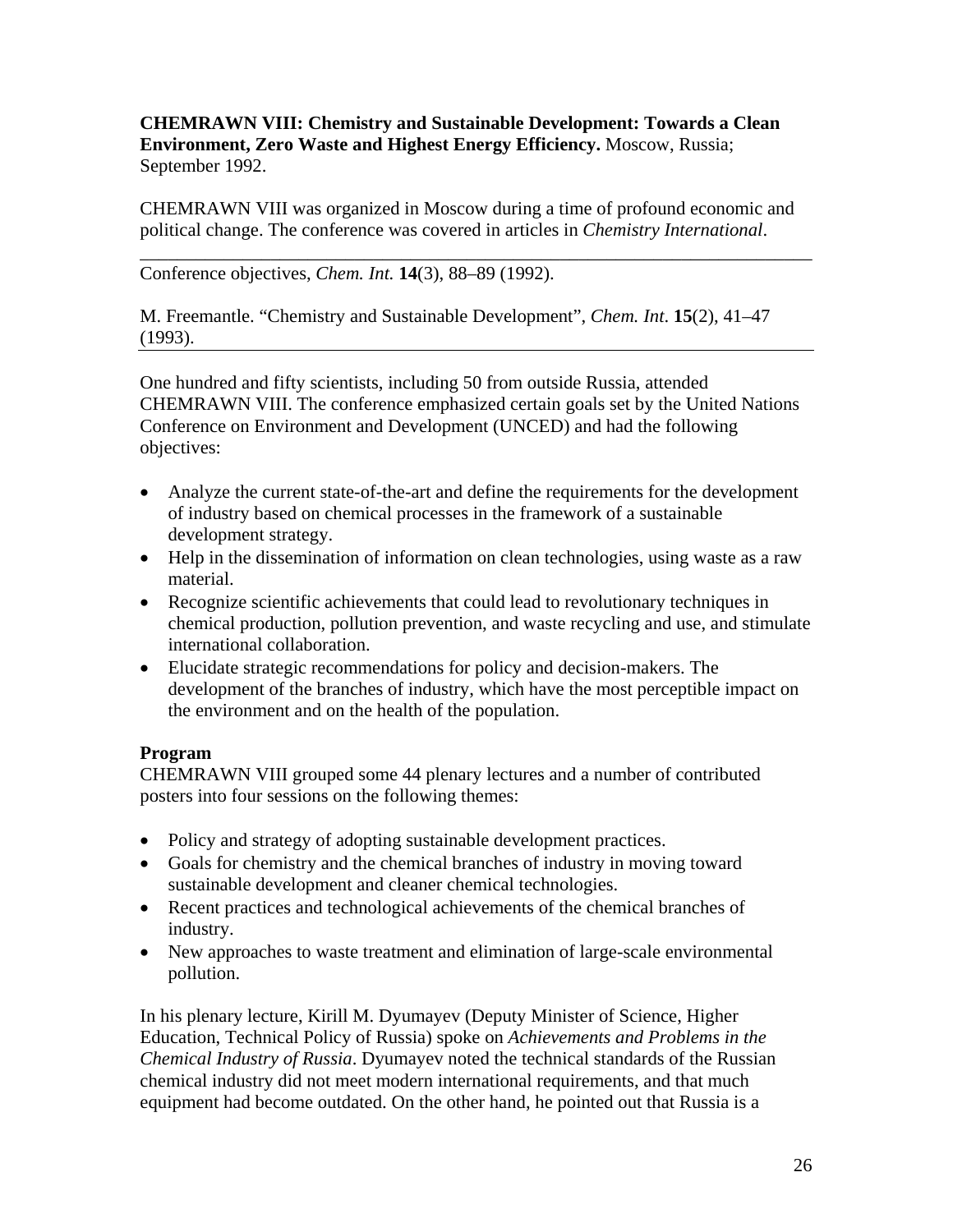country rich in chemical raw materials and energy, which was moving to a market economy. Scientists, businesspeople, and policymakers would be needed to develop an open and independent economic structure. Lectures followed on *Efficient Use of Energy in the Chemical Industry* (Kunio Yoshida, Japan); *Pollution Reduction at a Major U.S. Chemical Manufacturing Company* (Alan M. Ford, USA); *UNIDO's Activity and Transfer of Cleaner Chemical Technologies* (Archalus Tchneknavorian-Asenbauer, Austria); *Cleaner Production, an Opportunity for Industry* (Jean Kryger, France); *Using Technology Alliances to Lead to Sustainable Development* (James D. Molzon, USA); *Membranes as a Means for Solution of the Environmental Problems in Chemical Production* (N. Plate, Russia); *Catalysis and New Technologies for Sustainable Development* (Kirill Zamaraev, Russia); and *Environmentally Safer Processes, Opportunities for Catalysis and Process Research* (Leo Manzer, USA). Additional papers were presented on best practices in agrochemicals, aluminum, and other ferrous metals; recycling of polymers; and pulp and paper industries. The final conference session was entitled *New Approaches to Waste Treatment and Elimination of Large-Scale Environmental Pollution*.

A Perspectives and Recommendations volume was not published, but CHEMRAWN VIII effectively presaged the highly influential CHEMRAWN XIV: Environmentally Benign Products and Processes.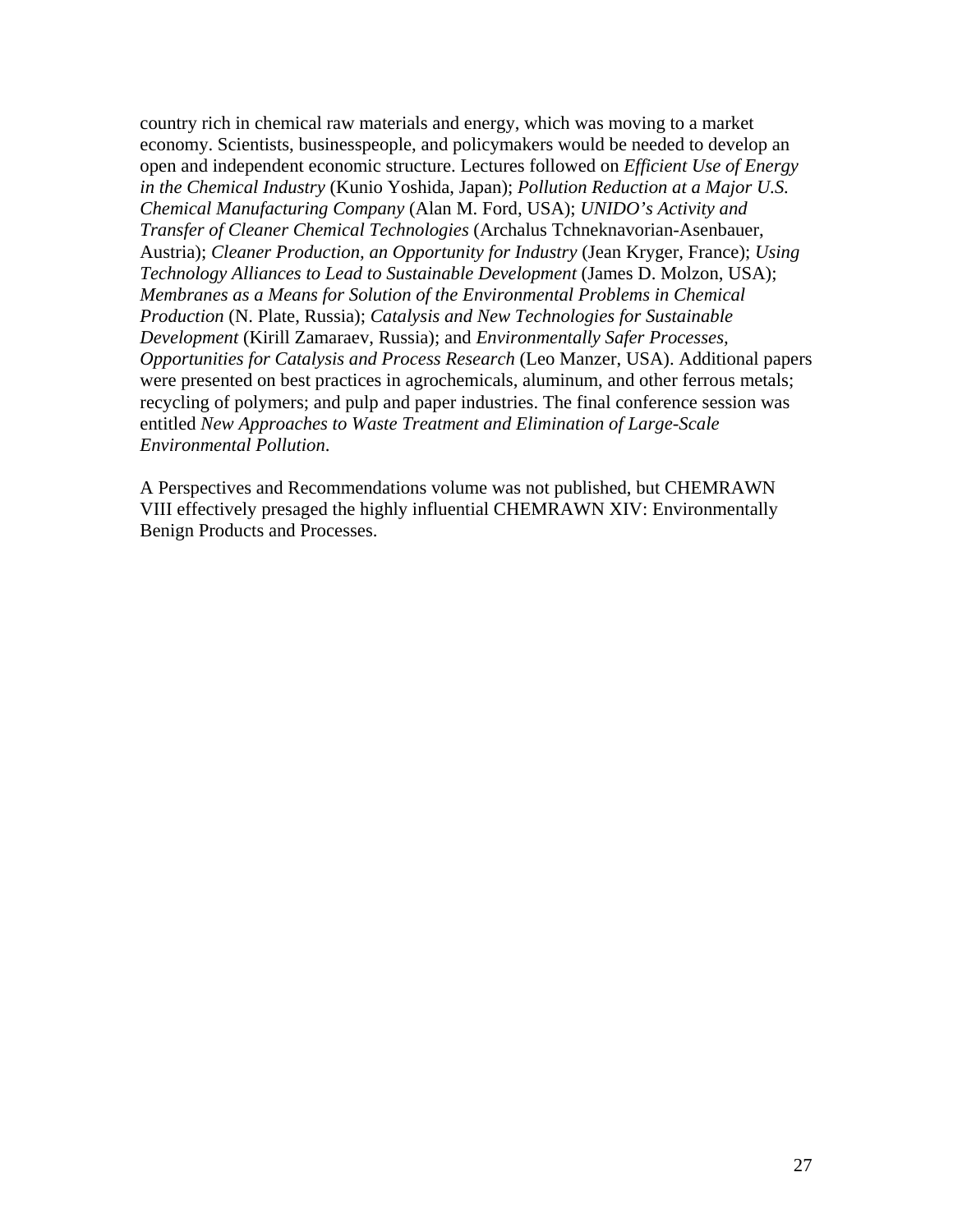#### **CHEMRAWN IX: The Role of Advanced Materials in Sustainable Development.** Seoul, Korea; 1–6 September 1996.

\_\_\_\_\_\_\_\_\_\_\_\_\_\_\_\_\_\_\_\_\_\_\_\_\_\_\_\_\_\_\_\_\_\_\_\_\_\_\_\_\_\_\_\_\_\_\_\_\_\_\_\_\_\_\_\_\_\_\_\_\_\_\_\_\_\_\_\_\_\_

# M. C. Chon. *Chem. Int*. **19**(3), 127 (1997).

An assessment of the conference is on file on IUPAC's CHEMRAWN Web site at <http://www.iupac.org/standing/chemrawn/conferences.html>.

The six-day conference was held in Seoul, Republic of Korea, 1–6 September 1996. Eighteen countries were represented by 355 participants, of whom 237 were from the Republic of Korea itself. There were 72 lecturers. Dr. Min Che Chon, Conference Chairman, led the 23-person organizing committee. Dr. Y. B. Chae, Vice Chair, chaired the 24-person Future Actions Committee.

Conference goals: As Prof. Chon stated in his opening address: "The need for sustainable development arose from the realization that there is a limit of the supply of natural resources and that development and production can cause serious environmental problems. At this point, sustainable development is no longer just an option, but imperative."

Thus, the goals of the conference were to:

- Evaluate (a), the state of current production technologies of advanced materials and (b) environmental impacts of the application of advanced materials in the fields of energy, communications, transportation, and construction.
- Clarify the role of technology and reduce the ecological load imposed by developing advanced, ecologically sound materials, and the means of their application.
- Elaborate strategies for selection of and search for optimal eco-friendly combinations of materials as well as processes and combinations of processes for advanced materials in the fields of energy, communications, transportation, and construction involving a number of different industries.
- Formulate criteria for estimation of environmental acceptability (sustainability) of current technologies for the production of materials.
- Search for effective ways of international cooperation and information exchange in the fields of materials-designed production and use.

The conference consisted of sessions on communication, transportation, construction, and energy, in which academics, industrialists, and scientists examined and analyzed production technologies and their current impact on the environment. Sir John Meurig Thomas of the Royal Institute of Great Britain and Peterhouse, University of Cambridge, UK, spoke on *Needs and Seeds for Revolutionary Technology Towards Sustainable Society*; Prof. C. N. R. Rao of the Advanced Scientific Research and Indian Institute of Science, lectured on *The Impact of New Emerging Areas of Solid-State Science on the Development of Advanced Materials: Three Case Studies*; and President Charles O. Holliday of DuPont Asia-Pacific, spoke on *Policy and Practical Issues in Sustainable Development: An Industrial Perspective on Opportunities and Responsibilities*.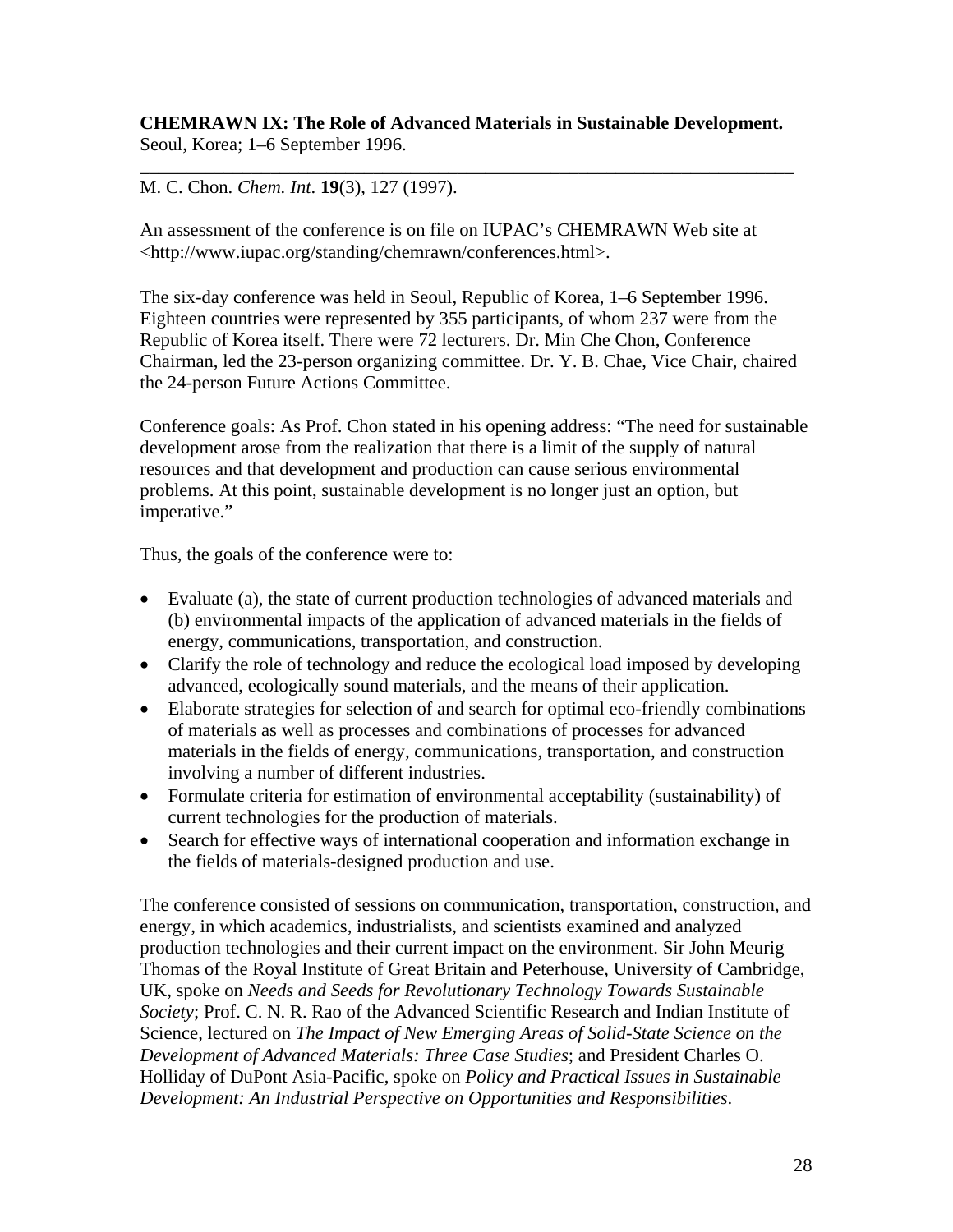President Chunk Wook Suh of Korea Mobile Telecommunication lectured on *Wireless Telecommunications in Korea*; Vice President Sang Bok Hong of Pohang Steel Corporation discussed *The Korean Steel Industry and Development*. Other highly placed industrial executives presented issues in materials science for electric power generation and distribution for the Korean semiconductor industry and for the automobile industry. The technical papers were summarized in an excellent Proceedings volume, which was widely distributed.

The Perspectives and Recommendations volume, which was prepared and distributed through the IUPAC Secretariat, identified the following seven key findings and six recommendations for future action.

# **Key findings**

- There is a need for increased understanding and use of lifecycle assessments in making decisions on materials and technologies supporting the objectives of sustainable development.
- Ways to recycle complex manufactured goods containing advanced materials need to be developed. Designing such goods for recycling may be a top priority.
- The importance of conservation and development of adequate water supplies for agriculture and human consumption cannot be underestimated. Shortages will be the source of major conflicts in the future.
- There are opportunities in the upgrading of locally available materials with small amounts of other materials or processing technologies from outside the region.
- The opportunities to improve many traditional materials (steel, cement, etc.) are consistent with the goals of sustainable development.
- A number of advances in energy production can contribute to sustainable development.
- Catalysis research offers the potential for routes to sustainable production techniques.

# **Recommended future actions**

- A "materials for sustainable development" R&D agenda should be created to guide national funding agencies.
- The Future Actions Committee (FAC) supports the need to contribute to the ready transfer of environmental technologies across industries, nations, and public/private sectors; to increase the focus from control and remediation technologies to avoidance and resource conservation.
- Intellectual property rights should be protected in a way that acts as an important driver for the introduction of advanced materials and process technologies that can further sustainable development, rather than as a hindrance to increased collaboration for sustainable development.
- A program of technical education related to sustainable development should be included in future CHEMRAWN conferences.
- Experts must define (in writing) the needs and opportunities in advanced materials to build a better awareness among the public of the contributions of chemistry and advanced materials to our society and to sustainable development.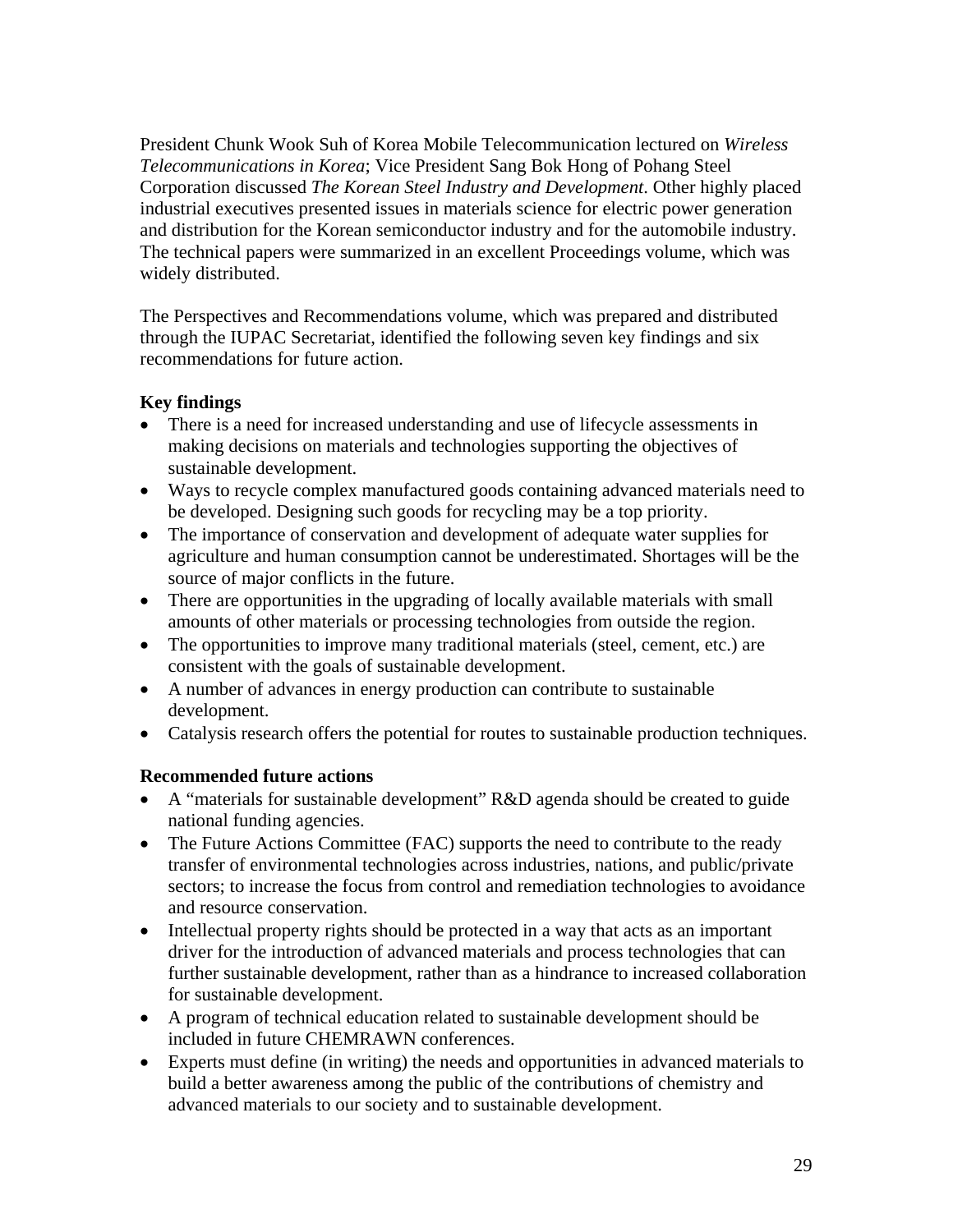• When awards are given, special recognition should go to advances in developing materials that contribute to sustainable development.

#### **Conference outcomes**

A great strength of CHEMRAWN IX was that it brought a number of key academics together with executives from such companies as AT&T, Korea Mobile Telecom, Bell Laboratories, the Russian Academy of Sciences, Samsung Semiconductors, Hitachi Ltd., Pohang Iron and Steel Co. (Korea), NKK Corp. (Japan), Chichibu Onoda Cement Corporation (Japan), Angarsk Electrochemical Co. (Russia), Chiyoda Corporation (Japan), General Motors Research and Development Center (USA), Daimler-Benz Aerospace Airbus GMBH (Germany), and Ecomaterials Researching Group of China. Some 84% of the conference's \$326,000 budget came from industrial contributions, principally from petrochemical companies.

CHEMRAWN IX was part of a new emphasis on sustainable use materials that accompanied significant industrial development in the Republic of Korea. The conference accompanied the establishment by UNIDO and the Ministry of Science and Technology of the Republic of Korea of the International Center for Materials Evaluation Technology (ICMET) in Taejon, Korea. ICMET's mission is "to develop international guidelines, codes of practice, standards on testing and characterization for new materials and to bridge the gap between developed and developing countries in this important area of materials science and technology."

CHEMRAWN IX was organized around specific fields of endeavor rather than the usual chemistry sectors. It was therefore possible to classify the discussion of advanced materials in terms of the development of specific consumer markets. This industrial rather than academic emphasis was probably encouraged by the fact that 30% of the papers were presented by industry. The approach was fruitful in attracting the attention of scientists and support of industrial representatives.

The CHEMRAWN IX organizing committee produced an excellent conference. As noted above, the FAC developed useful recommendations, documented in a Proceedings volume accompanied by published Perspectives and Recommendations. While economic difficulties in the host nation in ensuing years prevented the FAC from further activities, the conference successfully underscored the importance of sustainable development for production of materials. This theme was later developed further by the organizers of CHEMRAWN XIV. Another important area, the availability of water for sustainable development, was the basis of the program for CHEMRAWN XV: Chemistry for Water.

*Future Actions Committee*: Y. B. Chae (*Chair*, Korea); Parry Norling (*Vice Chair*, USA); Y. S. Sohn (*Vice Chair*, Korea); C. R. Choe (Korea); M. C. Chon (Korea); E. Dowdeswell (UNEP); J. Economy (USA); A. Hayes (UK); S.-D. Jang (Korea); J.-I. Jin (Korea); V. A. Koptyug (Russia); F.A. Kuznetsov (Russia); H. Lee (Korea); H.-D. Li (China); R. P. Martin (France); P. Moyna (Uruguay); J. Nishizawa (Japan); R. Pariser (USA); S. J. Park (Korea); W.-H. Park (Korea); C. N. R. Rao (India); K. Taylor (USA);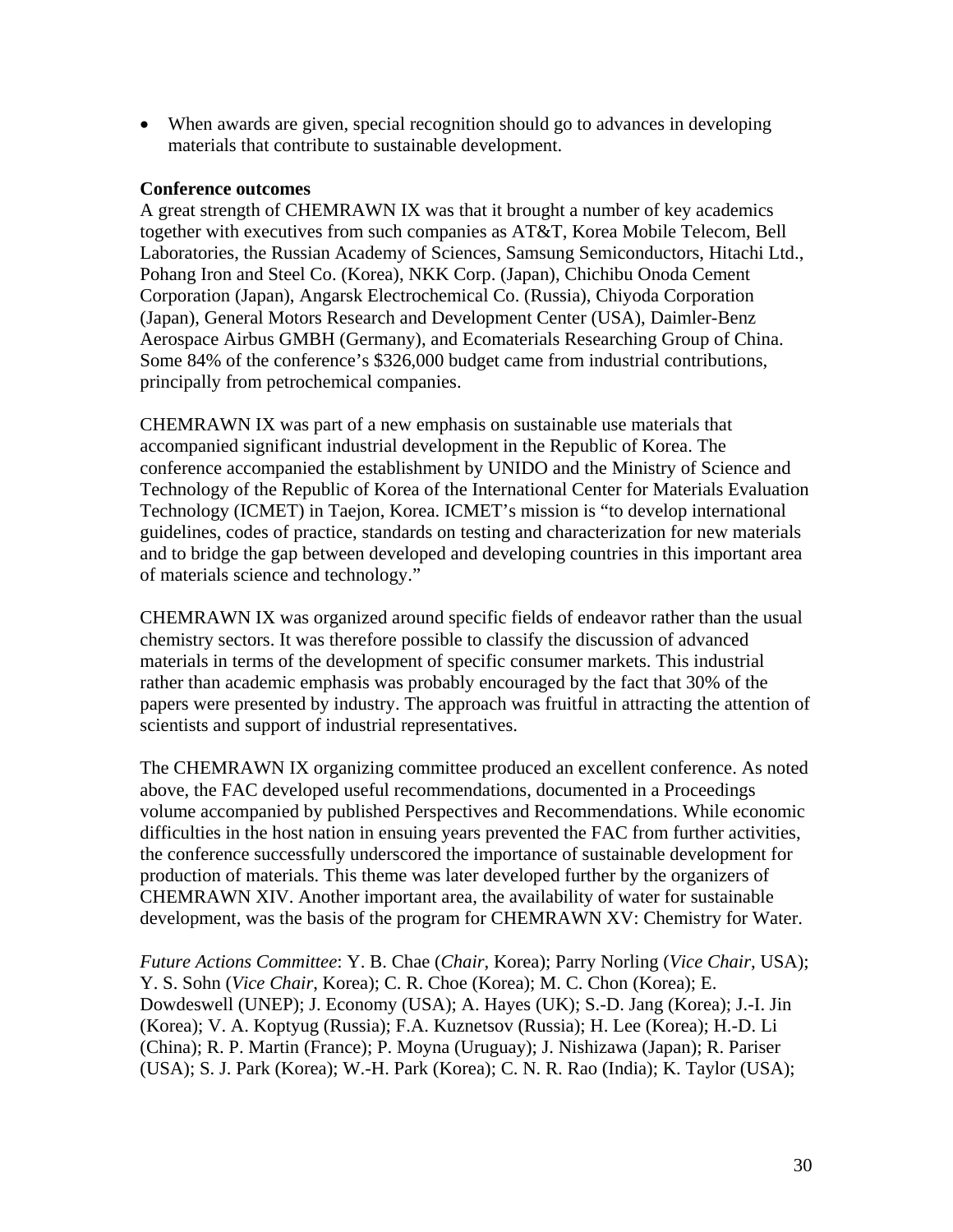A. Tcheknavorian-Asenbauer (Austria); J. M. Thomas (UK); P. Varadarajan (India); F. Wang (China); V. Zharov (UNESCO)

*International Advisory Committee*: C. N. R. Rao (*Chair*, India); A. J. Bard (USA); R. P. H. Chang (USA); M. C. Chon (Korea); M. Doyama (Japan); M. Dröscher (Germany); J. Economy (USA); A. Hayes (UK); M. Jiang (China); V. A. Koptyug (Russia); F. A. Kuznetsov (Russia); Y. T. Lee (Taipei); H.-D. Lee (China); E. Matijevic (USA); R. Metsalaar (Netherlands); S. Nagakura (Japan); J. Nishizawa (Japan); R. Pariser (USA); P. Siffert (France); F. Wang (China); G. Wegner (Germany); D. S. Yan (China); V. Zharov (UNESCO).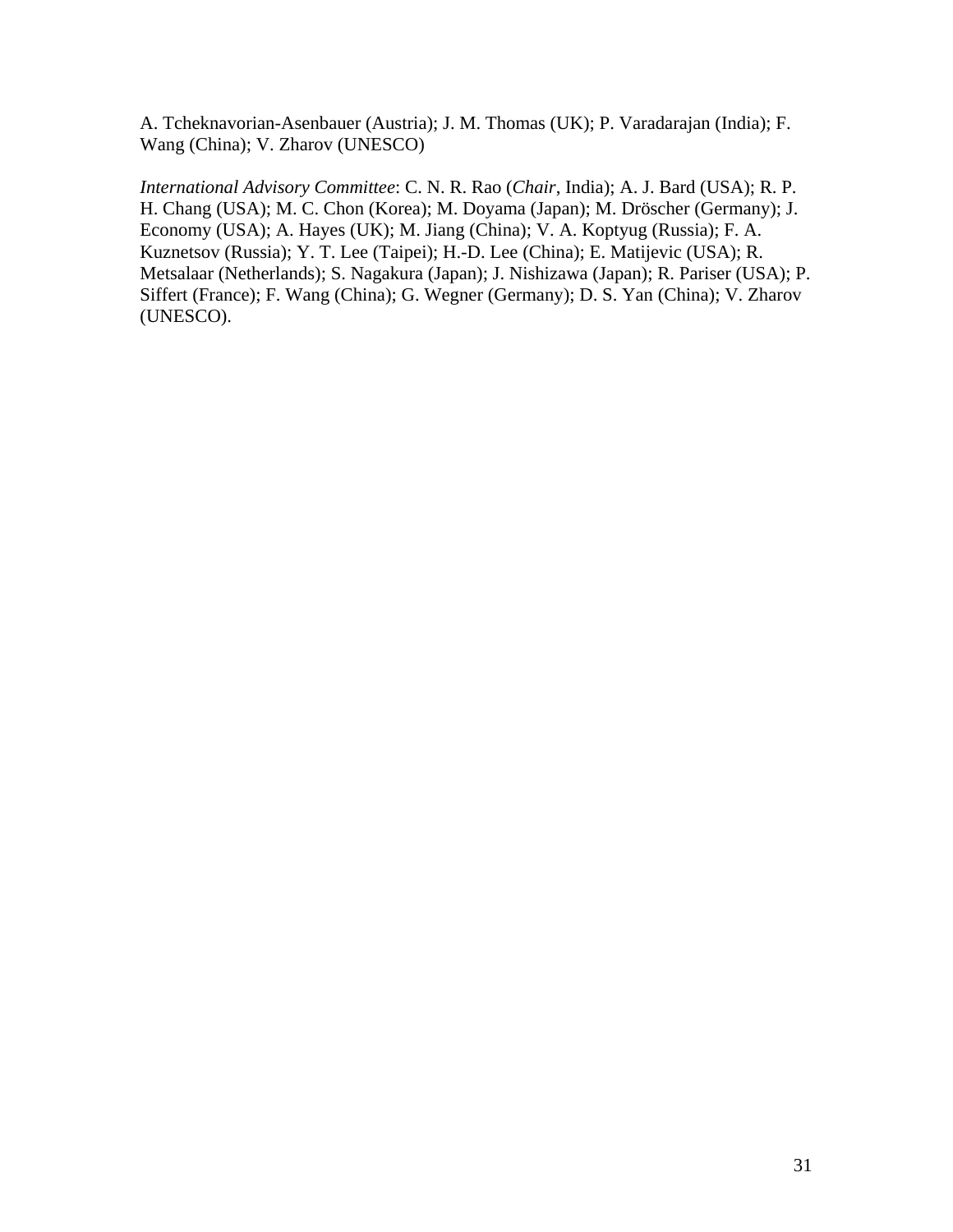**CHEMRAWN X: The Globalization of Chemical Education—Preparing Chemical Scientists and Engineers for Transnational Industries.** Budapest, Hungary; Washington DC, USA and Honolulu, Hawaii, USA; August–December 2000.

A description of CHEMRAWN X is given on the IUPAC Web site, listed as Project 021/13/93.

IUPAC's CHEMRAWN Committee first considered the idea of a conference on chemical education in the mid-to-late 1990s. Because chemical education has so many dimensions, organizers felt that a single overarching conference would be inappropriately limited and might duplicate the work of many other meetings. Nevertheless, the globalization of chemical education was identified as a new phenomenon which presented a special need, i.e., how best to prepare chemical scientists and engineers for work in the new multinational environment—*industry*. The CHEMRAWN Committee was surveyed to identify important issues and also to determine the best conference format. Organizers considered alternatives of holding a major funded conference; a virtual conference; and regional CHEMRAWN conferences; including an educational component in all CHEMRAWN conferences; and a series of mini-CHEMRAWN meetings that were "piggybacked" on larger meetings.

With CHEMRAWN X: The Globalization of Chemical Education, the CHEMRAWN Committee experimented by holding a series of mini-CHEMRAWNs—full-day sessions on Chemical Education to Meet World Needs, as part of larger conferences. Compared with other CHEMRAWN conferences, the \$6000 budget, which was provided by IUPAC, was very small. The first event, which involved members of IUPAC committees on industry (COCI) and education (CTC), took place at the  $16<sup>th</sup>$  International Conference on Chemical Education, Budapest, in August 2000; the second at the American Chemical Society meeting, Washington, DC, August 2000; and the third at PACIFICHEM, Honolulu, December 2000. CHEMRAWN X concluded with a Future Actions discussion as part of CHEMRAWN, COCI, and CTC committee meetings at the Brisbane IUPAC General Assembly in 2001.

An outline of the important issues as considered at the CHEMRAWN X mini-meetings is presented on the IUPAC Web site <http://www.iupac.org/standing/chemrawn/conferences.html>.

Speakers and their topics at the Washington meeting were: Mary L. Good, *Multinational Chemical Employment: Educational Needs*; Anthony K. Smith, *International Student and Teacher Exchange*; Edel Wasserman, *Preparation for Industrial Research*; Morton Z. Hoffman, *Molecular Science: New Curriculum Pathways for World Needs*; Paul H. L. Walter, *Africa: A Unique Opportunity*; Edmund J. Collier, *National Security Education Program*; Janet Osteryoung, *We Are Prepared for the 1960s*; Parry Norling, *Industry Expectations: Chemical Education for Researchers*; Scott Lockledge, *Improving the Nation's K-12 Science Education*; John P. Ferraris, *Preparing Problem Solvers for the Chemical Industry: DChem Program*; N. P. Tarasova, *Education for Sustainable Development: From Slogans to Action*; J. Boggs, *The Two Faces of Undergraduate Study*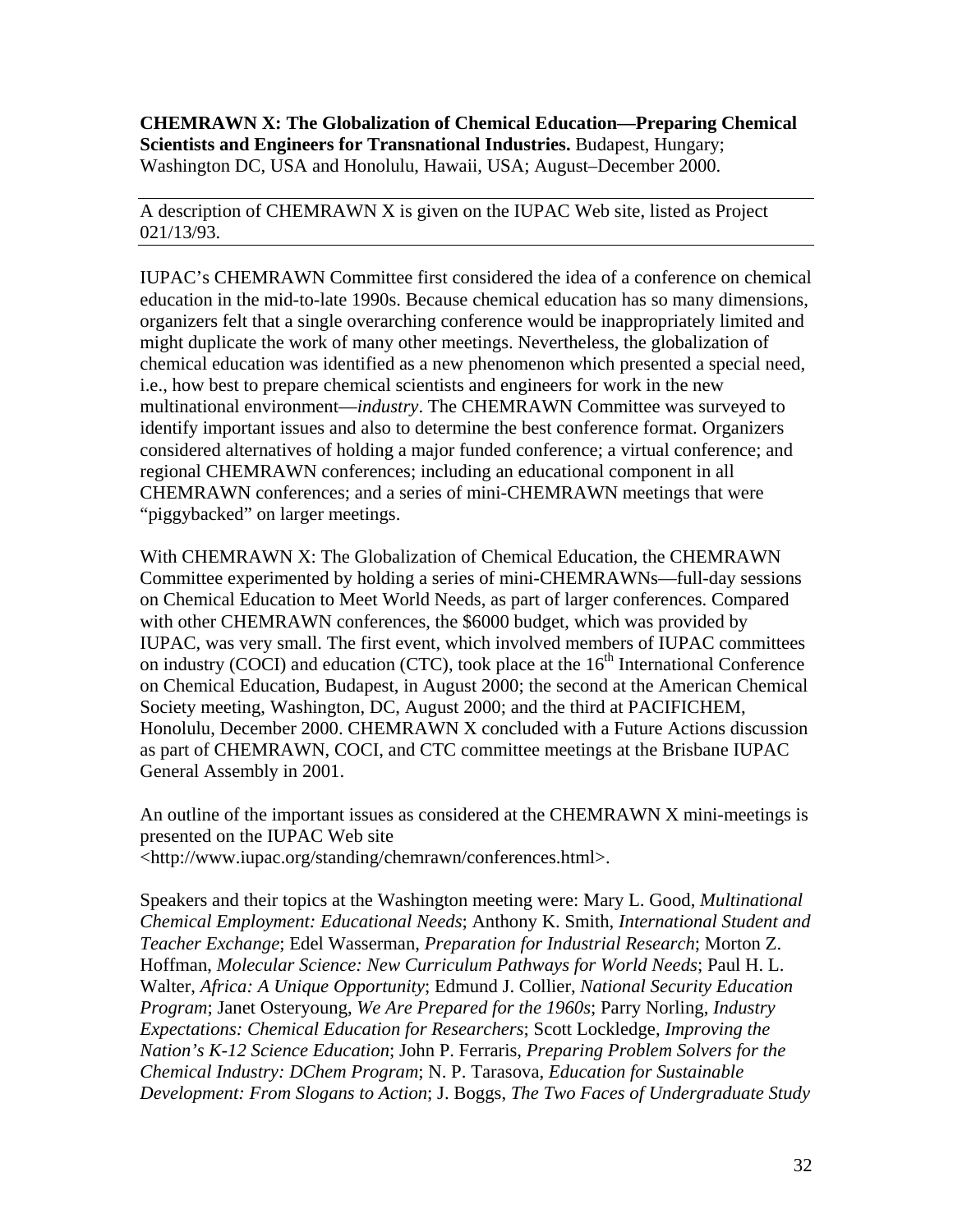*Abroad*; P. Norling and J. Kopytowski, *Industry Expectations in Regard to Chemical Education Standards*; N Mohamed and Z. Ismail, *Perception of Students Difficulties in First-Year Chemistry*"; P. Norling and J. A. Miller, *Preparation for Industrial Research.*

The speakers identified the following issues and questions:

- Industry expectations seem to differ from country to country. Are the differences real?
- Can chemical education earned in one part of the world be used at another?
- Does graduate education need to be tailored for those going into industrial research?
- How does industry make its needs known?
- Can the time to a degree be "contained"?
- How should universities instill the desire for continual learning?

After the conference, some 40 companies around the world were approached with questions regarding the growth rate in new employment for Ph.D. chemists; whether there is a need for a balance in specialized versus broad chemical education; the general need for orientation of new employees; and the need for industry/academic interaction. Thirteen companies responded, including Air Products (USA), BASF (Germany), Cantalabria IFC (Spain), Degussa (Germany), Eastman Chemical (USA), Honam Petrochemical (Korea), LG Petrochemicals (Korea), Mitsubishi Chemicals (Japan), Nippon Sholubai (Japan), Rohm & Haas (USA), S Corporation (Korea), Union Carbide (USA), and Witco (USA). Among these companies, sales vary from \$40 million to \$28.5 billion annually while R&D expenditures fall between \$300,000 and \$1.4 billion per year. The number of Ph.D. employees varies from 5 to 2000. The companies listed their needs for employees educated as follows: 20% broadly based, 40% specialized, and 40% highly specialized, with concentration in the fields of process chemistry and process technology, biomedical technology, computational and combinatorial chemistry, organometallic chemistry, surface chemistry, photo-related chemistry, material sciences, electronics materials, and nanotechnology.

The CHEMRAWN X experiment defined many of the issues that are currently being addressed by the chemical education community. In the process, it attained many objectives and benefits of a major CHEMRAWN conference, but with greater flexibility, less organizational effort, broader involvement, continuing discussions, and minimal cost. The degree of industrial involvement in the post-conference survey activity was particularly gratifying and meaningful. Overall, this "piggyback" model may be a useful direction for some CHEMRAWN conferences in the future, with the caveat that such small-budget conferences are not likely to generate surplus funds for use by a Future Actions Committee.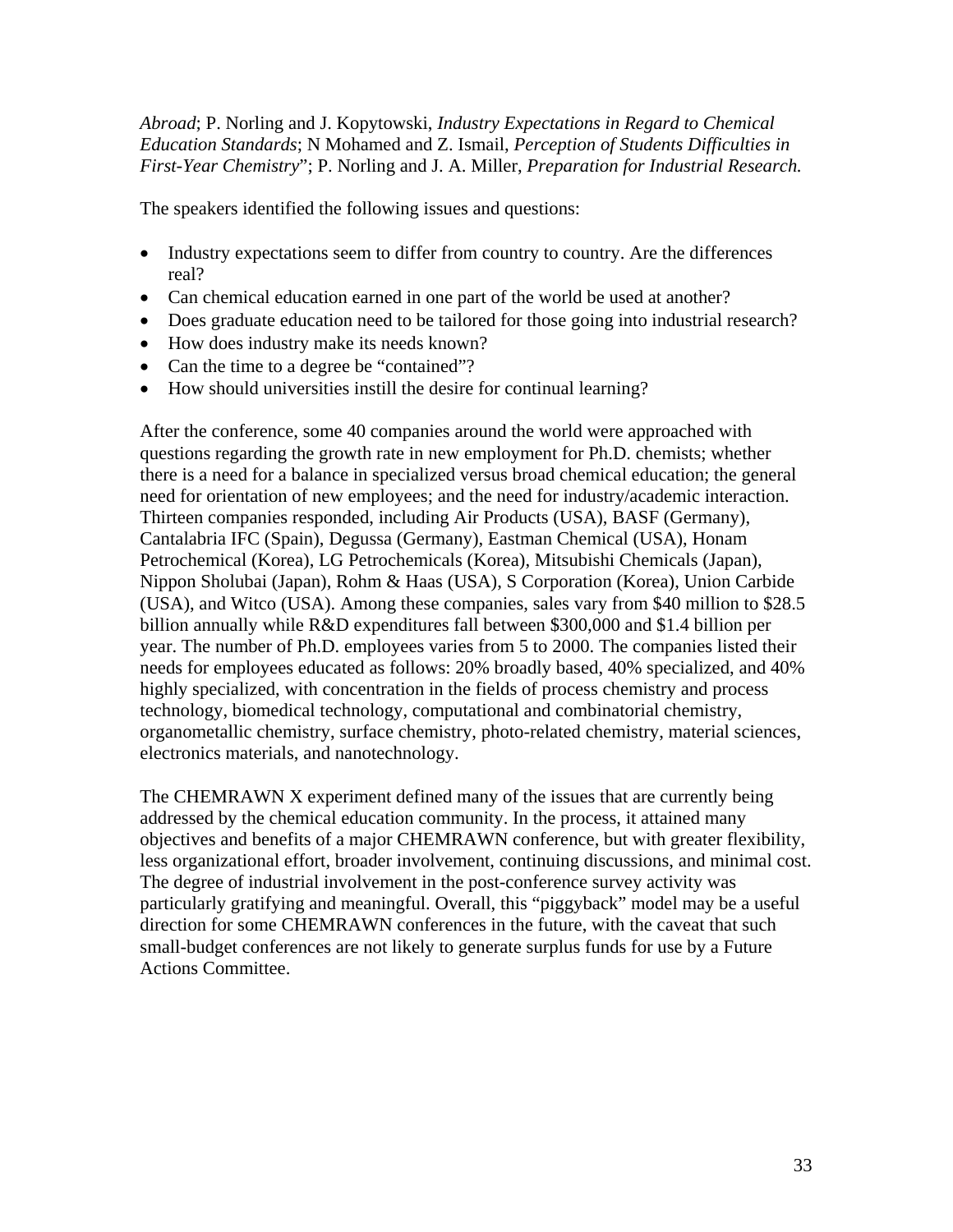## **CHEMRAWN XI: Latin American Symposium on Environmental Analytical Chemistry.** Montevideo, Uruguay; 15–20 March 1998.

Conference assessment (pdf file, 146 kB) July 2001, IUPAC Web site

Conference report (pdf file, 399 kB) *Chem. Int*. **20**(4), 99–102 (1998).

Invited lectures published in *Pure Appl. Chem*. **70**(12), 2259–2336 (1998).

CHEMRAWN XI was organized by Prof. Patrick Moyna and coworkers at the Facultad de Química, Universidad de la República de Montevideo, and chaired by Dr. Folke Ingman of the Royal Institute of Technology, Stockholm, Sweden. Two hundred and sixty-one persons attended the conference, of whom 135 were locally based. Thirteen regional countries and eight nonregional countries were represented. One hundred and ninety-five papers were given in the general areas of analytical aspects of urban agrarian pollution; methodologies for effluent and emission control; treatment and final disposition of liquid effluents and solid residues; remediation by chemical and related methods; prevention and environmentally benign processes; and related topics.

The overall strategic question of the conference was: *What is the role and potential of chemistry and, in particular, analytical chemistry in the prevention, treatment, and remediation of environmental pollution?*

Specific conference goals were to:

- Identify the state of the environment in Latin America.
- Identify the potential of local laboratories to ensure the local expertise, instrumentation, and methodologies to carry out proper analysis of polluted samples.
- Identify the potential for monitoring of effluents.
- Identify the potential of international cooperation in development of the research program.

In addition to plenary sessions, the conference included poster and oral presentations on five themes: (1) analytical aspects of monitoring rural and urban contamination; (2) methodologies for control of effluents and emissions; (3) final treatment and disposition of liquid effluents and solid residues; (4) environmental remediation and restoration using chemical and biological techniques; and (5) prevention of contamination and installation of non-contaminating processes.

The Future Actions Committee, chaired by Dr. Folke Ingman, based its recommendations on the following conclusions arrived at during the conference:

• The state of the environment in Latin America is deteriorating rapidly as heavy pollution of watercourses, land degradation, and soil and air contamination continues.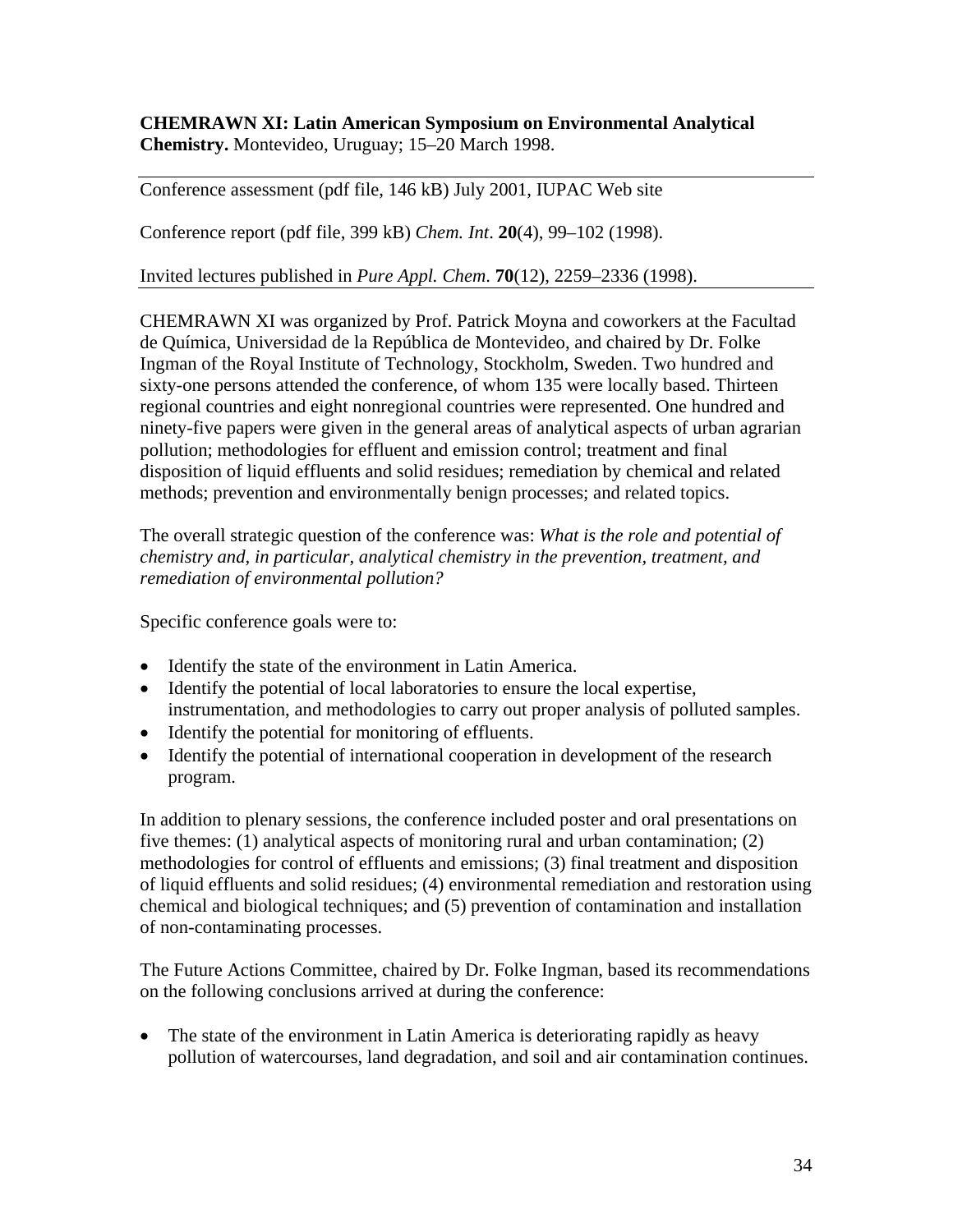- Urgent action requires reliable information. Although many sources of pollution are obvious and should be addressed without delay, a more systematic approach needs to be implemented.
- Research laboratories are prepared to take responsibility for data collection. The analytical chemistry community, including RAQAL (Red de Analisis Químico Ambiental en America Latin) stands ready to work on sampling strategies and methodology for quality control of analytical results
- Natural regions for monitoring exist. Water monitoring needs to take into account the natural borders for waters, the drainage basins, and catchments. Activities should be organized around catchment areas. Meteorological conditions define areas that influence each other heavily through airborne pollution.
- Experience from elsewhere in the world is relevant. Conferees encouraged implementation of best practices learned in studies of the Baltic Sea, the Gulf of Thailand, the Rhine River on the European continent, and the Great Lakes district in North America.

## **Conference recommendations**

- Monitoring programs are urgently called for. Scientists at the conference concluded that it is urgent that laboratories in the region address the question of large-scale monitoring programs to survey the environment
- Regional cooperation is needed. An international monitoring program is necessary since pollutants do not recognize national borders
- Quality and interdisciplinarity are essential. A successful monitoring program will have to rely on cooperation between many fields of science, including chemistry, biology, ecology, medicine, geography, and hydrology.
- A strategy is needed for optimal results. A monitoring program will need to develop a proper sampling strategy not only for toxic chemicals but also for nontoxic substances that may be present in amounts that degrade the environment. Biological monitoring must include a search for specific ecological endpoints in the flora and fauna, as well as in humans.
- Water quality is the most urgent priority. Clean water for everyone is a prerequisite for the health of the population. The environmental status of water must be considered in devising treatment plans and water management for urban areas industry and agriculture.
- Monitoring of air quality also is needed. Meteorological competence is essential for such a program. Increased vehicular traffic in the big cities is a special concern for air quality. It is now being recognized that indoor air pollution is an important factor in human health
- A change is needed in the position of scientists in the region. Scientists must be included in the decision-making process. Also, stress must be placed on educating a generation of chemists capable of working independently, developing and validating needed analytical techniques, establishing and running regional networks, and raising needed financial support.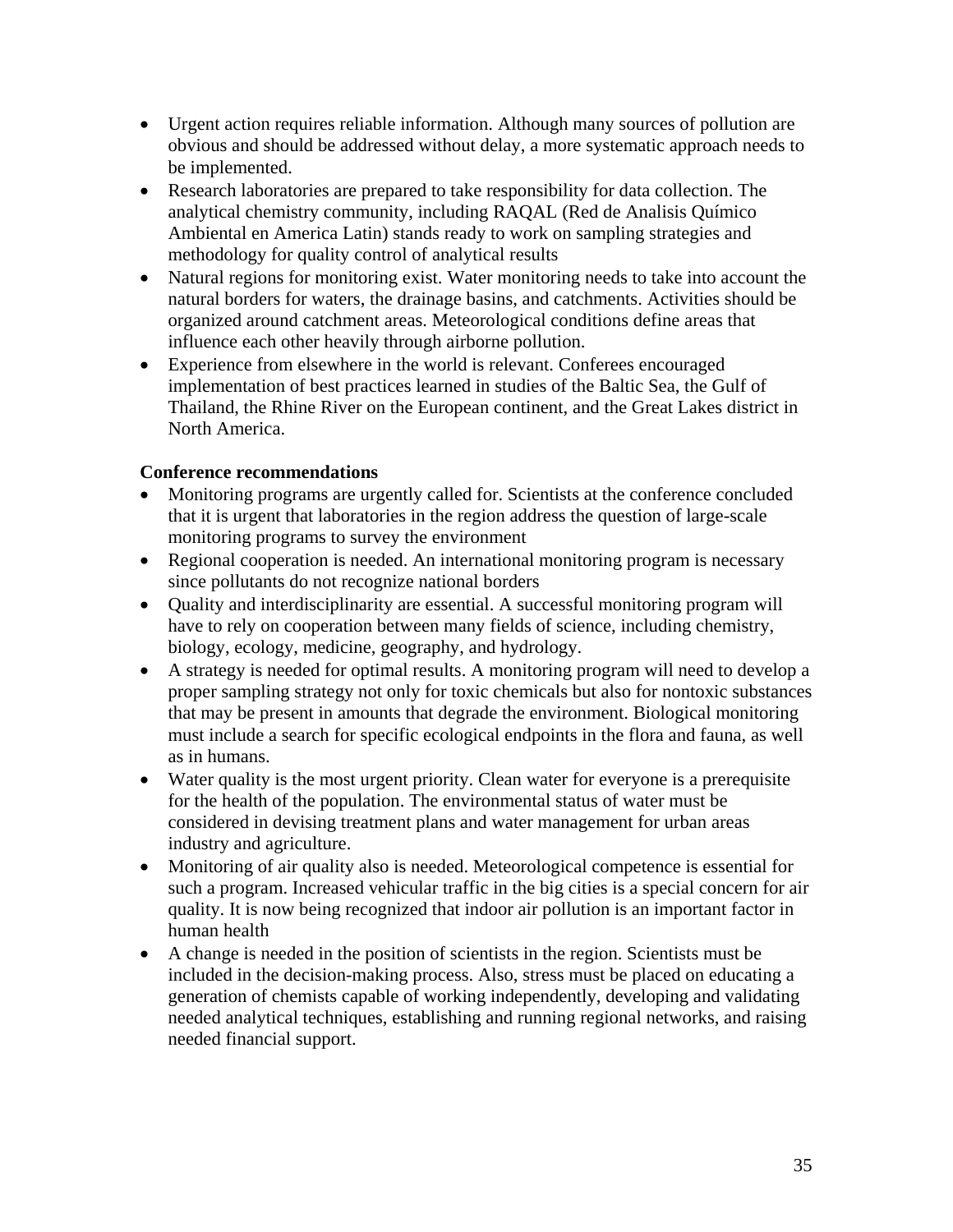#### **Specific activities recommended**

- IUPAC should construct a DAC/DCE (Division of Analytical Chemistry/Division of Chemistry and the Environment) Web site.
- IUPAC should set up regional training programs involving RAQAL and IAEAC (International Association of Environmental Analytical Chemistry).
- A series of spin-off meetings should be organized, centering on regions in Latin America that have a natural coherence, such as the Rio de la Plata Basin, Mexico, Central America, the Caribbean, the Amazonian and the Orinoco basins.
- The Uruguayan National Chemical Group should become an IUPAC Observer Organization.
- A monitoring program should be instituted for the Rio de la Plata drainage basin.
- IUPAC should provide methodological support for spin-off conferences.

CHEMRAWN XI covered the important area of chemical activities in environmental protection in a region where national and regional authorities are challenged to prevent further environmental deterioration. The general findings and proposals of the FAC represent an excellent record of the present situation and a series of valuable proposals for further action. CHEMRAWN XI was an excellent example of a regionally focused CHEMRAWN conference that was useful for participants and a model for other regions.

*International Scientific Committee*: Damià Barceló (Spain); Tomás Bense (Uruguay); Walter Benson (USA); Ida De Gergori (Chile); Wilson F. Jardim (Brazil); Ayrton F. Martins (Brazil); Patrick Moyna (Uruguay); Alfredo Sanz-Medel (Uruguay); Joseph Tarradellas (Switzerland); Osvaldo Troccoli (Argentina); Rene Van Grieken (Belgium).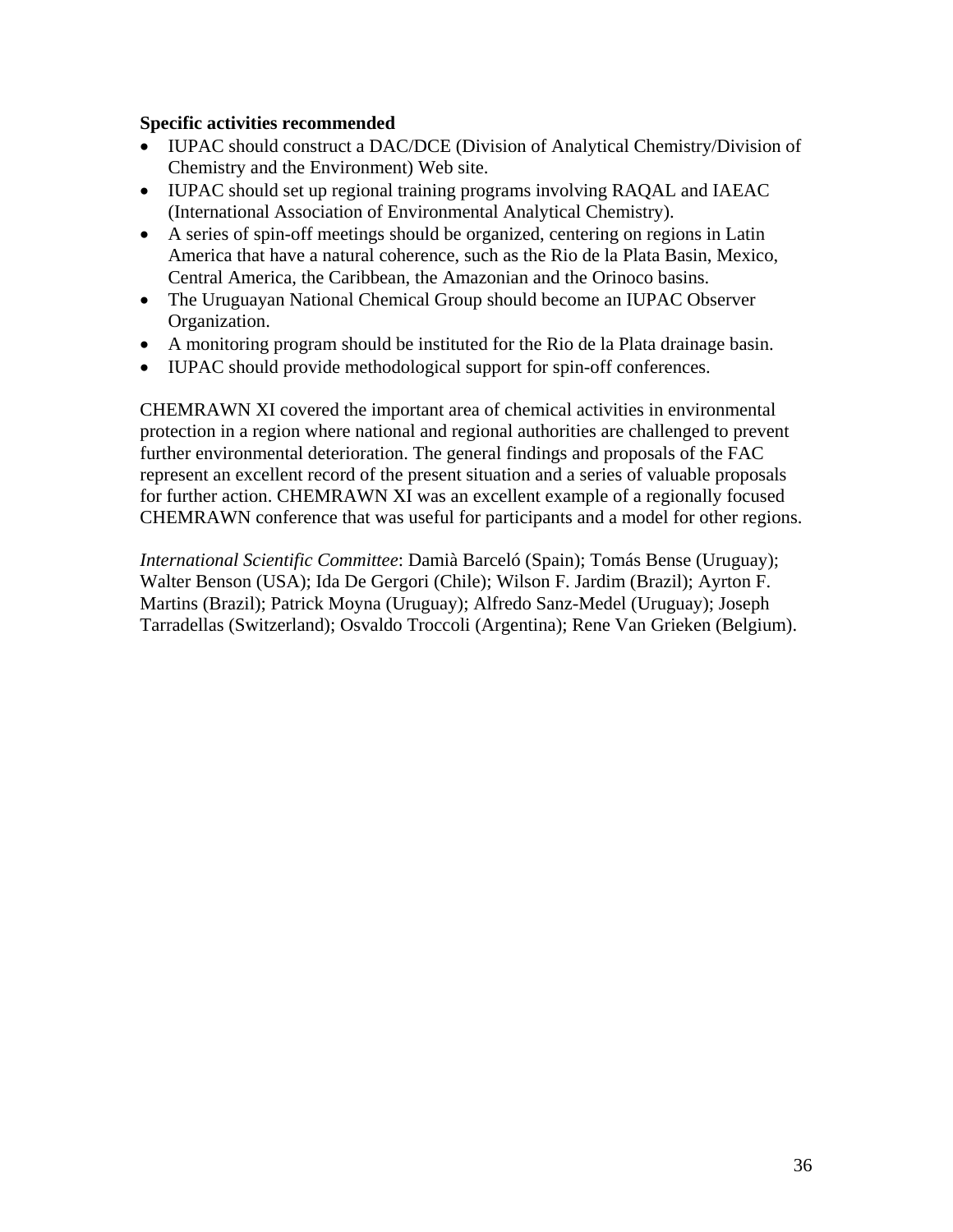**CHEMRAWN XII: Chemistry, Sustainable Agriculture and Human Well-Being in sub-Saharan Africa** is scheduled to be held in Stellenbosch, South Africa, 3–6 December 2007.

A multitude of political, economic, and scientific efforts will be required to solve Africa's hunger crisis, in which at least 38 million people in sub-Saharan Africa are suffering exceptional food shortages. The following are the objectives of CHEMRAWN XII:

- Highlight the role of chemistry in agriculture and recent advances in the chemical aspects of soil fertility and management, pest management, post-harvest technology, biotechnology, and high-value agricultural products.
- Identify constraints to scientific sustainable agriculture in the region in the areas of policy and knowledge gaps.
- Provide examples of successful research in chemistry that are relevant to agriculture.
- Develop strategies to transfer low-cost technologies that have worked elsewhere.
- Promote other strategic issues relevant to the quest for sustainable agriculture (e.g., private sector participation, training and involvement of young African chemists in agriculture-related research, gender issues, etc.).

Professor Ikenna Onyido (Nigeria) described the vision for CHEMRAWN XII in the March–April (2003) issue of *Chemistry International*. Two pre-conference workshops were held: the first at the International Congress on Chemistry in Africa, August 2004, in Arusha, Tanzania and the second during the Annual Congress of the Chemical Society of Ethiopia in February 2006 in Addis Ababa.

\_\_\_\_\_\_\_\_\_\_\_\_\_\_\_\_\_\_\_\_\_\_\_\_\_\_\_\_\_\_\_\_\_\_\_\_\_\_\_\_\_\_\_\_\_\_\_\_\_\_\_\_\_\_\_\_\_\_\_\_\_\_\_\_\_\_\_\_\_\_\_ Project: 2001-086-1-021. <http://www.iupac.org/projects/2001/2001-086-1-021.html>.

I. Onyido. *Chem. Int.* **25**(2) (2003).

I. Onyido. *Chem. Int.* **27**, 8–10 (2005).

At the first of these workshops, 34 participants came from 12 African countries as well as Sweden, the United Kingdom, the Netherlands, and Bangladesh to participate in discussions organized by Prof. Onyido and Stanley Langer (Royal Society of Chemistry, UK) on Soil Fertility and African Food Supplies at the August 2004 International Congress on Chemistry in Africa in Arusha, Tanzania. Workshop goals were to:

\_\_\_\_\_\_\_\_\_\_\_\_\_\_\_\_\_\_\_\_\_\_\_\_\_\_\_\_\_\_\_\_\_\_\_\_\_\_\_\_\_\_\_\_\_\_\_\_\_\_\_\_\_\_\_\_\_\_\_\_\_\_\_\_\_\_\_\_\_\_\_\_

- Articulate the issues that concern chemistry and chemists in the drive for sustainable agriculture in sub-Saharan Africa, as well as systematize views on the way forward.
- Gather information on existing or planned projects and conferences on food and nutrition in Africa and seek ways of ensuring that CHEMRAWN XII is in concert and cooperation with such efforts.
- Brainstorm on how to galvanize professional, financial, and political support in Africa and beyond for the project.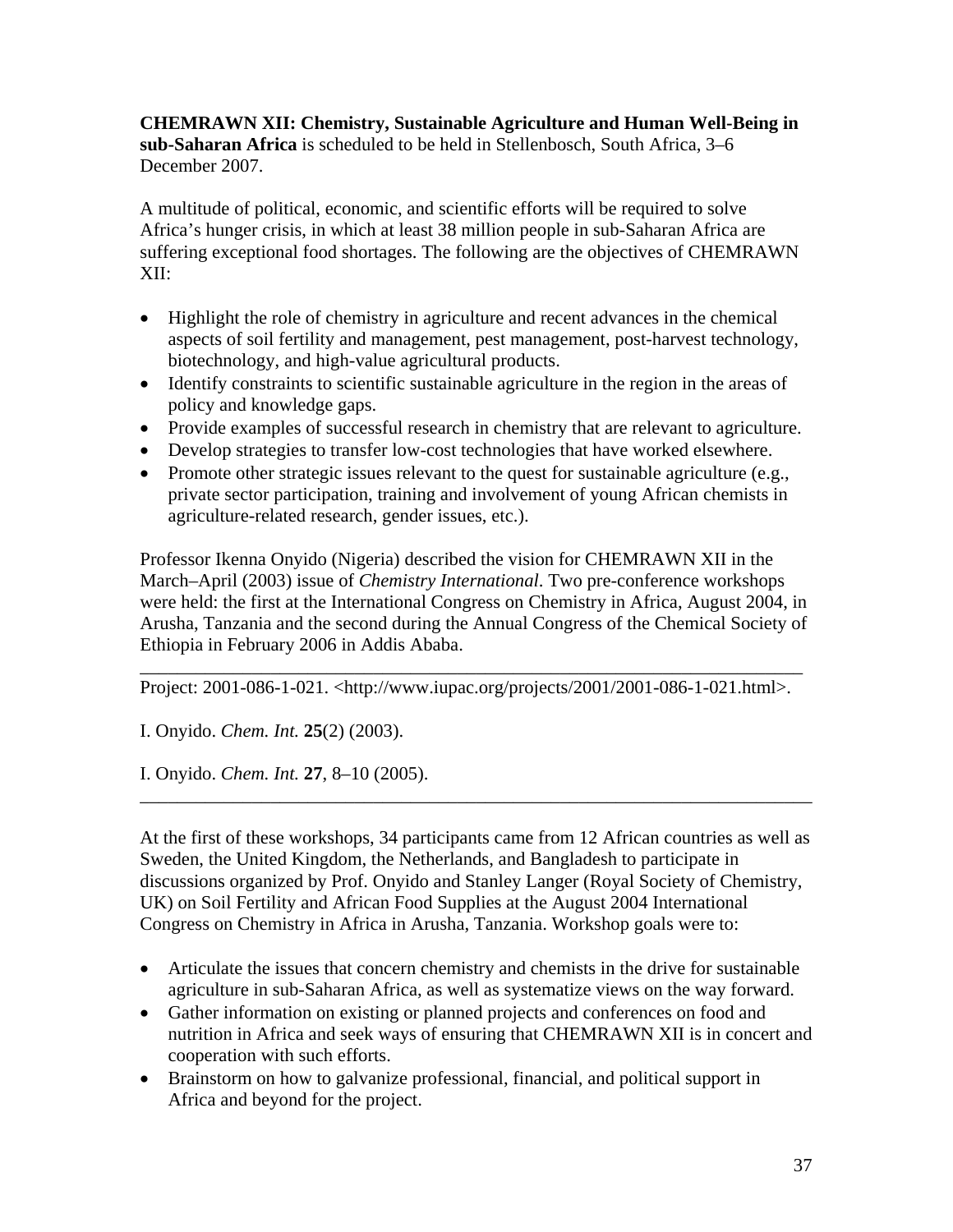• Enlist the interest, support, and participation of top African chemists in the project.

Professor Gbolagade B. Ayoola (University of Agriculture, Makurdi, Nigeria) opened the workshop with a keynote paper surveying the nature and dimensions of the food question and identifying the role of scientific agriculture in addressing the food problem in sub-Saharan Africa. Professor Ayoola ascribed the root causes of the food problem to (1) poverty, (2) aberrant and conflicting policies by national and global bodies, and (3) lack of access to food that is available. Contributing causes are subsistence food production using outmoded methods, a focus on exportable cash crops rather than sustainable agriculture, limited interface with industry, poor nutrition for the farmers, and the widespread HIV/AIDS epidemic. Professor Ayoola urged the adoption of advanced technology and the development of markets as methodologies superior to simple *ad hoc* food aid.

The second half of the workshop discussed how chemists and chemistry might contribute to food security and sustainable agriculture in Africa. Professors Saka (Malawi), Bukuru (Burundi), Jondiko (Kenya), Keriko (Kenya), and Bashir (Sudan) recommended that chemists should:

- Carry out soil fertility studies leading to the formulation of fertilizers for different soil types and the utilization of organic matter and wastes for the production of fertilizers.
- Develop more effective disease and pest control management, including biopesticides.
- Research better post-harvest handling methods and food fortification.
- Exploit non-traditional plants for indigenous fruits and vegetables.
- Produce fertilizers and pesticides from natural sources.
- Find ways to promote the efficient use of water and reduce transpiration rates of crop plants.
- Research chemically induced germination of seeds.
- Develop chemistry based food conservation technologies.
- Optimize agri-waste processing (e.g., from rice and wheat husks, maize storers, fruit peels, etc.) to produce raw materials for animal feed and fertilizers.
- Conduct studies on soils and mechanisms for the release of bound phosphate through the addition of indigenous materials such as organic matter.
- Investigate how to use natural products as pesticides, fertilizers, and food preservatives.
- Improve the animal feed industry through research on alternatives, concentrates, and vitamins.
- Develop a biotechnological approach to breeding for resistance to diseases and drought.

Professor M. Akerblom (Sweden) noted that chemistry can address the food question in Africa by encouraging effective use of currently available materials. Especially important will be the development of better food preservation practices to minimize spoilage, and research on how to improve nutritional value. Participants praised the workshop as a laudable precursor to a full CHEMRAWN XII conference.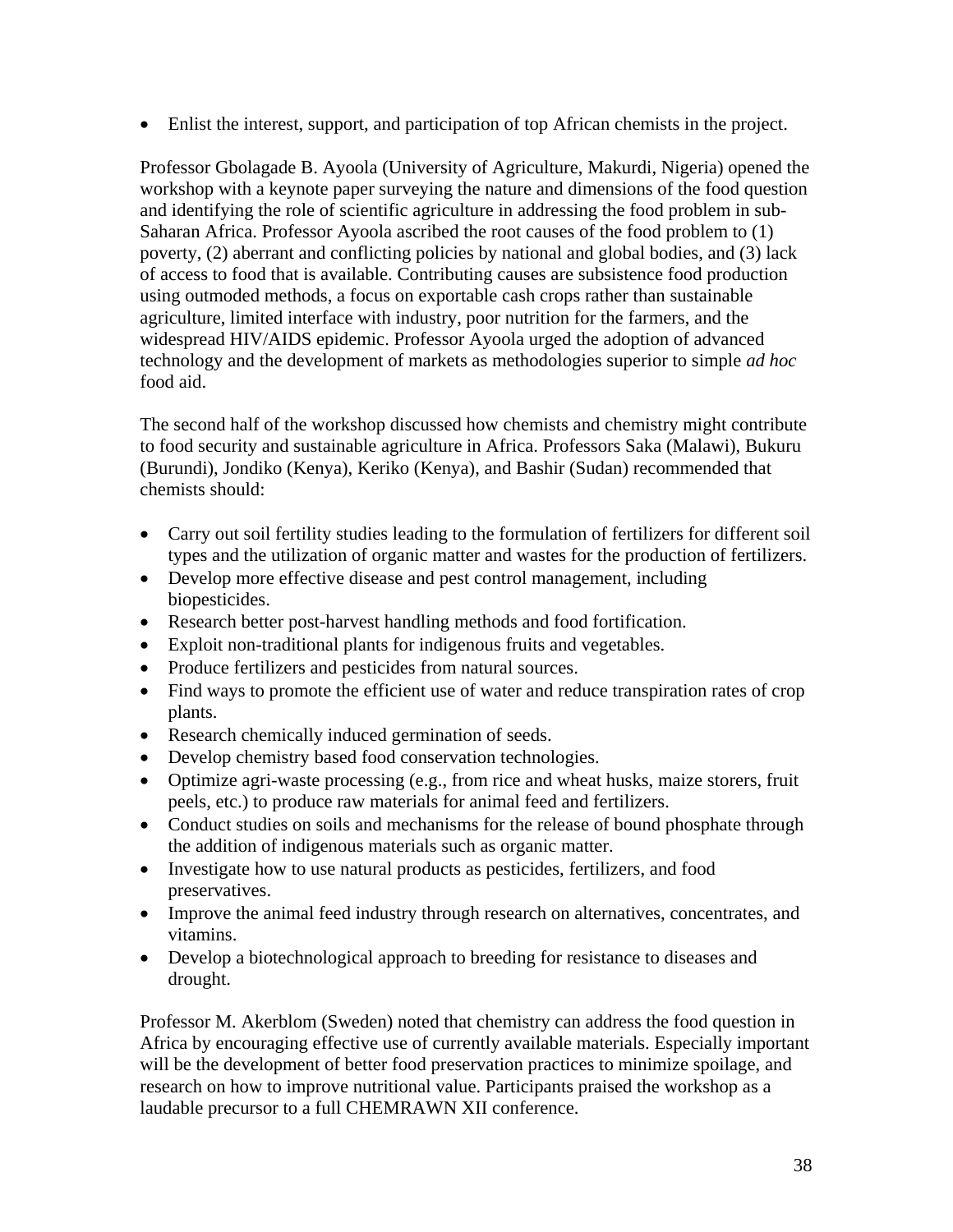Over 100 people attended from many African countries and beyond attended the second workshop. This was organized by Stanley Langer on "An Overview of the Food Problem in Africa and the Scientific Options for Ameliorisation", held during the Annual Congress of the Chemical Society of Ethiopia in February 2006 in Addis Ababa. The main goals of the workshop were essentially the same as those indicated above from the Arusha workshop.

Professor Leopoldt Van Huyssteen (University of Stellenbosch, South Africa) opened the workshop with a keynote paper entitled *A Systems Perspective on the Role of Science in Agricultural Production*. This raised many important issues and clearly pointed out the interdisciplinary nature of the problem. Food affordability is a growing problem in the developing world, and the use of new technology is essential. Whilst there is a great need for a vast increase in the supply of clean water, the amount of waste water is growing. Van Huyssteen highlighted the contributions of chemistry to soil stability, nutrient balance, water purity, crop protection, ripeness of fruit, and pest control. Removal of the traditional disciplinary boundaries in established universities was essential if the problem under discussion had any hope of being solved.

During the subsequent discussion, it was pointed out that farmers dislike spending money and so the need for new technology would have to be especially persuasive. Above all, science has to support indigenous knowledge. The use of traditional methods needs to be supplemented with new science. There was discussion on the perceived poor image of genetically modified food and other ways of increasing yields. Socio-political issues were also considered.

The two workshops would form the basis for the program of the full CHEMRAWN XII conference to be held in December 2007.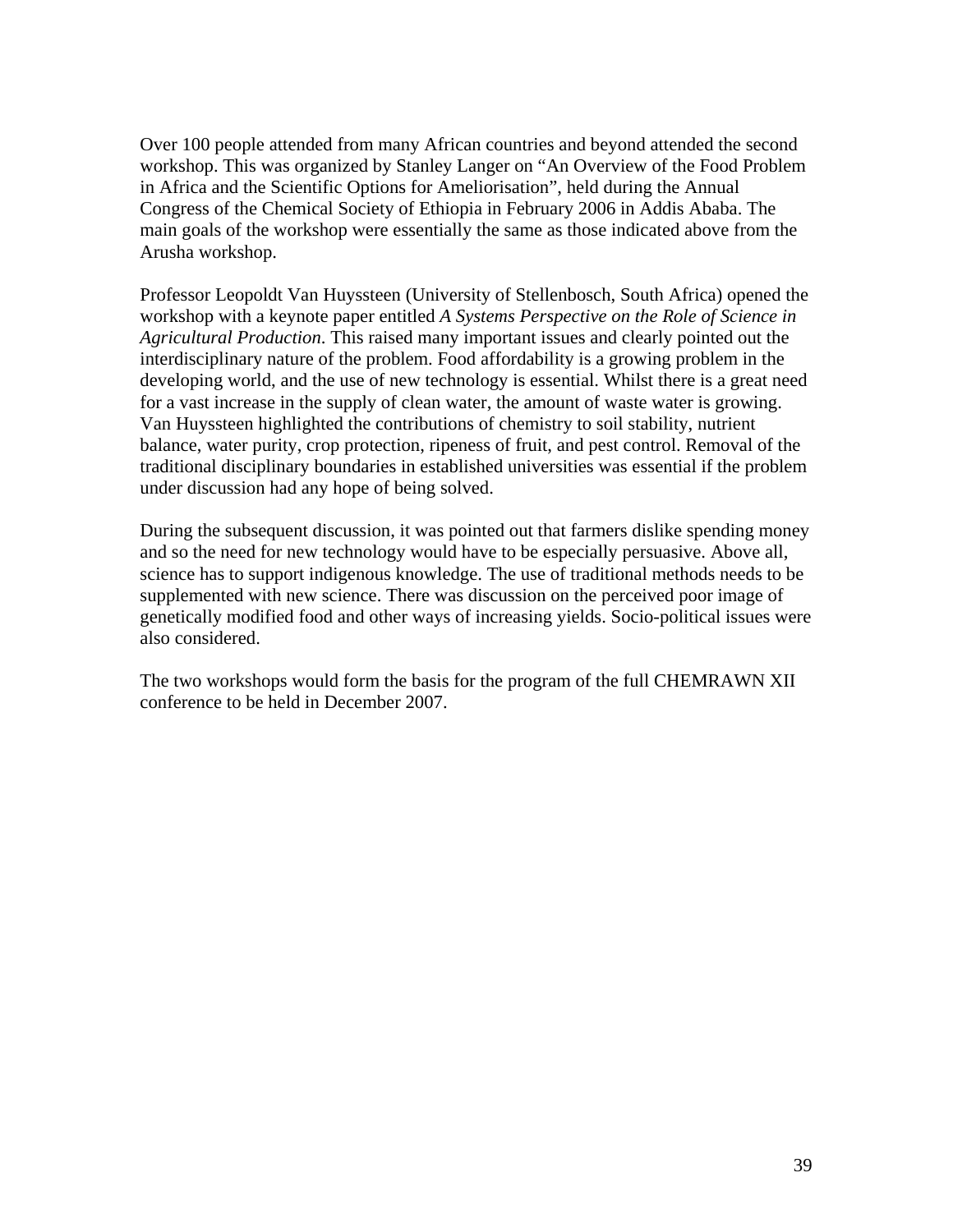## **CHEMRAWN XIII: Chemistry for Clean Energy.**

Organizers: Prof. F. Kuznetsov and Dr. S. Sivaram have proposed an analysis of the clean energy needs in developing countries.

#### IUPAC Project #2001-087-1-021.

The CHEMRAWN Committee, recognizing that the need for energy is growing significantly in both the developed and developing worlds, approved the organization of CHEMRAWN XIII: Chemistry for Cleaner Energy in 1998. It was known at the time that large investments are being made in liquid natural gas, compressed natural gas, petroleum products and gas, coal bed methanation, gas hydrates, nuclear, solar, wind, hydroelectric energy and fuel cell electrochemical energy generation. Issues related to transportation, such as large centralized generating facilities vs. small localized plants, will be considered at the conference. More recent issues involve development of new, sustainable energy sources such as fuel from biomass. This project was delayed but it continues in the planning stages.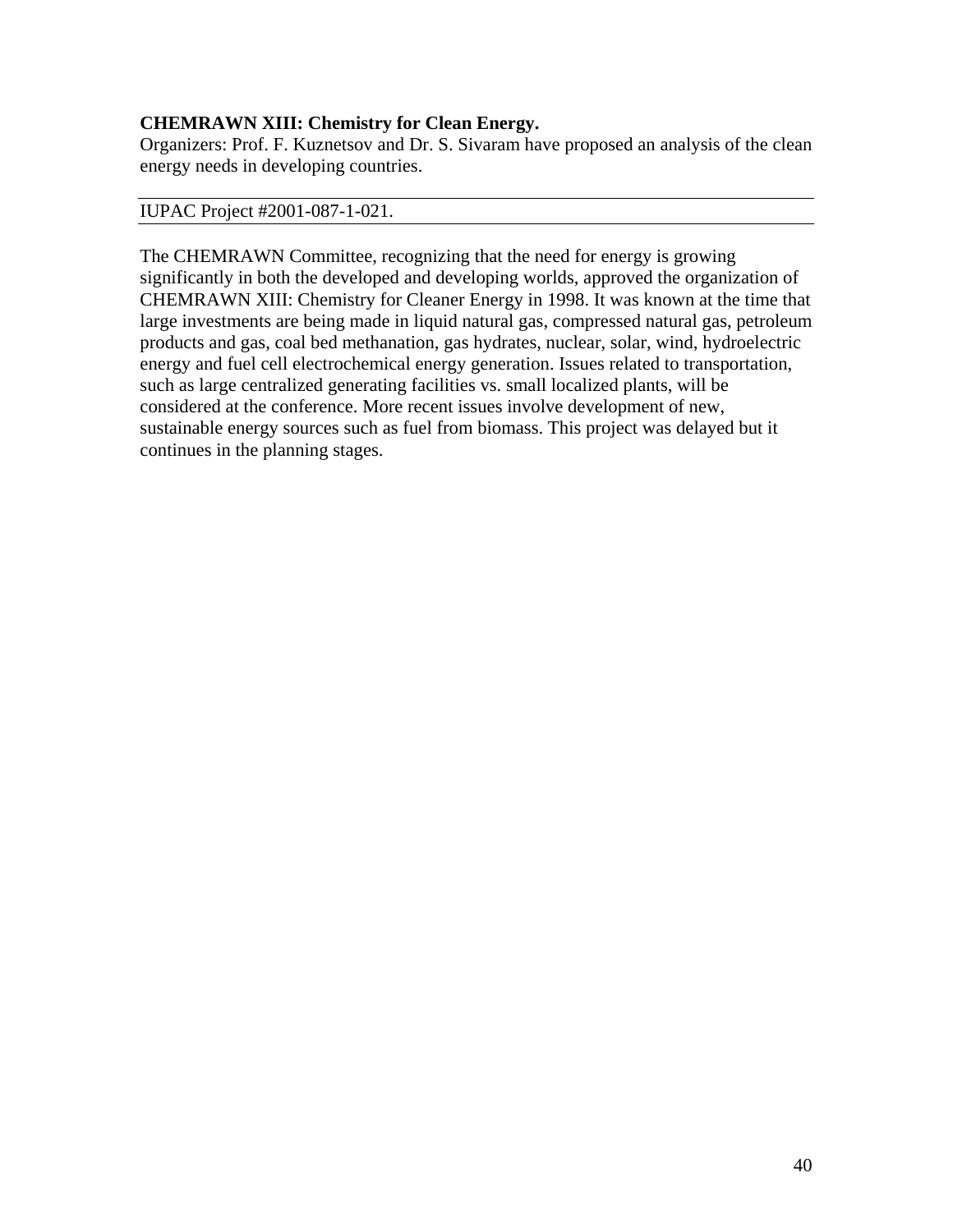#### **CHEMRAWN XIV: Toward Environmentally Benign Products and Processes.** University of Colorado, Boulder, Colorado, USA; 9–13 June 2001.

S. K. Ritter. "Green Chemistry", *Chem. Eng. News*, pp. 27–34, July 16 (2001).

Report of the Future Actions Committee: <http://www.iupac.org/standing/chemrawn/crXIVfac.html> <http://www.iupac.org/publications/ci/2002/2401/news-green.html>

Selected lectures published in *Pure and Applied Chemistry*: <http://www.iupac.org/publications/pac/2001/7308/index.html>

In June 2001, some 200 scientists and policymakers from more than 30 countries met in Boulder, Colorado to discuss the new field of green chemistry. The purpose of CHEMRAWN XIV was "to assess the current state-of-the-art in Green Chemistry and discuss the role of chemical research and science policy in advancing global environmental protection and sustainable development". The Green Chemistry Institute and the American Chemical Society worked with the CHEMRAWN Committee to produce this significant event encompassing all aspects and types of chemical processes including synthesis, analysis, monitoring, separations, and reaction conditions that reduce impacts on human health, energy consumption, and the environment. This theme was built on the initial effort of the IUPAC Working Party on "Synthetic Pathways and Processes on Green Chemistry" promoted by the Physical Organic Division. The general chair of the conference was Dr. Michael Fitzpatrick, President and Chief Operating Officer of Rohm and Haas. There were 80 contributed papers, an extensive poster session, and an educational pre-conference workshop. Over \$400,000 was raised in support of CHEMRAWN XIV, including a substantial contribution of matching funds from the American Chemical Society.

Topics covered by the conference included product lifecycle impacts (from raw materials to recovery and reuse); emerging biotechnology alternatives such as enzyme-catalyzed reactions; environmentally benign agricultural practices; alternative reaction and separations media such as supercritical  $CO<sub>2</sub>$  and ionic liquids; green chemistry education; and establishing national green chemistry programs. A major purpose of the conference was to identify the economic and social issues and scientific gaps that need to be addressed for sustainable development. The Future Actions Committee (FAC), chaired by Paul T. Anastas, then of the White House Office of Science and Technology Policy (OSTP), delivered the following important findings:

- Green chemistry and enabling approaches result in the protection of human health and the environment and help preserve sustainability in a manner that is both economically profitable and increases competitiveness.
- The incorporation of green chemistry into the training of current and potential science students increases the effectiveness of recruitment and retention efforts in this crucial field.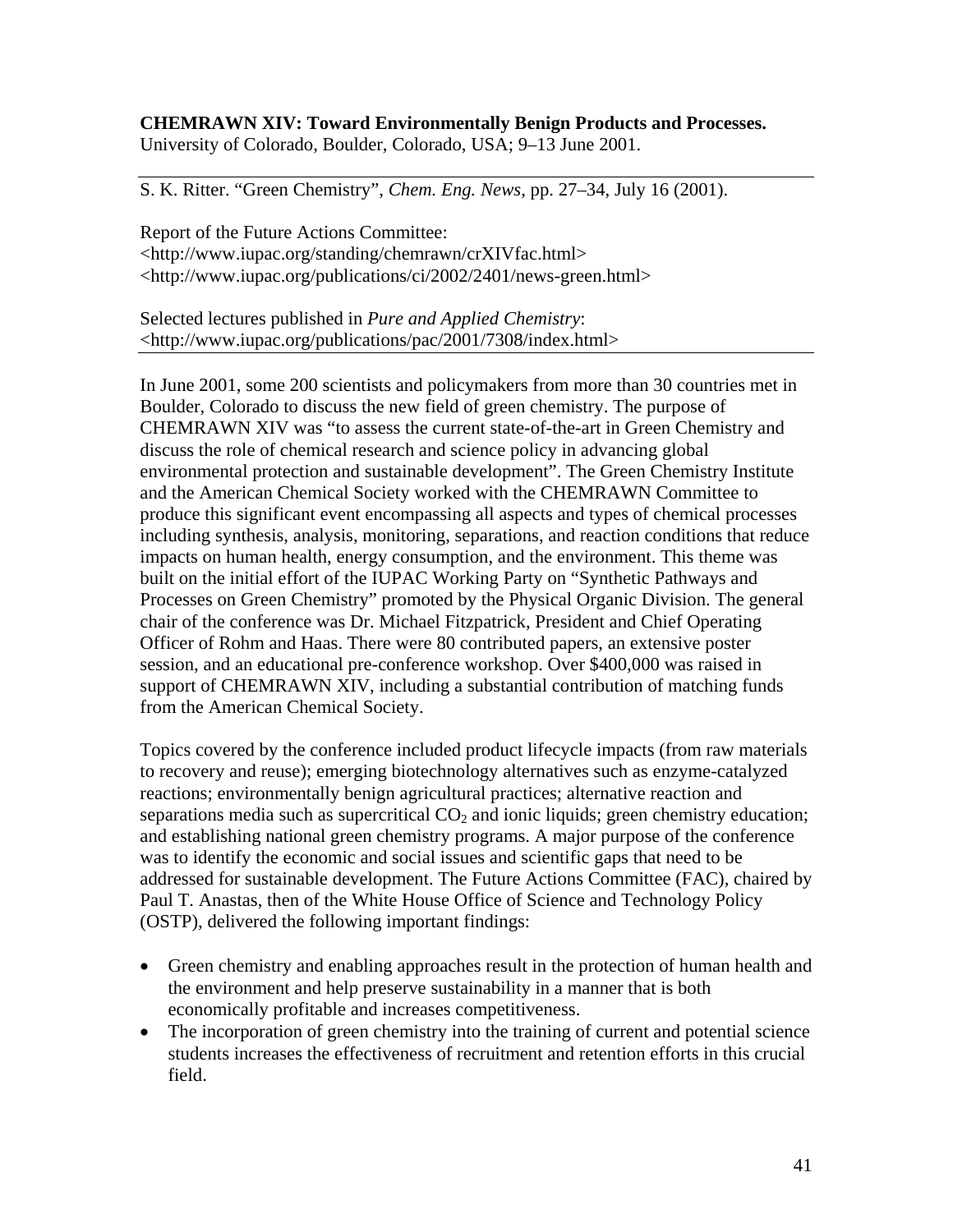- Research investments are needed by both government and industry beyond current "pilot program" levels to empower and enable the development and utilization of green chemistry technologies by the broad spectrum of private-sector interests.
- Many technologies that meet green chemistry objectives already exist and offer immediate opportunities to reduce environmental burdens and enhance economic performance.
- Markets for next-generation, innovative environmental technologies such as green chemistry need to be developed through international engagement and commercial promotion.
- Incentives are necessary to catalyze the implementation of green chemistry innovations by industry to overcome economic and technical barriers, especially for small and medium-sized enterprises.

The FAC went on to recommend the following key action items:

- National centers for green chemistry should be established or expanded, then linked to form a worldwide network.
- Basic research funding in green chemistry needs to be significantly increased.
- Educational initiative funding in green chemistry is needed to focus on curriculum materials development, fellowships, faculty training centers, and recruitment and retention activities.
- Increased incentives are needed for initial implementation of green chemistry technology by industry to offset any existing investment, policy, and regulatory barriers that may exist.
- A market development project for green chemistry and next-generation environmental technology is needed to build market position for commercial opportunities in international trade.
- International scientist exchange programs should be established, and research collaboration funding should be provided. Informational outreach must be undertaken to educate industry, public, and environmental groups of the benefits of green chemistry.

# **Outcomes**

The highly successful CHEMRAWN XIV conference helped to build enthusiasm and foster activities worldwide supporting environmentally benign products and processes, as follows:

• Following a recommendation by a special task force of the American Chemical Society, the (formerly independent) Green Chemistry Institute (GCI) was incorporated into the American Chemical Society. GCI activities, which strongly support the goals of CHEMRAWN XIV, include establishment of 23 Green Chemistry chapters worldwide; a role in administrating the annual Green Chemistry Presidential Challenge Awards; an active program of publications and presentations promoting the principles of green chemistry; sponsorship of research fellowships and academic exchanges; development of green chemistry educational materials; administration of the Kenneth G. Hancock and Joseph Breen Awards in green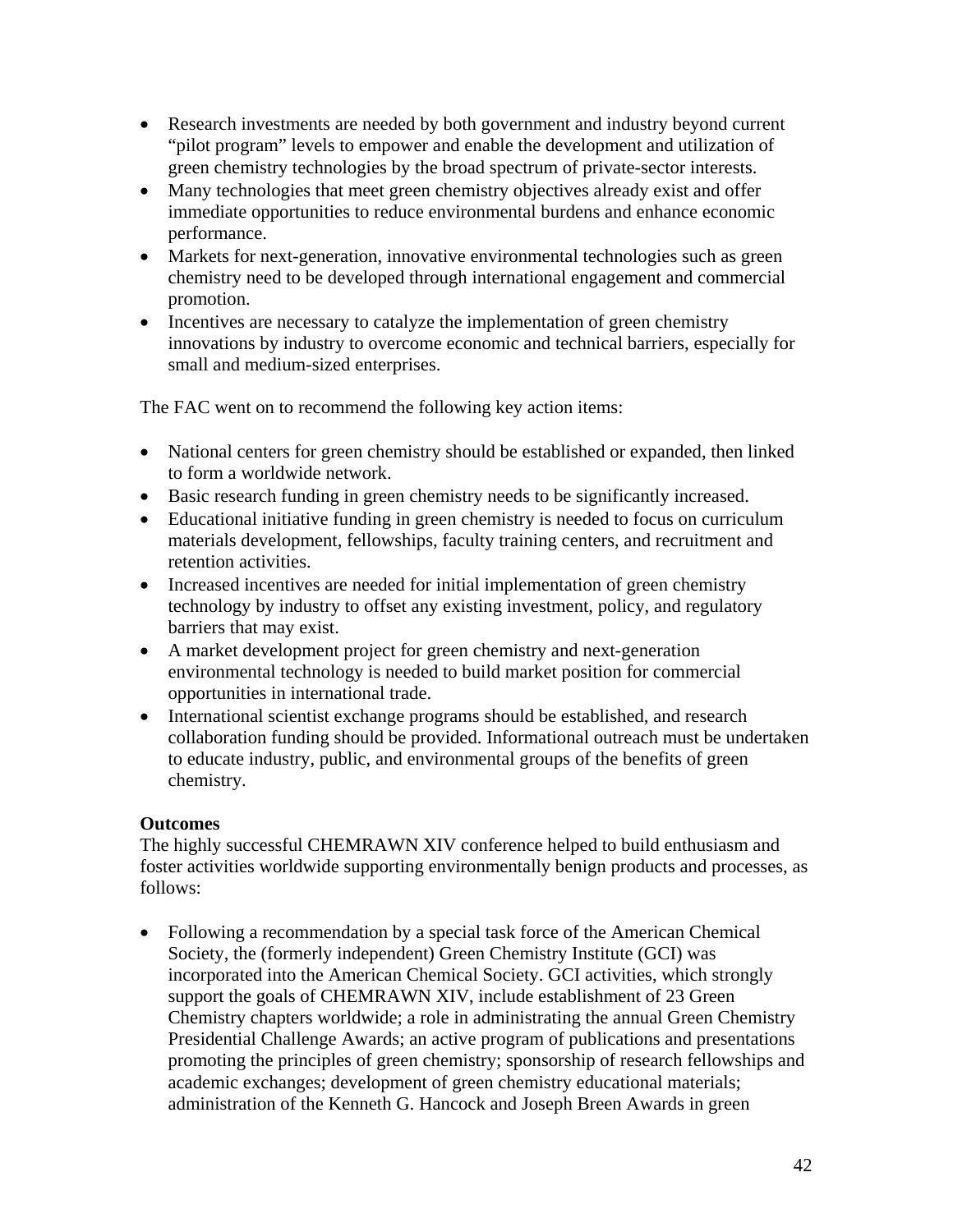chemistry; organization of conferences and symposia, as well as online publication of a list of green chemistry events being held worldwide. For further information about GCI programs, see the Web site:

<http://www.chemistry.org/portal/a/c/s/1/acsdisplay.html?DOC=greenchemistryinstit ute\index.html>

- The FAC, chaired by Dr. Dennis Hjeresen of Los Alamos National Laboratory, met together with the CHEMRAWN VII FAC and eventually the two committees fused. Funds remaining from the conferences have been employed by the FAC to support green chemistry and CHEMRAWN-related projects including: green chemistry workshops in India and Thailand; participation of environmental chemistry representatives at the conference Frontiers of Chemical Science: Research and Education in the Middle East; contribution of \$10,000 to assist the CHEMRAWN XV: Chemistry for Water conference and a contribution of \$10,000 to assist CHEMRAWN XVII, the forthcoming greenhouse gas conference.
- Green chemistry has become an important feature in chemistry curricula worldwide.
- A journal of green chemistry has been founded by the Royal Society of Chemistry.
- Numerous green chemistry awards are presented worldwide
- Numerous green chemistry processes and products have been identified and implemented; in the United States, some have been recognized through Presidential Green Chemistry Awards presented each year by the Environmental Protection Agency working together with the American Chemical Society.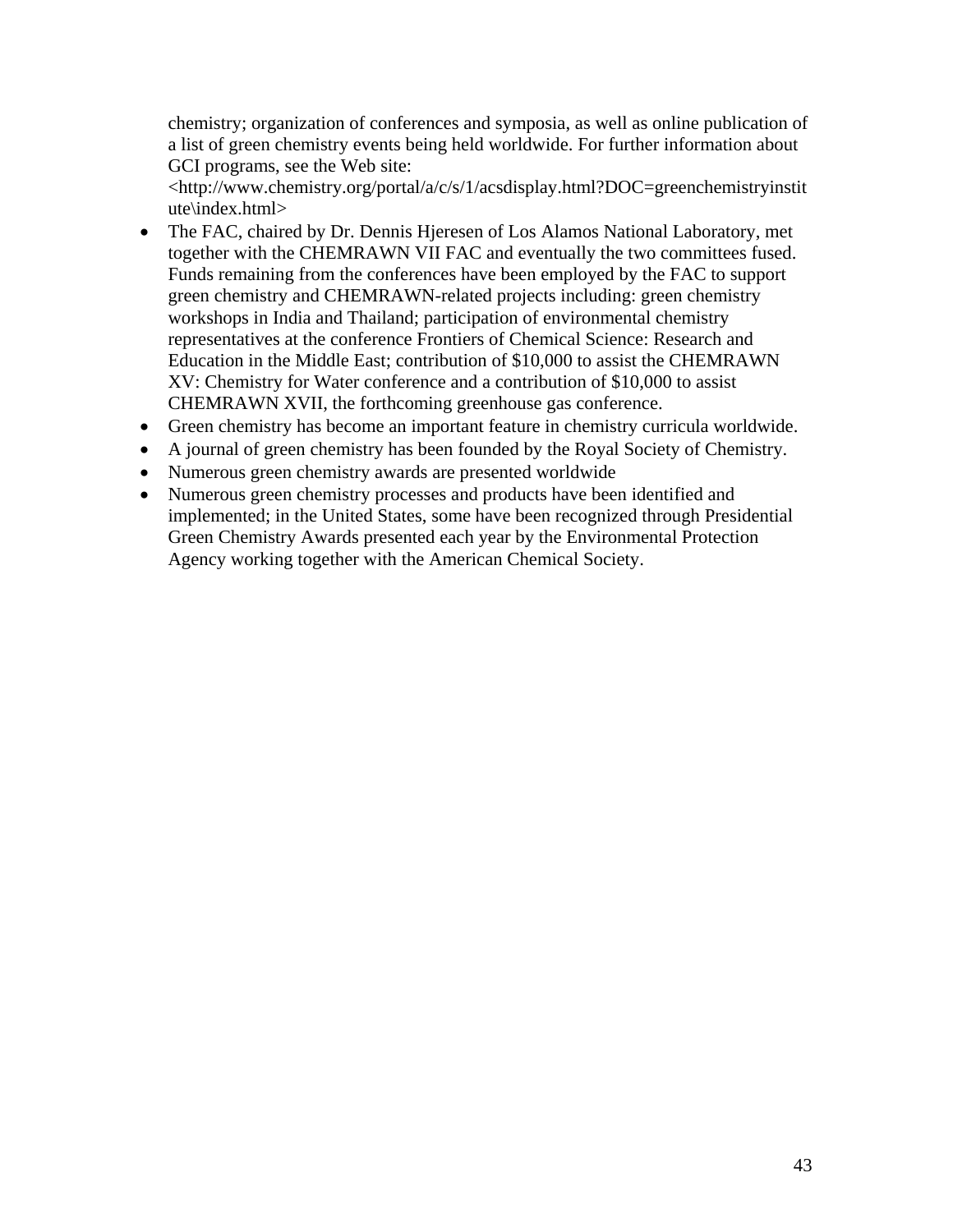**CHEMRAWN XV: Chemistry for Water.** Maison de la Chimie, Paris, France; 21–23 June 2004.

\_\_\_\_\_\_\_\_\_\_\_\_\_\_\_\_\_\_\_\_\_\_\_\_\_\_\_\_\_\_\_\_\_\_\_\_\_\_\_\_\_\_\_\_\_\_\_\_\_\_\_\_\_\_\_\_\_\_\_\_\_\_\_\_\_\_\_\_\_\_\_

#### IUPAC Project #2001-007-1-021.

Preliminary conference report: A. Smith. *Chem. Int.* **26**(5) (2004).

M. Freemantle. *Chem. Eng. News*, pp. 25–30, July 19 (2004),

The CHEMRAWN XV conference, which received the high patronage of the President of the French Republic, Jacques Chirac, brought speakers and attendees from five continents to discuss new chemistry and chemical engineering developments facilitating availability of drinking water. Five main areas for development considered at the conference were: (1) separations science (e.g., development of new membranes for water purification); (2) seawater desalination; (3) disinfection science involving, for example, biodegradable chemicals or new techniques for elimination of bio-film fouling of water supply pipes; (4) analytical science (e.g., developing biomarkers to track certain pollutants or computational techniques to model water and effluent flow or minimize usage and waste); (5) situations in a variety of developing countries (e.g., arsenic in Bangladesh and Chile, fluoride in Africa).

The French Minister of Foreign Trade, François Loos, was a keynote speaker. Plenary addresses included: *IUPAC and Safe Water Supply*, Dr. Leiv K. Sydnes, President of IUPAC; *Water, A Major Challenge for the 21st Century*, Dr. Koïchiro Matsuura, Director-General, UNESCO; *The World-Wide Water Problem*, Dr. William J. Cosgrove, President of the World Water Council; *Water and Civilisation in the 21<sup>st</sup> Century*, Prof. Vladislav V. Goncharuk, Ukraine; *Innovative Processes and Chemicals for Saving Water*, Dr. Utz Tillman, Senior Vice President of BASF; *Chemistry, Water and Health*, Prof. Yves Levi, Pharmacy University of Paris; *Green Chemistry and Water Resources Management*, Dr. Dennis L. Hjeresen, Los Alamos National Laboratory; *Increased Role of Plastics in Substructures*, Jean Bernard Lartigue, President of Total Petrochemicals; *What do the Professionals in Water Expect from the Chemical Industry*, Dr. Bill Roe, COO of Nalco; *The Problem of Pipe Materials for the Transport of Drinking Water*, Dr. Pascal Soukatchoff, Saint Gobain Pont-à-Mousson Co.; *Un Instrument de Mobilisation des Moyens: Le Réseau RIT Eau*, Dr. Jean-Marc Usseglio, SOGREAH; *The State and the Future of Water Desalination*, Jean-Marie Rovel, International Desalination Association; *Chemistry and the Environment: Challenges for Coastal Environments*, Jean-Francois Minster, IFREMER; *A Vision of Water Treatments and Distribution*, Nasri Chami, Anjou-Recherche; and *La Chimie au Service de la Production des Sources d'Eau Douce sous-Marines*, Pierre Becker, Nymphea Water Co. A series of workshops enabled the more than 200 delegates to share their results and views on specific problems in analytical sciences and technologies for water; chemistry, agriculture, soil, and water; chemistry, industry, and water; water treatments and supply; chemistry in specific uses of water; and case studies.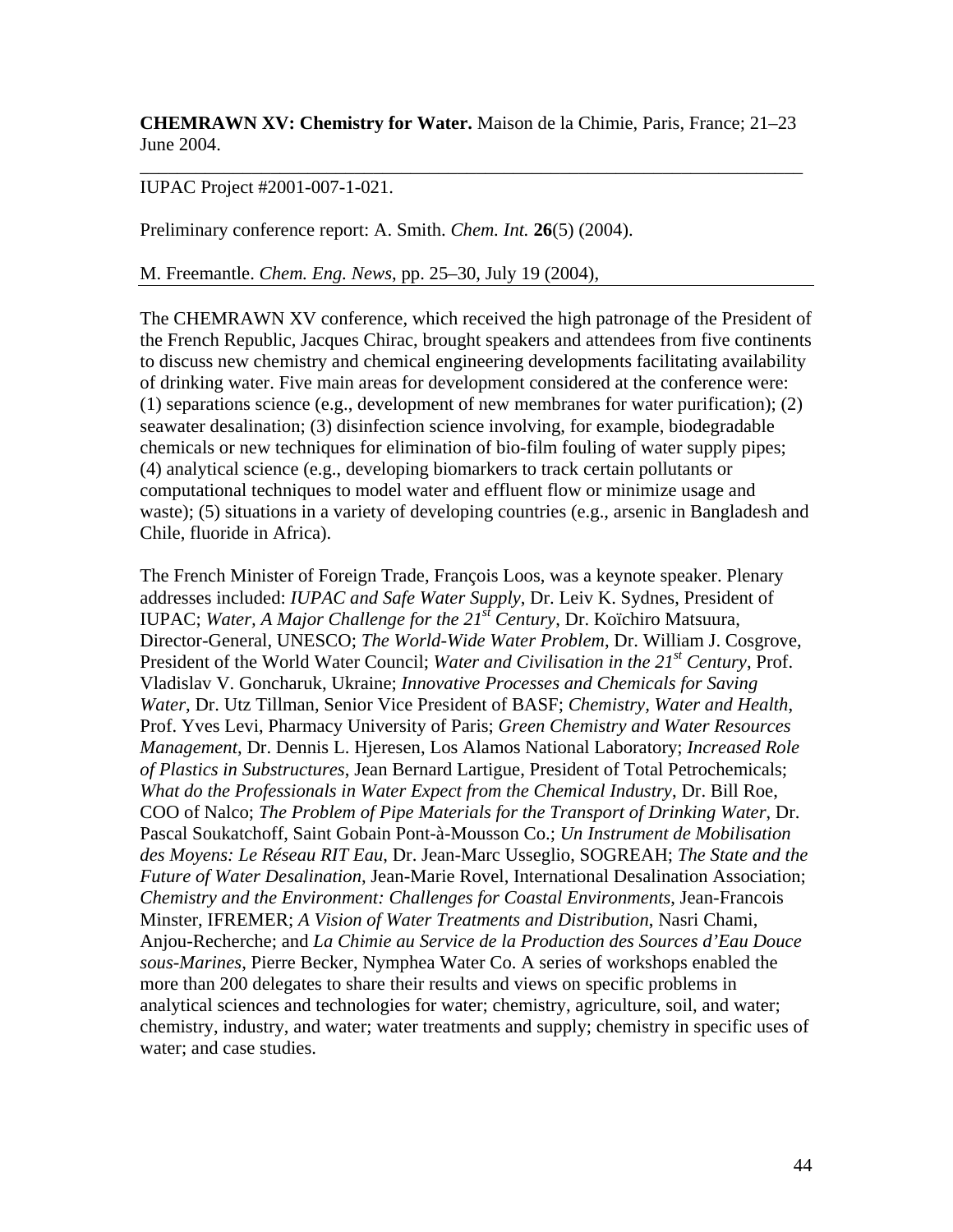## **Subsequent actions**

- A Future Actions Committee report is in preparation.
- S. Ahuja and J. Malin developed a project on arsenic remediation from groundwater in Bangladesh in connection with CHEMRAWN XV. With support from IUPAC and ACS, they visited Bangladesh in March 2004 and reported on their findings at CHEMRAWN XV. Together with Prof. Mosihuzzaman of the University of Dhaka, they organized a workshop on solutions to the arsenic problem. The event was held in December 2005 in Dhaka, Bangladesh with support from IUPAC, the U.S. National Science Foundation, the Bangladesh Academy of Sciences, the Chemical Society of Bangladesh, and other agencies.
- Dr. Hemda Garelick of the University of Middlesex, UK and coworkers are employing multivariant analysis to compare technologies for arsenic remediation. She reported on the group's progress at the December 2005 meeting in Dhaka.
- Dr. Ahuja organized a symposium at the 2006 Spring ACS National Meeting in Atlanta on arsenic pollution and remediation.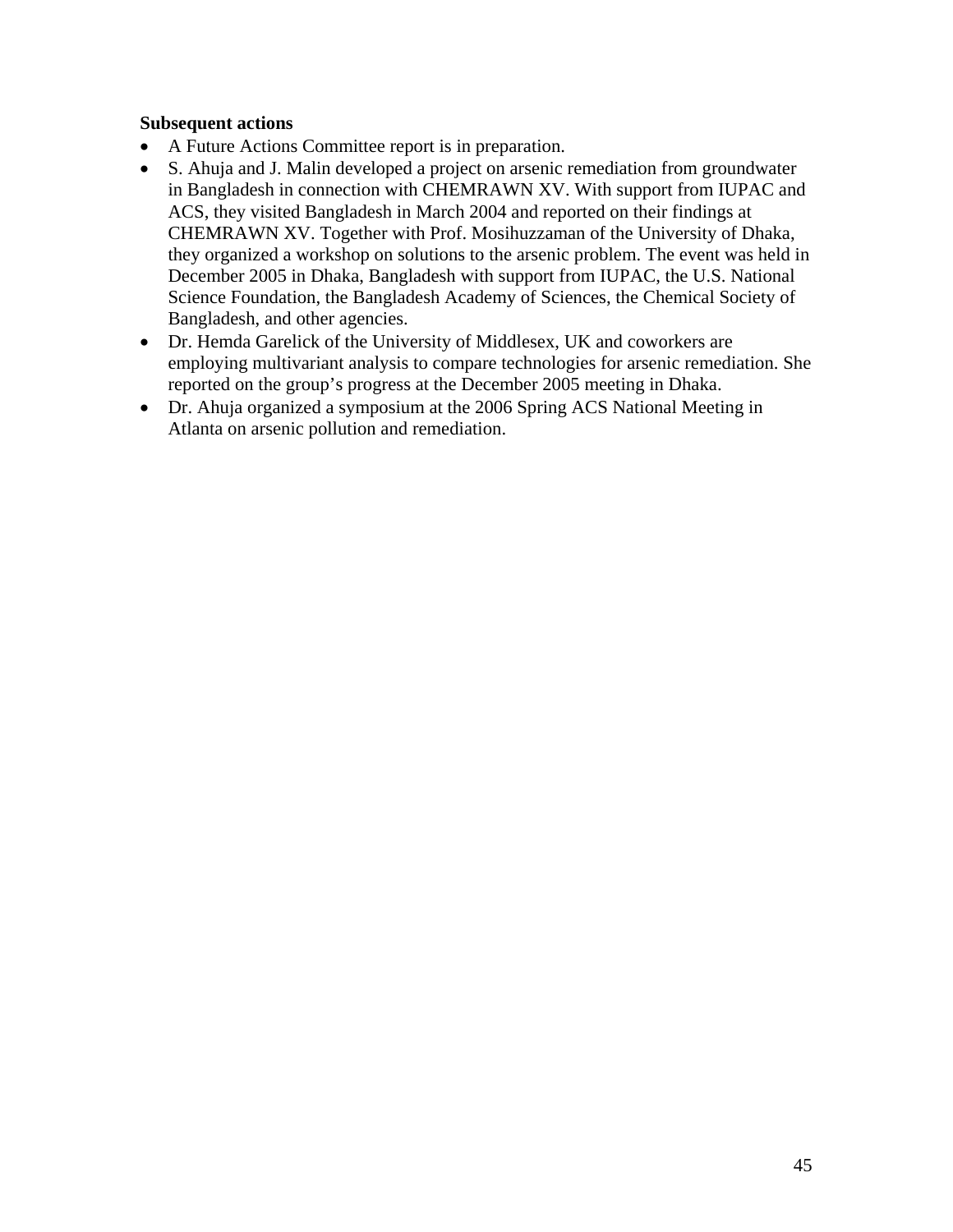**CHEMRAWN XVI: Innovation and the Chemical Industry** was held at the IUPAC Congress and General Assembly in Ottawa, Canada; August 2003.

\_\_\_\_\_\_\_\_\_\_\_\_\_\_\_\_\_\_\_\_\_\_\_\_\_\_\_\_\_\_\_\_\_\_\_\_\_\_\_\_\_\_\_\_\_\_\_\_\_\_\_\_\_\_\_\_\_\_\_\_\_\_\_\_\_\_\_\_\_\_\_

IUPAC Project #2003-003-1-021, carried out in collaboration with the Committee on Chemical Industry.

J. A. Kopytowski. "Innovation in the Chemical Industry", *Chem. Int.* **26**(5) (2004).

# **Description**

At the one-day forum, 16 papers were presented. Four were delivered by invitees and twelve were presented by CHEMRAWN Committee members representing industry and academia. Overall, 27 people participated in the event. Michael Droescher, co-organizer of the conference, has published a book on innovation in the chemical industry.

As Prof. Kopytowski indicated in his summary of the conference, "The goal of CHEMRAWN XVI was to examine the innovation process in the chemical industry; specifically to look at techniques for more efficient development of new products and processes, and approaches to overcoming the significant barriers encountered in these efforts. One indication that this initiative was timely and well-oriented is the recent establishment in the United States of the National Innovation Initiative, which was created by the Council on Competitiveness. The management of technology has become crucial for further development."

Professor Kopytowski noted the following challenges to the innovative process in industry:

- Introduction of biotechnology into many processes and its presumed environmental impact may require large capital expenditures and/or changes to existing statutes.
- Automation of the chemical processes used in the chemical industry is decreasing employment in that sector.
- R&D is being concentrated in large multinational chemical companies. Although small and medium-size chemical companies employ 90% of workers, they tend to perform relatively little R&D, and, in this sense, they are excluded from the innovation process.
- A lack of jobs for scientists has discouraged young people from entering scientific careers.
- Government attitudes and funding patterns need to be examined. For example, funding sometimes is mistakenly politicized; rules and regulations suppress the innovation process; and developing countries allocate only a meager 0.1 to 0.4% of their already small GDP to national R&D.

Immediately after the Forum, a joint meeting of the IUPAC Committee on Chemistry and Industry (COCI) and CHEMRAWN was held to discuss the results. Participants identified the following "internal deficiencies", which need to be addressed to sustain the innovation process: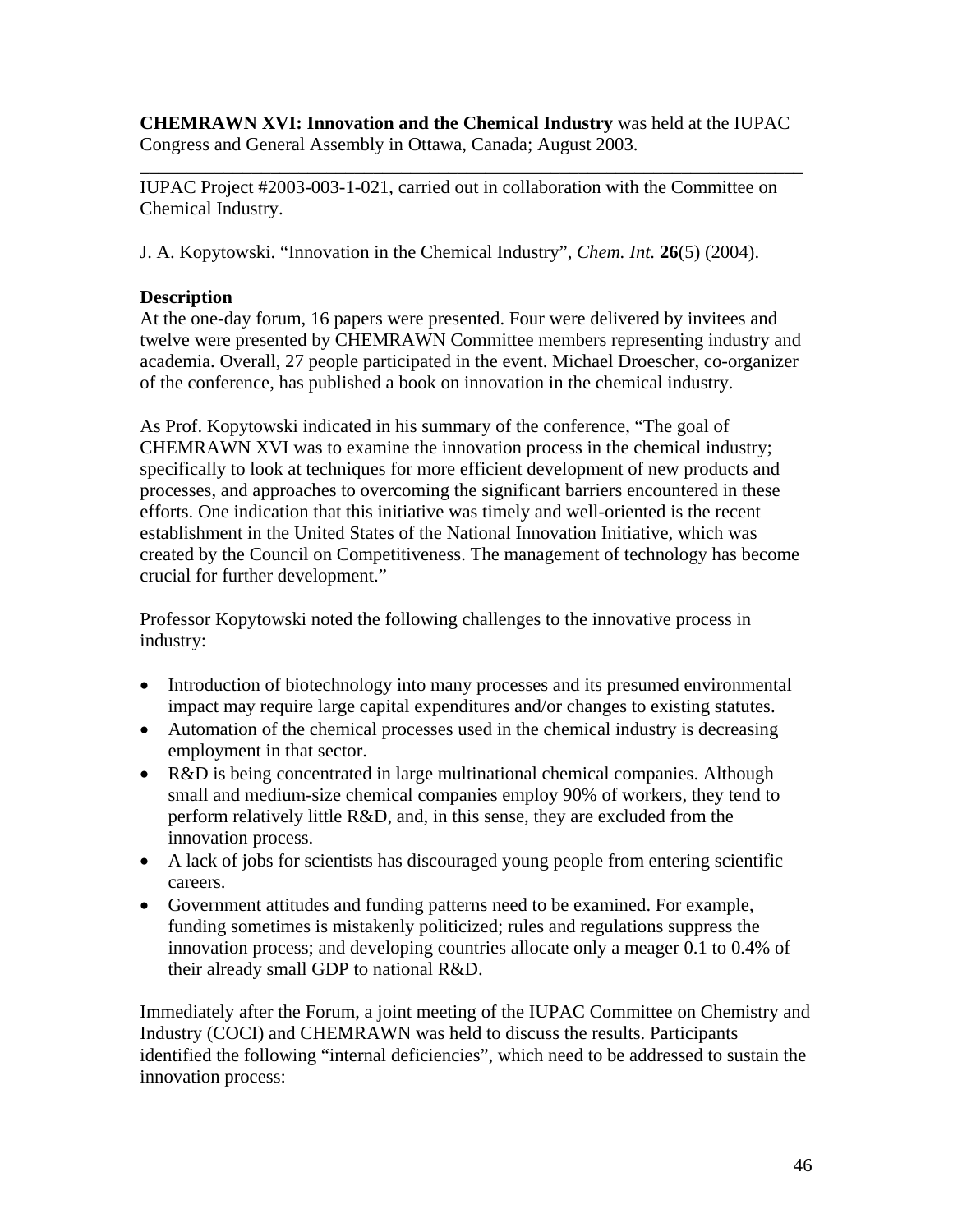- The academic community is oriented toward the "discovery" phase of the innovation process but is less willing to concentrate on implementation. The academic sector may be somewhat insular in selecting research projects.
- The scientific community seems uninterested in addressing certain important social and economic problems.
- Concentration of R&D activities in large companies may be inhibiting the creative process.
- Process engineering, which is crucial to the implementation of innovative ideas, is underfunded and funds are decreasing. While it is acknowledged that costs of instrumentation are driving up the unit cost of R&D, examples given in the forum showed that sharing of equipment and finding new uses for it increases research productivity.

The proceedings of the meeting have been compiled and will be published in *Pure and Applied Chemistry.*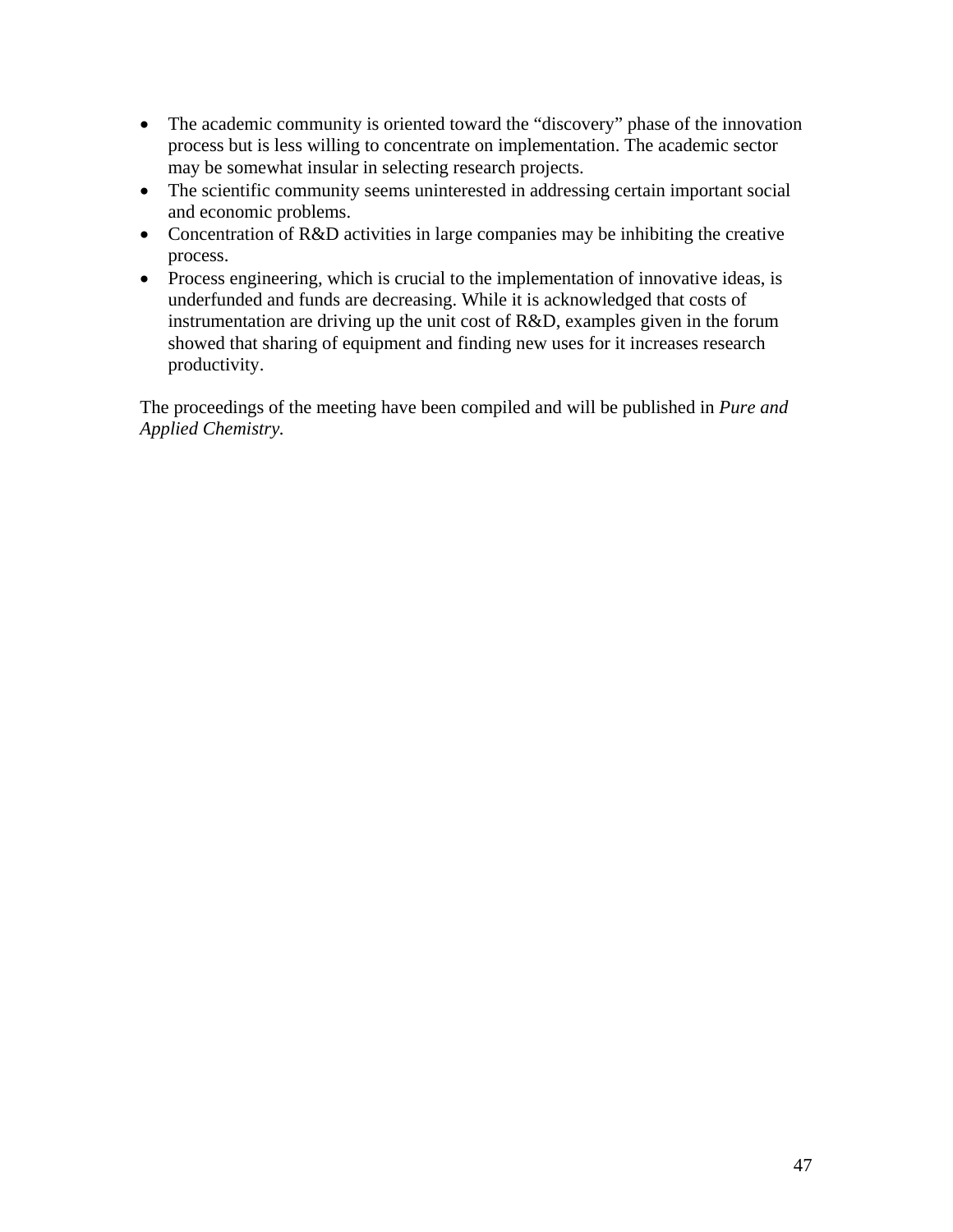**CHEMRAWN XVII Greenhouse Gases Mitigation and Utilization**, organized jointly with the 9<sup>th</sup> International Conference on Carbon Dioxide Utilization, is scheduled to be held 8–12 July 2007 at Queen's University in Kingston, Ontario, Canada. Topics to be covered include the carbon balance, greenhouse gas mitigation strategies, utilization of carbon dioxide, and policy formulation. The organizing committee is chaired by Nicolas Cudre-Mauroux (DuPont), while Philip Jessop and Peter Tans are co-chairs of the scientific program committee. Information on the conference will be available at the conference Web site <www.chem.queensu.ca/greenhouse/>.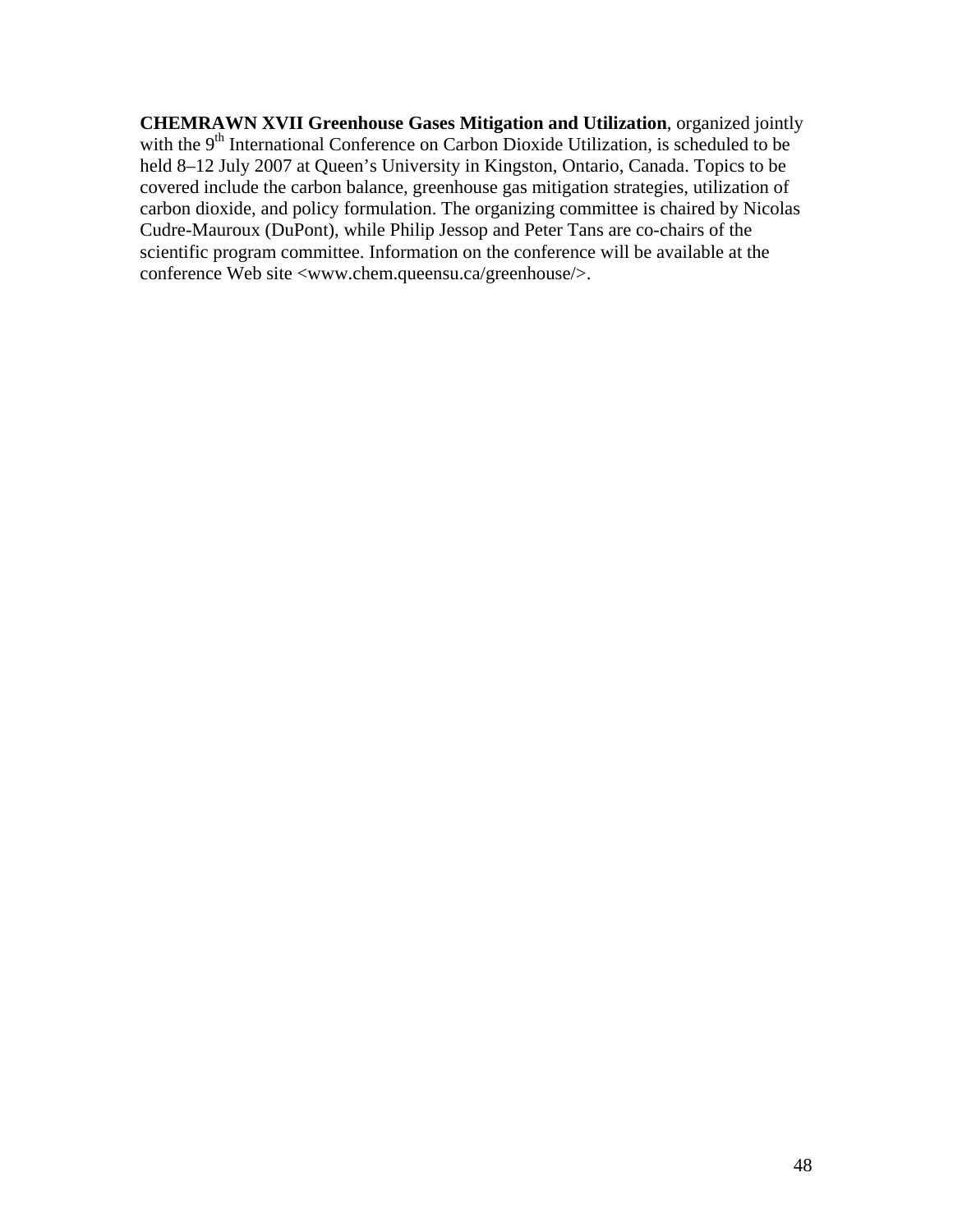#### **CONCLUSION**

Over 28 years, CHEMRAWN conferences have addressed subjects of specific importance to society. Because they are designed to illuminate what the chemical sciences and engineering community can do to serve world needs, they have often served as leading indicators of what will soon occur in the chemical enterprise. From CHEMRAWNs I and XIV, which were large, multinational events, to CHEMRAWNs X and XVI, examples of smaller, more intimately organized symposia, CHEMRAWN conferences have taken the lead over three decades in identifying new approaches. The CHEMRAWN Committee believes that the CHEMRAWN process will continue in the future to draw upon the creativity and flexibility of the chemical community.

Education, innovation, materials and energy, environment, and food supplies have been important themes for CHEMRAWN conferences. Two special conferences, numbered X and XVI, respectively, considered the educational needs of industrial chemists and the process of industrial innovation. Four CHEMRAWN conferences, numbered I, III, VI, and IX, dealt with chemistry's role in creating new materials and the tradeoffs with energy supplies. Seven conferences, numbered IV, VII, VIII, XI, XIV, XV, and the planned XVII, discussed and planned activities contributing to the global theme of chemistry in the environment. Significant efforts have been made to inform and engage governments and policymakers and to improve world leaders' understanding of the technological processes which they govern.

Just as CHEMRAWN has the ability to attract outstanding scientists and important decision-makers to its causes, so also the ability to attract funding to CHEMRAWN activities speaks of its value to governments and society. Depending on the conference format, budgets have varied from over \$300,000 to less than \$10,000. Participants' and speakers' travel costs, a major expense in CHEMRAWN meetings, have sometimes been met using in-kind resources. The least costly conferences, CHEMRAWNs X, XVI, and the two recent CHEMRAWN XII workshops were events "piggybacked" onto other meetings.

The availability of sufficient funds to support the activities of Future Actions Committees was a major advantage enjoyed by the larger conferences. A second advantage is that, while the quality of scientific works and recommendations produced seems independent of the size of the conference, the larger conferences have been more likely to attract participation by government representatives and national leaders. Not all CHEMRAWN conferences have returned a financial surplus, but several large independent meetings (CHEMRAWNs I, II, VII, and XIV) had substantial surpluses even after expending afterconference funds on Future Actions Committee activities, distributing publications, and supporting developing country scientists. Donors encouraged the organizers to keep excess funds, providing they were devoted exclusively to promote future CHEMRAWN activities—such was the value they saw in CHEMRAWN.

It is said that "imitation is the sincerest form of flattery." Innovative concepts such as Future Actions Committees and the production of published Perspectives and